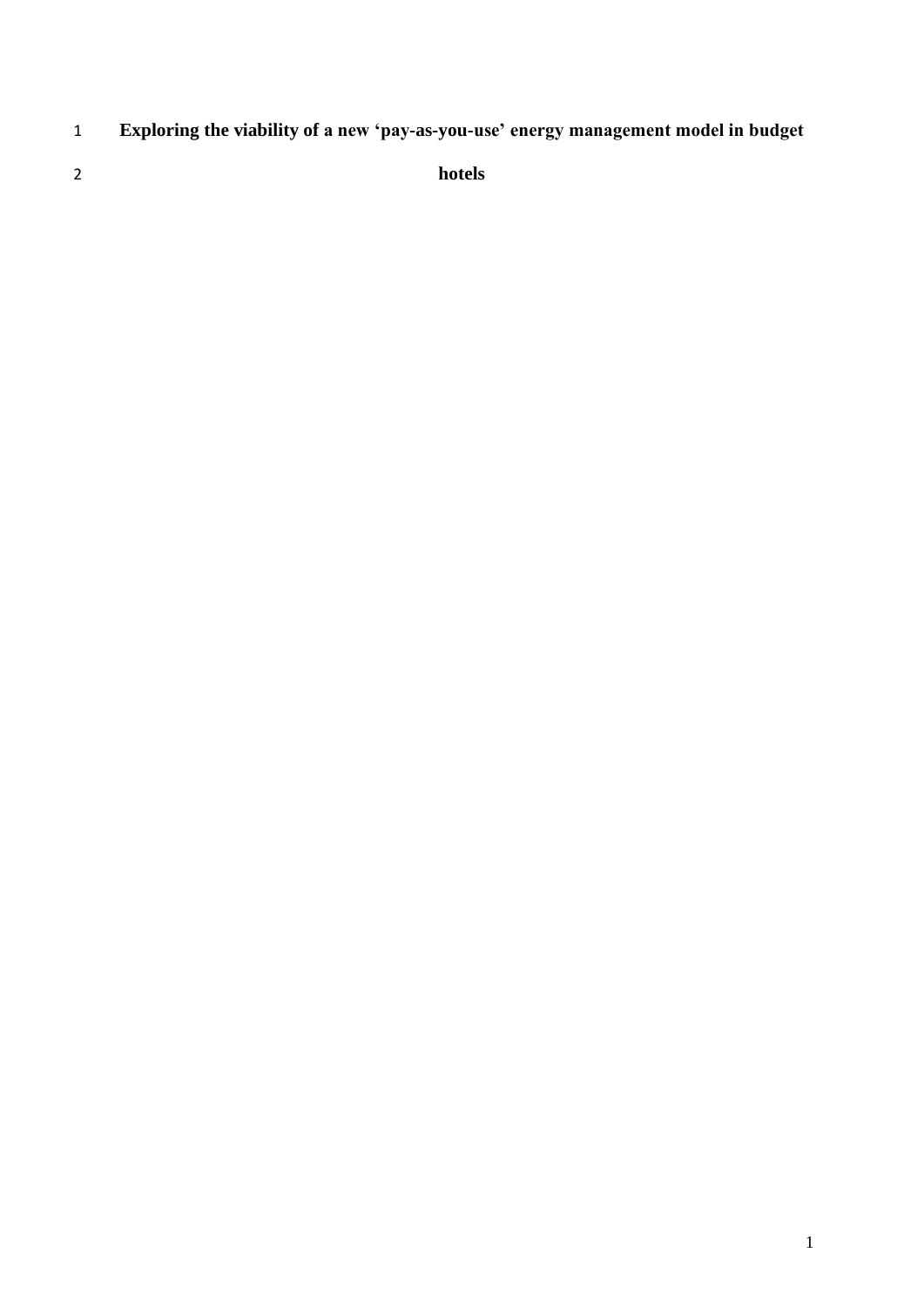## **Abstract**

 Hotels consume significant amounts of energy, especially in guest rooms. Financial incentives can be given to hotel guests for conserving energy during their stay while financial penalties can be applied for excessive energy use. This can be achieved by deploying the smart energy meters (SEMs) in guest rooms that enable accurate energy monitoring and billing. This study explored the viability of a new business model for energy management in hotels underpinned by SEMs. Semi-structured interviews with managers of UK budget hotels revealed the determinants of industrial adoption of this new model. Despite positive appeal, the chances for the model's immediate commercialisation were found slim due to its novelty and the market disruption potential held. To enhance the business viability of the proposed model, close integration of energy conservation targets into the corporate agenda of budget hotels is necessary coupled with dedicated policy support.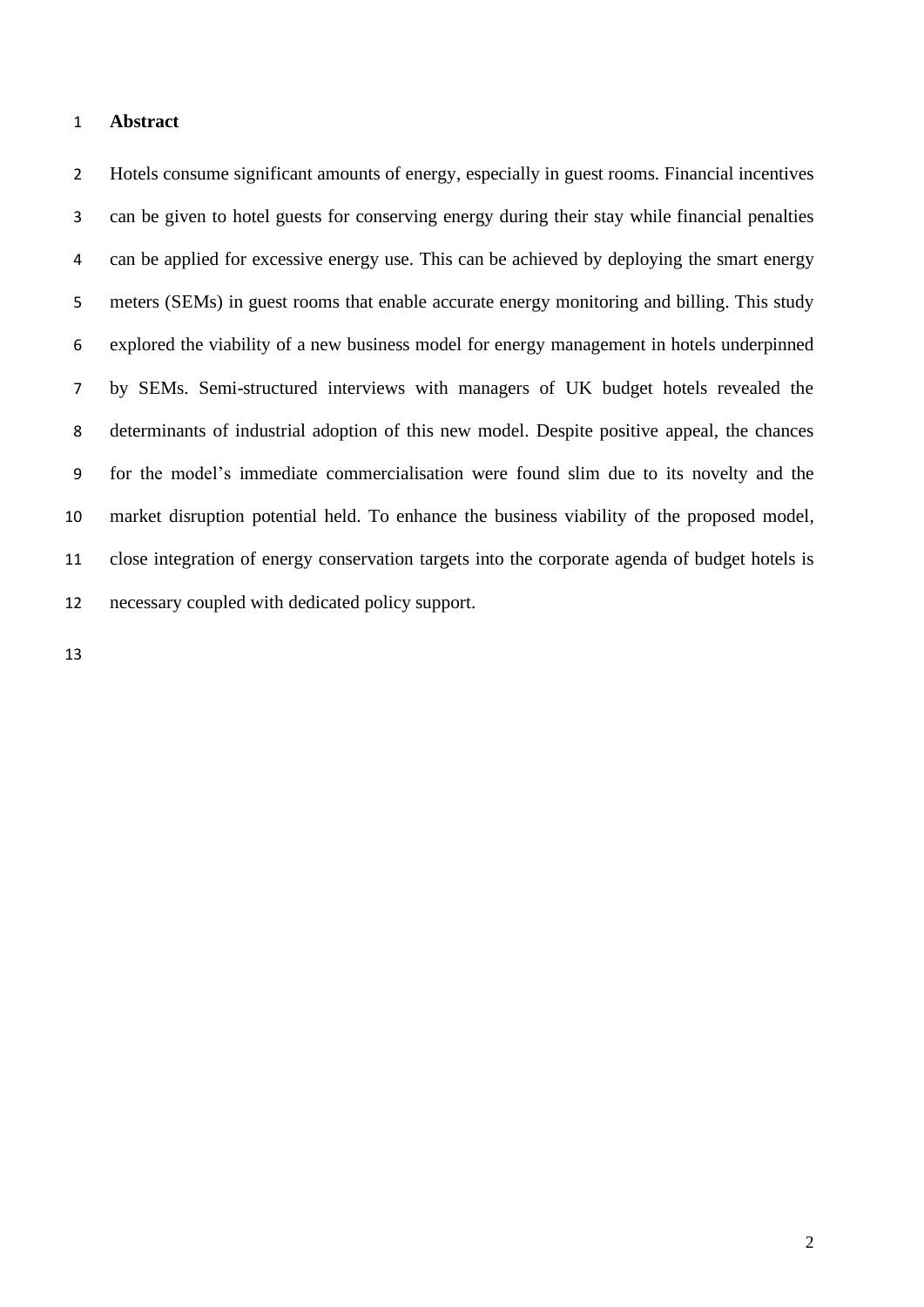# **Highlights**

| 2 | $\bullet$ | Proposes a new energy management model for hotels based on intelligent technology |
|---|-----------|-----------------------------------------------------------------------------------|
| 3 | $\bullet$ | Explores the viability of this model with managers of UK budget hotels            |
| 4 | $\bullet$ | Highlights the determinants of the model's industrial uptake                      |
| 5 | $\bullet$ | Discards the idea of using the model to penalise guests for excessive energy use  |
| 6 | $\bullet$ | Shows the model can be used to reward guests for energy conservation              |
|   |           |                                                                                   |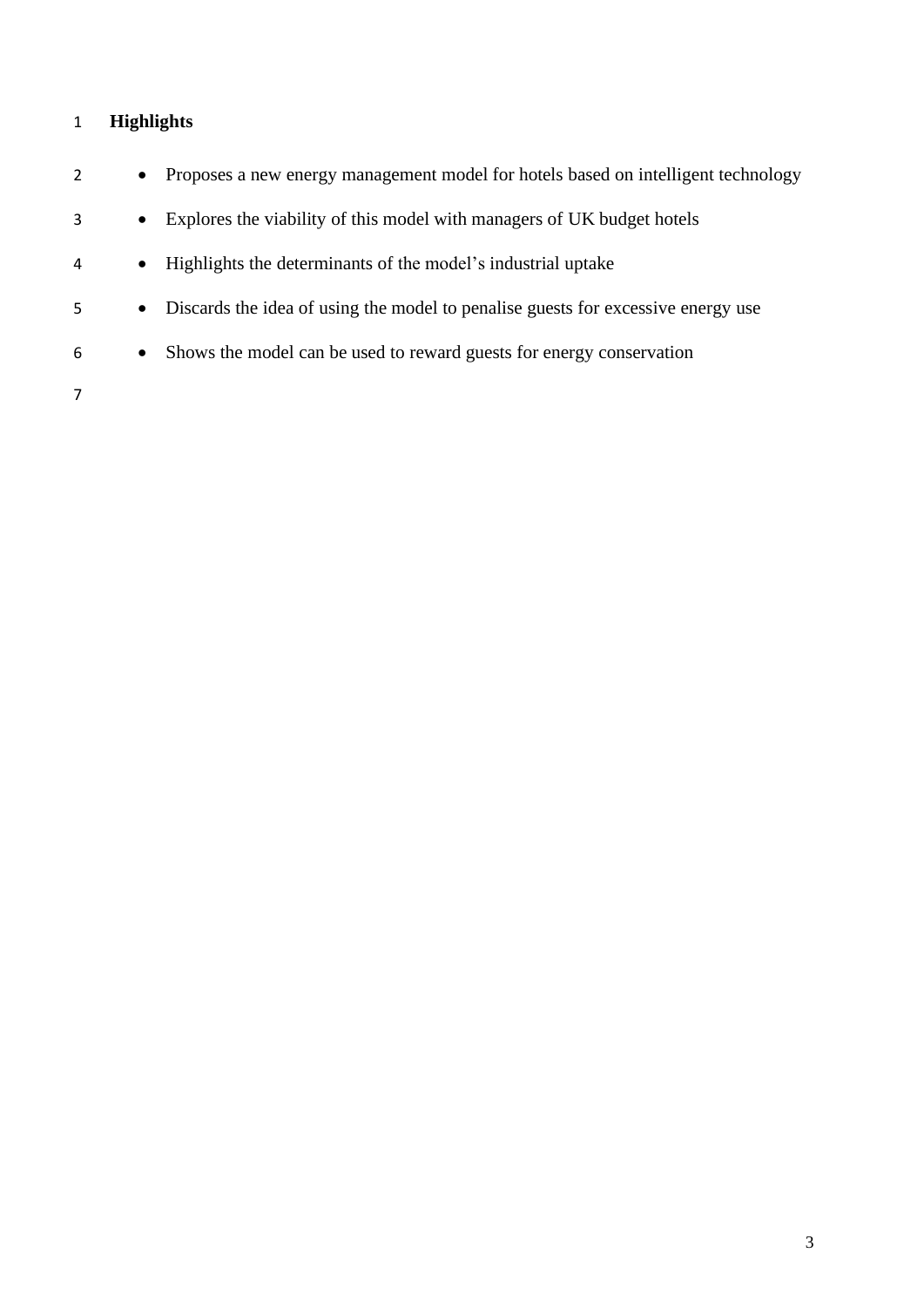# **Keywords:**

| 2 | Budget hotel              |
|---|---------------------------|
| 3 | Energy efficiency         |
| 4 | Smart metering technology |
| 5 | Financial (dis)incentive  |
| 6 | Behavioral change         |
|   |                           |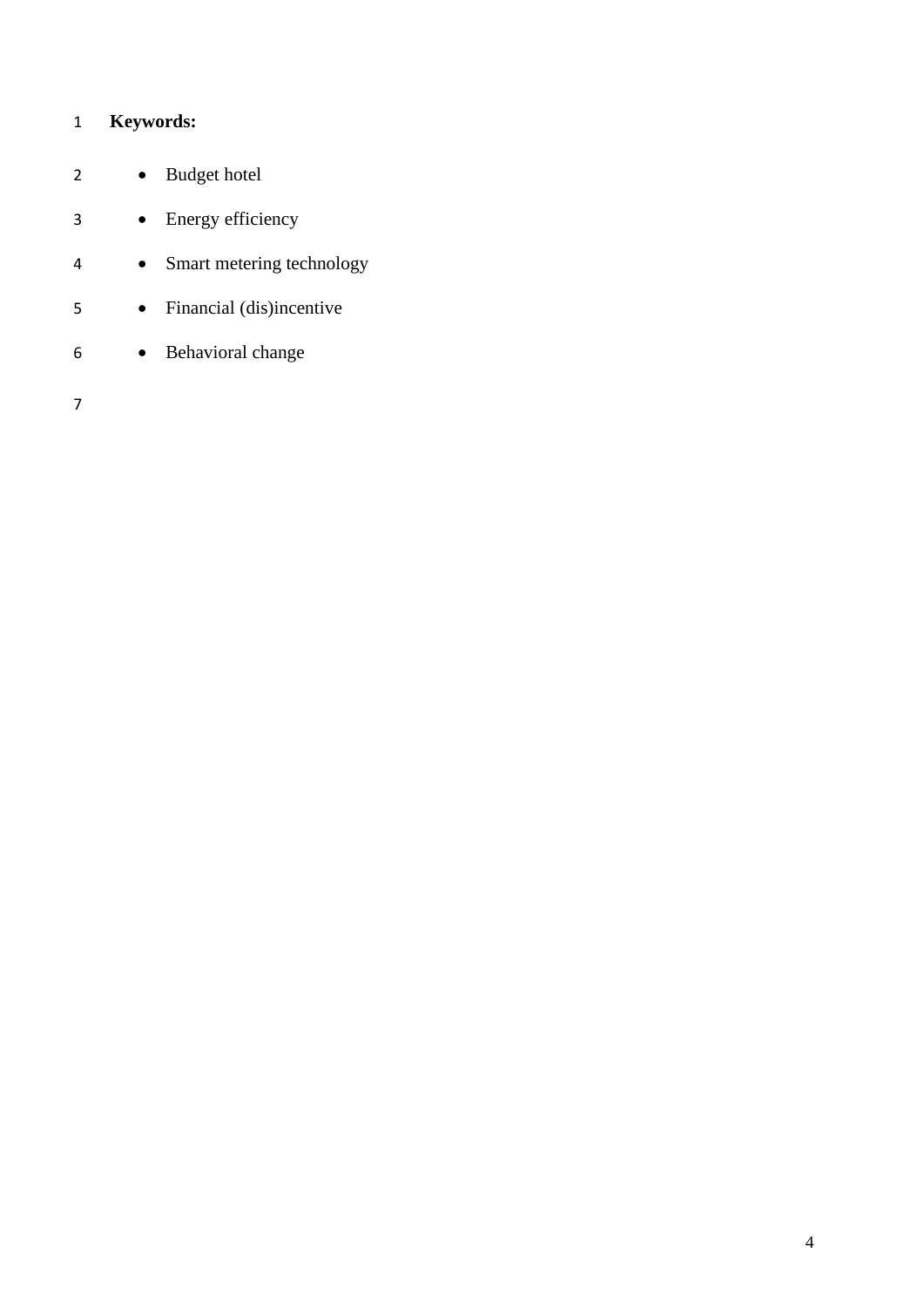### **1. Introduction**

 Hotels represent one of the most energy-intense types of commercial building stock (Filimonau *et al.* 2011a). Steady growth in tourism intensifies demand for hotels and 4 underlines the need to conserve their energy (Chan 2012). Energy conservation in hotels can be facilitated by technology but should also be achieved via changes to consumer behaviour (Teng *et al.* 2012). Hotels can incentivise guests for saving energy and disincentivise them for excessive energy use (Dolnicar *et al.* 2019). Financial (dis)incentivisation of guests in respect of hotel's energy conservation targets remains however under-studied (Nisa *et al.* 2017).

 As part of their commitment to promote 'smart' and 'green' economy, a number of EU member states rolled out the installation of intelligent energy metering systems, also known as the smart energy meters or SEMs, in buildings (Wilson 2015). SEMs provide managers of commercial properties with accurate, real time, energy use readings, thus enabling more effective monitoring and subsequent billing of energy consumption (British Gas 2019). Importantly, for better accuracy, SEMs can monitor energy in different parts and/or specific units of a building (Worrall 2014). For example, in a hotel, SEMs can reveal patterns of energy consumption for major functional areas, such as a restaurant, a warehouse or an on-site laundry, but also for individual guest rooms (Centrica 2019).

 SEMs can revolutionise the way how energy is managed in hotels by (dis)incentivising guests financially (Figure 1). First, SEMs calculate the annual energy usage in a hotel building with the associated costs. Combined with the data on annual hotel occupancy, this information can aid managers in identifying an average 'energy budget' per one guest night. For better accuracy of such an 'energy budget', historical energy use data can be employed by, for example, making use of the averaged data for the last five years, thus accounting for any inter-seasonal variations in weather conditions and/or addressing any recent anomalies in customer demand. Second, SEMs can reveal actual energy consumption and the associated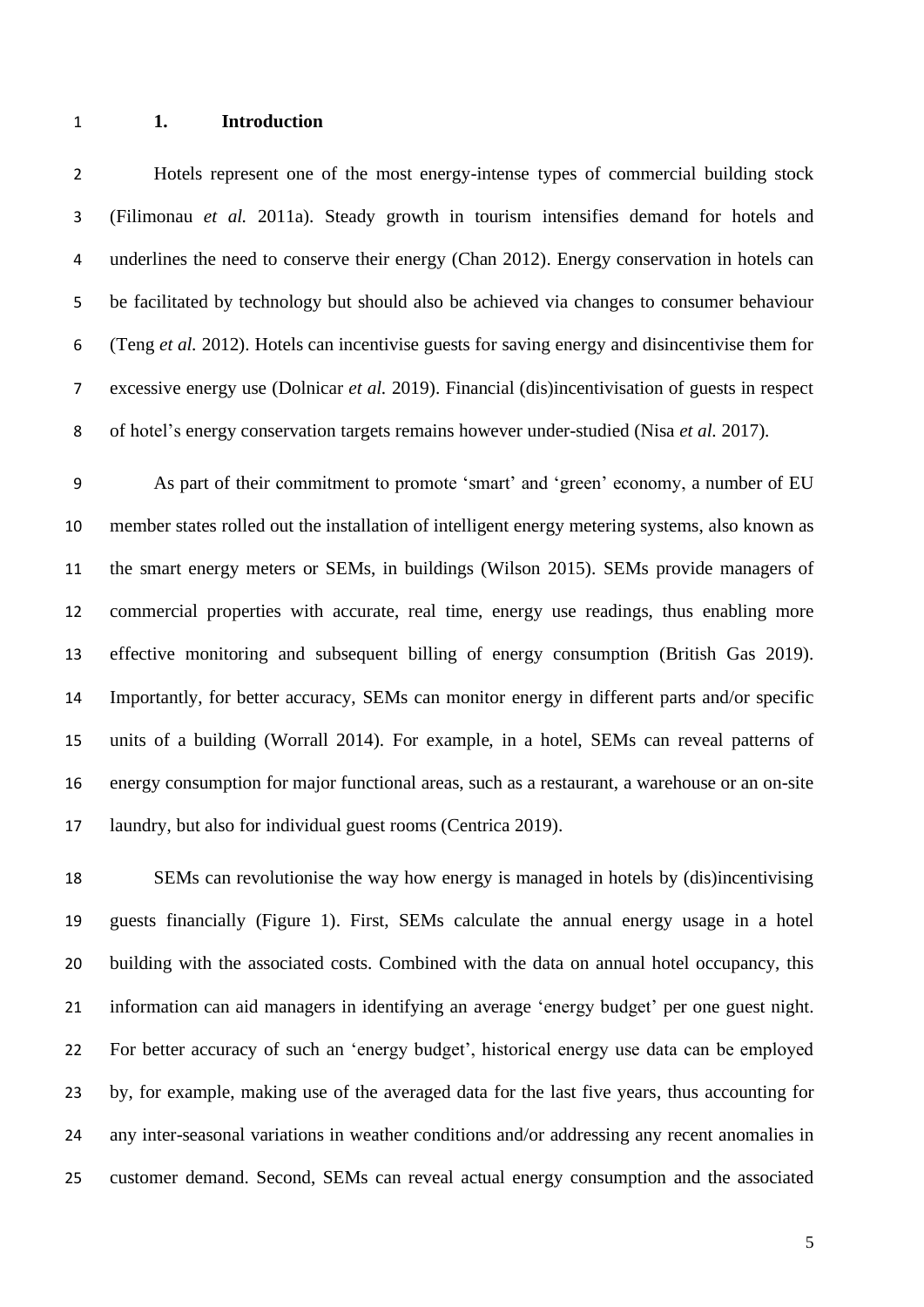energy costs per each guest night. If the actual energy consumption of a hotel guest exceeds an average 'energy budget', then a financial disincentive can be applied, i.e. a customer can be asked to pay for any extra energy used. If the actual energy consumption falls below an average 'energy budget', then energy savings achieved can be incentivised, i.e. a customer can be reimbursed for the energy they did not use.

[Insert Figure 1 here]

 Although already in late 1990s Couran Cove Resort in Australia adopted a novel, computer-based, energy management system which controlled all the resort's environmental loads and used the in-house television system to display the actual energy and water consumption to guests (Lim and McAleer 2005), this system has never become mainstream across the hotel sector. Nowadays, SEMs have provided hoteliers with an opportunity to look back in the past and re-consider the scope for adoption of energy use monitoring as a means to (dis)incentivise guests to save energy. To this end, this study has set to examine how hoteliers can take advantage of smart energy metering technology to facilitate energy conservation among their guests.

 Energy conservation in hotels is an important managerial, but increasingly societal, challenge. The United Nation's Organisation (UNSDG 2020) has included energy conservation in its Sustainable Development Goals (SDGs) 7 (affordable and clean energy), 11 (sustainable cities and communities), 12 (responsible consumption and production) and 13 (climate action). By capitalising upon the potential of SEMs, hoteliers can further address the SDG 9 (industry innovation and infrastructure). Further, by collaborating with guests on energy conservation, hotel managers contribute to the fulfilment of the SDG 17 (partnerships for the goals). The study has therefore set to aid the hotel industry in reaching its operational targets and achieving its wider societal goals by enhancing the business longevity of hotel organisations and by improving the environmental sustainability of hotel businesses.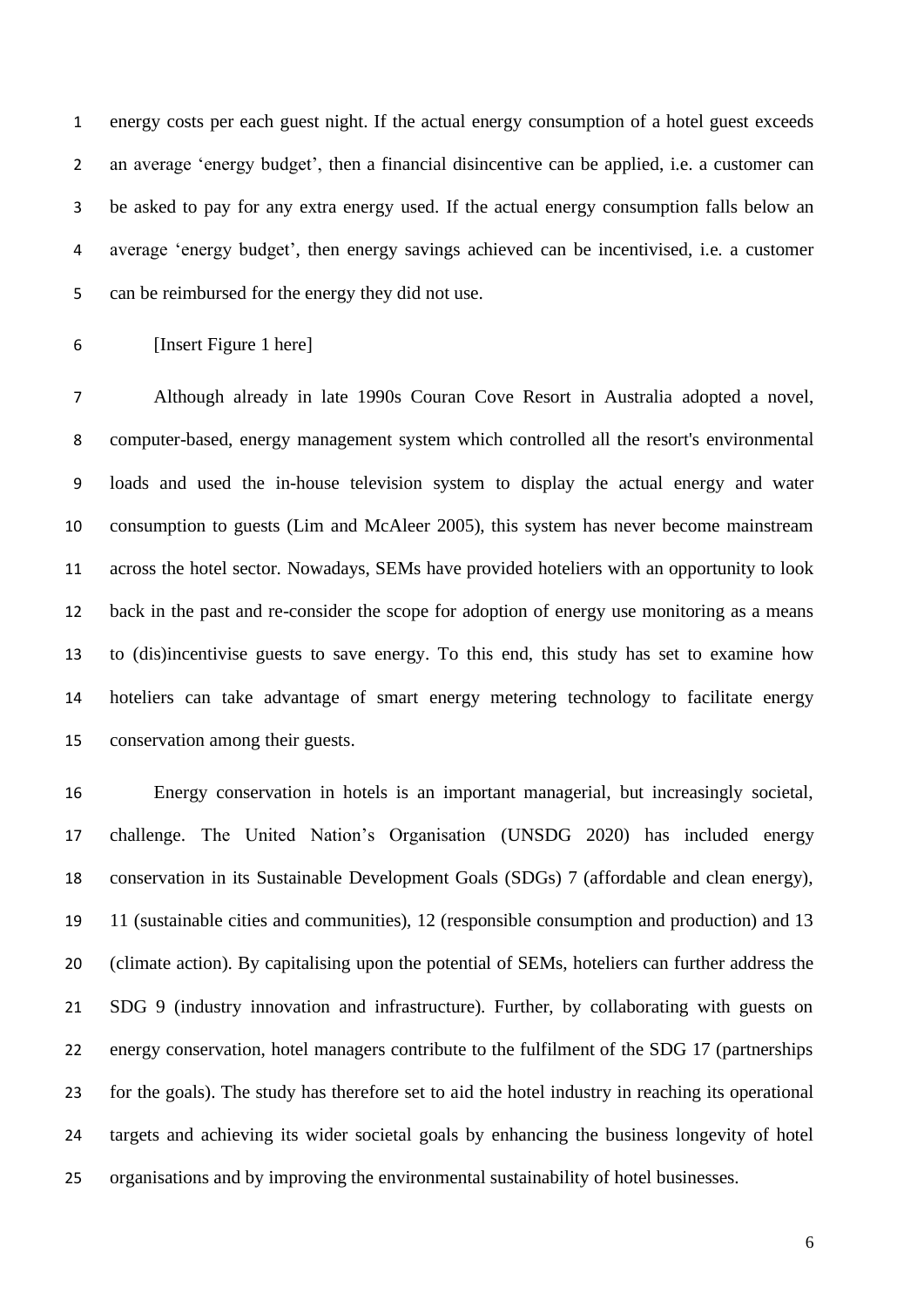# **2. Study background**

# *2.1. Environmental footprint of hotel operations*

 The environmental impacts of tourism are manifold (Gössling and Peeters 2015). Although the travel component of tourism is traditionally viewed as most environmentally damaging, the growing environmental significance of tourist accommodation is also acknowledged (Alzboun *et al.* 2016). Hotels consume the largest amounts of natural resources within the services industries (Bohdanowicz and Martinac 2007) and generate significant amounts of solid waste (Radwan *et al.* 2012). They further use substantial amounts of energy and produce at least one per cent of the global carbon emissions (UNFCCC 2018).

 The energy use challenge is of prime importance for hotels given the global energy demand of tourist accommodation grew by 25% during the past decade (Hawkins and Bohdanowicz 2012) and is expected to double by 2040 driven by a steady growth in international tourism (Gössling and Peters 2015). This underlines the need for optimised energy management in hotels which should be underpinned by the adoption of technological innovations, but should also be achieved through facilitated behavioural changes (Moscardo 2019). Optimisation of environmental (energy) performance should become an integral element of future hotel business models (Juvan and Dolnicar 2017).

# *2.2. Hotel business models and the environmental considerations within*

 Until recently, wealth creation for shareholders has been the main objective for traditional business models, often to the detriment of all other stakeholders, including the environment (Schaltegger *et al.* 2012). Growing environmental concerns have prompted changes to this vision and an increasingly large number of businesses have started incorporating environmental considerations into their routine business practices (Worthington 2013). 'Going green' is no longer considered an additional cost but believed to stimulate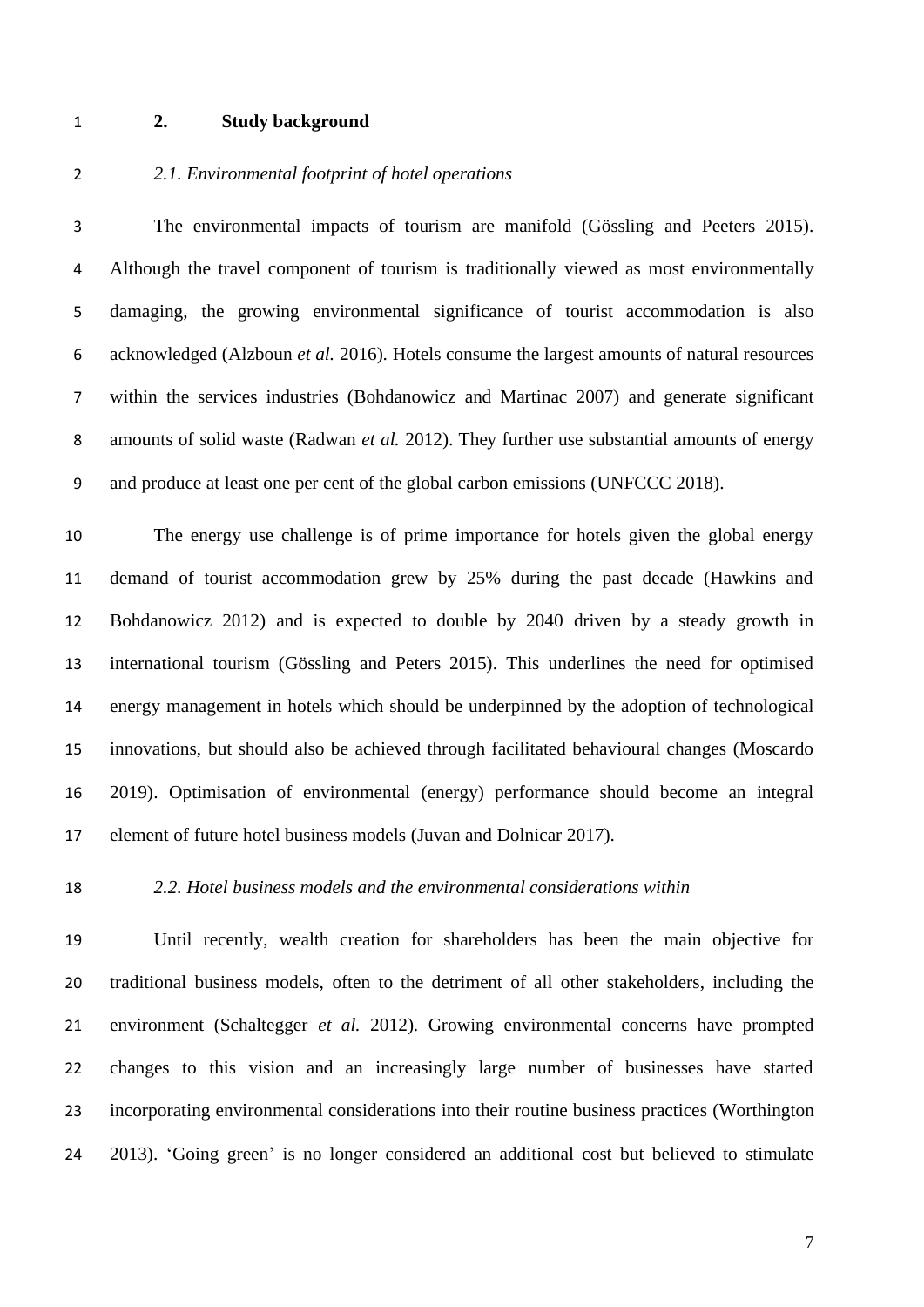innovation, improve corporate reputation and create new business opportunities (Bocken *et al.* 2 2014). As a result, new business models have emerged that view the environment as a key stakeholder (Whelan and Fink 2016).

 The hotel sector has started embracing the emerging agenda of 'greening' the business but remains slow when it comes to integrating the principles of environmental sustainability into day-to-day operations (Mihalič *et al.* 2012). Despite increased environmental awareness of hoteliers, the ever growing pressure of sustained financial performance and customer satisfaction pervades managerial stance (Kasim 2009). The nature of the sector also plays a role: given high competition and the dominance of small-to-medium sized enterprises within, there is often a reluctance to actively engage in environmental innovations due to the lack of initial investment, but also because of the fear to make mistakes, thus losing vulnerable markets (Chan 2011). This notwithstanding, hotels will have to respond to growing environmental concerns by adopting environmental innovations (Fraj *et al.* 2015). These can benefit hotels via enhanced customer satisfaction, improved corporate image and increased revenues, as innovation theory suggests (Victorino *et al.* 2005).

 Environmental innovations present in the hotel sector to date have comprised of the initiatives aiming at adopting on-site and off-site renewable energy generation (Dhirasasna *et al.* 2020), including solar (Chan *et al.* 2013), wind (Dalton *et al.* 2008) and geothermal (Buonomano *et al.* 2015). They have further been represented by the use of in-room thermostats (Chedwal *et al.* 2015), including experiments with their 'eco' options (Buso *et al.* 2017). Environmental innovations have also been tested in the context of delayed house- keeping whereby hotel guests staying for multiple nights are given flexibility to decide on when their rooms (beds) should be cleaned (made) up (Cvelbar *et al.* 2019). Lastly, experiments with options of towel re-use in guest rooms as a means of energy and water conservation (Gossling *et al.* 2019), including the application of behavioural nudges and/or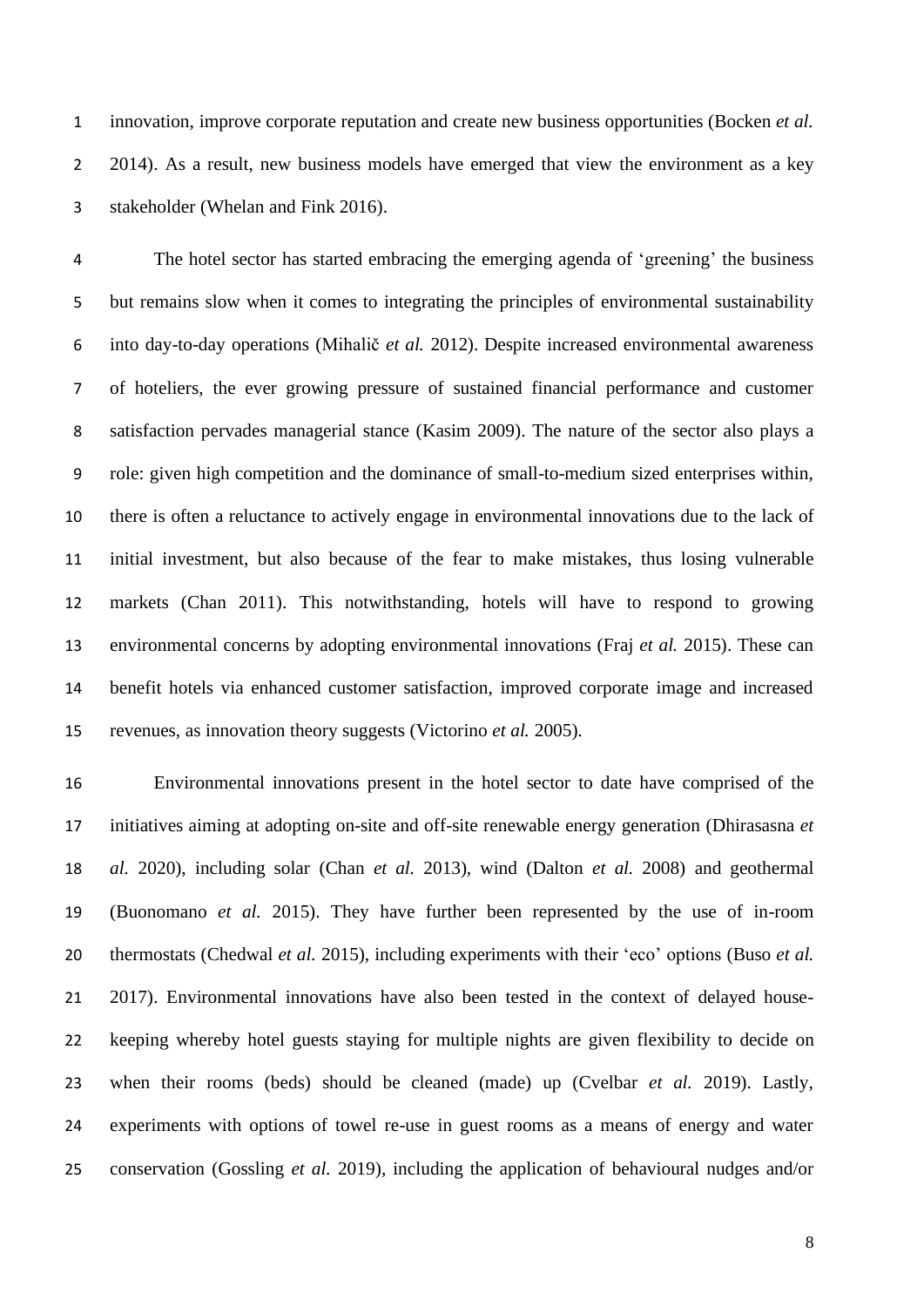principles of consumer choice architecture (Cui *et al.* 2019), represent another established example of environmental innovations in the hotel context.

 Research shows that the main driver behind environmental innovations is attributed to personal (positive) beliefs and attitudes of hotel owners/top managers towards sustainability (Park *et al.* 2012). The corporate agenda striving to adopt the principles of sustainability management in pursuit of the goals of optimised costs, improved reputation and enhanced customer loyalty represents another reason for why hoteliers, especially large chain-affiliated, enterprises (Bohdanowicz and Martinac 2007), adopt environmental innovations (Sourvinou and Filimonau 2018). Lastly, the need to comply with the national legal requirements of, for example, energy and water conservation, provides another important rationale (Alonso- Almeida and Rodríguez-Antón 2011), especially in the context of destinations with scarce environmental resources and/or fragile ecosystems (Kasim 2009).

 Research demonstrates that the (high) initial costs of investment represent a major off- putting factor for hoteliers to adopt environmental innovations (Zografakis *et al.* 2011). The (often) intangible nature of potential benefits that environmental innovations can bring about (for instance, reputational gains) provides another impediment (Pereira-Moliner *et al.* 2012). Personal scepticism and/or disbelief of hotel owners/top managers in environmental sustainability is also an important factor hampering the adoption of environmental innovations in the hotel sector (Kasim 2009). Lastly, consumer response to environmental innovations, which is not only difficult to accurately predict, but equally cumbersome to precisely measure, represents another barrier (Miao and Wei 2013).

 Past research offers varied perspectives on how hotel guests respond to environmental innovations adopted by hoteliers. Whilst there is sufficient academic evidence pinpointing that customers are generally willing to stay in (see, for example, Teng *et al.* 2013), and even pay extra for (see, for instance, Kang *et al.* 2012), environmentally-friendly, 'green', hotels,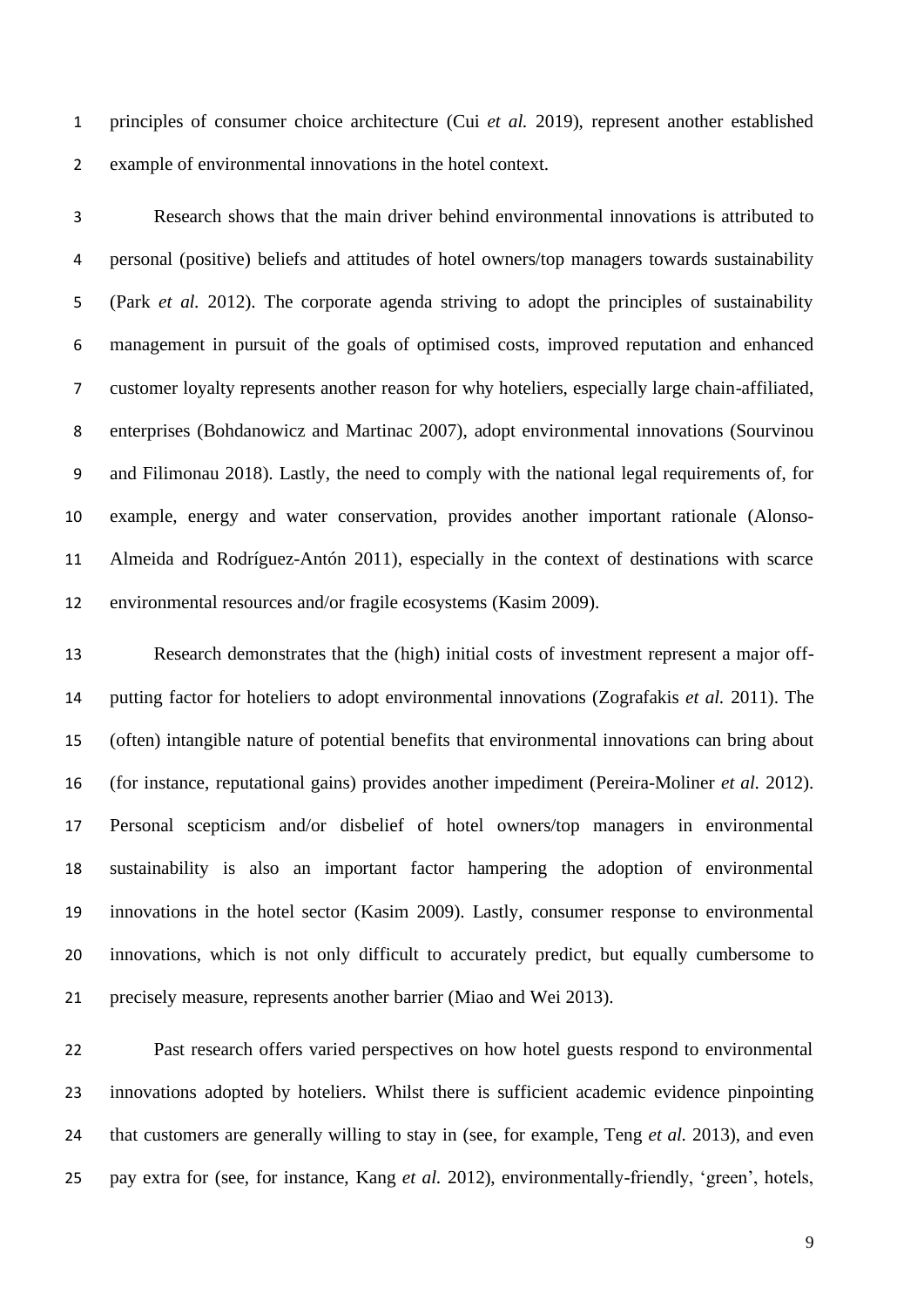there is little empirical evidence to prove this is the case in real life settings. First, this is because most research conducted on this topic is underpinned by attitudinal studies of behavioural intentions, rather than actual consumer behaviour. The discrepancy between consumer pro-environmental attitudes and behaviour in the hotel context has long been established (Juvan and Dolnicar 2014a). Second, this is because many studies are underpinned by data from the market research which has different purposes and should, therefore, be taken with caution when drawing academic conclusions (Filimonau and Grant 2016). Studies measuring actual behavioural response to environmental innovations in hotels as expressed, for example, in proven repeat visitation and/or a higher spend carefully monitored in longitudinal / repeat testing research, are still rare (Warren *et al.* 2018).

 To facilitate progress of the hotel sector towards the goal of environmental sustainability, there is a call for (more) research to better understand consumer response to environmental innovations adopted by hoteliers (Martin-Rios *et al.* 2018). Such research should enable hotels to co-create knowledge with their guests, ensure that environmental innovations can be customised to (better) fit guest expectations, and, ultimately, (better) engage customers in conservation of environmental resources (Warren and Coghlan 2016). In particular, 'smart' technology can play an important role in developing experiences of hotel guests and measuring their behavioural responses to environmental innovations in hotels (Warren *et al.* 2018). This current study will, thus, contribute to this call for research by exploring the potential of SEMs, as an example of environmental innovations in hotels, to (more actively) involve hotel guests in energy conservation.

### *2.3. SEMs in hotels*

 In 2016 the UK government launched the roll-out of smart energy meters (SEMs) in buildings (Sovacool *et al.* 2017). SEMs will enable managers of commercial properties to have real-time data about energy usage and the related expenses, thus contributing to a better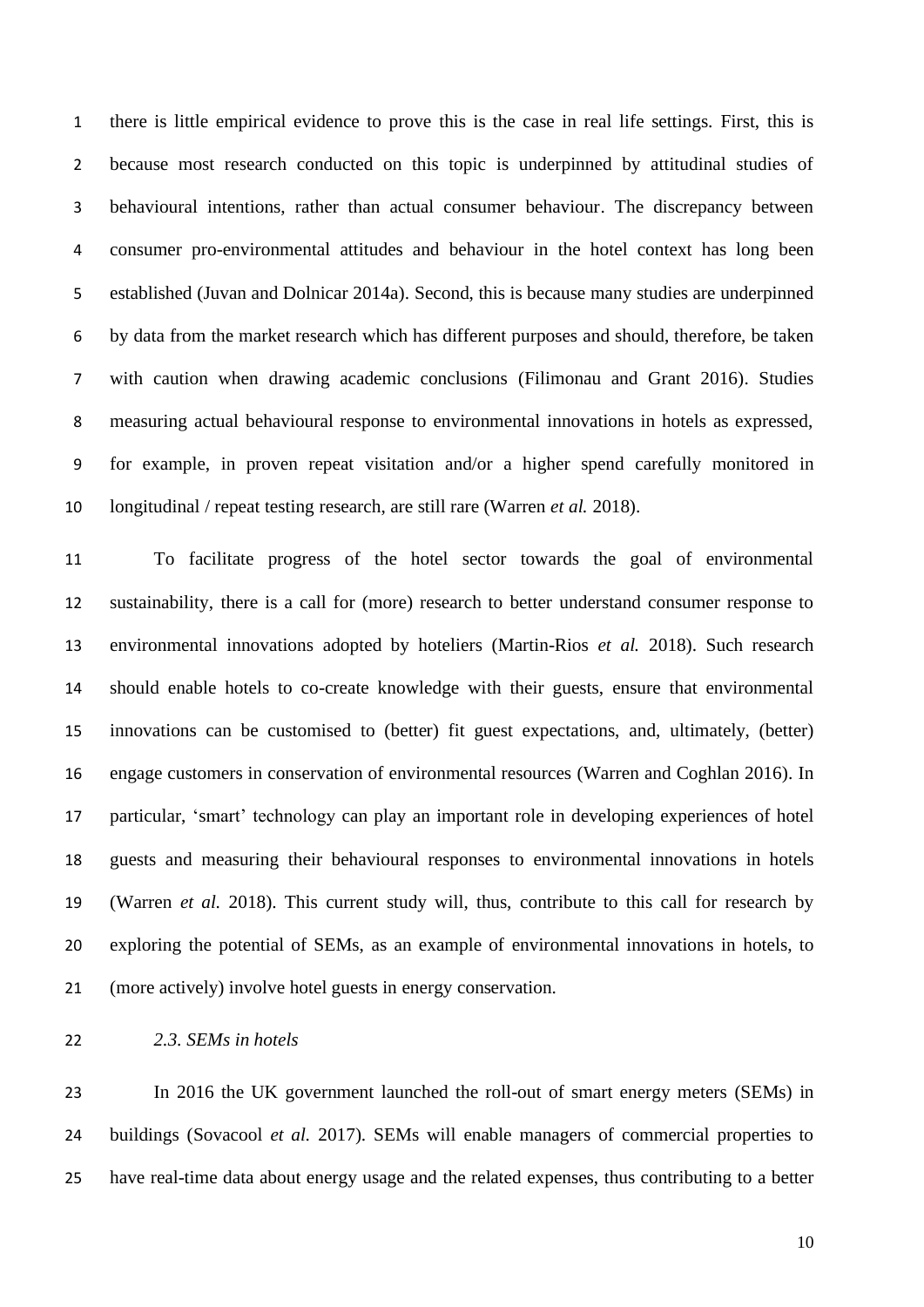understanding of energy costs alongside the areas from where these arise (The Telegraph 2 2017). Although the rollout has seen a number of issues to date, causing installation delays (Buchanan *et al.* 2016), it is recognised that SEMs will soon become mainstream in most UK buildings (Vaughan 2018a).

 Tourist accommodation outlets can have multiple benefits from the deployment of SEMs. For a start, these can 'visualise' the energy consumption data to hotel managers and help them break these down to energy use per occupied room, per guest or per guest night stay. According to Cornell Hotel Sustainability Benchmarking Index (2019), this can identify the operational areas within a hotel building with excessive energy use which, in turn, may prompt managerial thinking towards how this energy use can be optimised. For example, Karlin *et al.* (2015) posit that immediate feedback on energy use can encourage energy saving behaviour among the public, thus suggesting that it can also apply to hotel management. Further, accurate data on energy consumption across a number of functional areas in a hotel building enables hoteliers to more effectively control operational costs (Centrica 2019). This will become particularly important in the future given the predicted energy price rises (Vaughan 2018b). Energy expenses constitute up to 10% of hotel's total revenues (Webster 2000) or 60-70% of hotel's overall utility costs (Centrica 2019), thus representing a substantial proportion of controllable expenses, often second only to labour costs (Bohdanowicz *et al.* 2001). Further, there have been cases reported in the literature where energy accounted for almost half of operational costs in hotel buildings (Blank 2000 cited by Bohdanowicz *et al.* 2001), thus emphasising a significant reduction potential which can be achieved by using intelligent energy management solutions (Centrica 2019). According to Hotel Energy Solutions (2011), the energy conservation potential in hotels is at least 15%. Despite this, it is estimated that only 20-30% of hotels are pro-actively engaging in energy management which pinpoints an intervention opportunity (Walker 2014).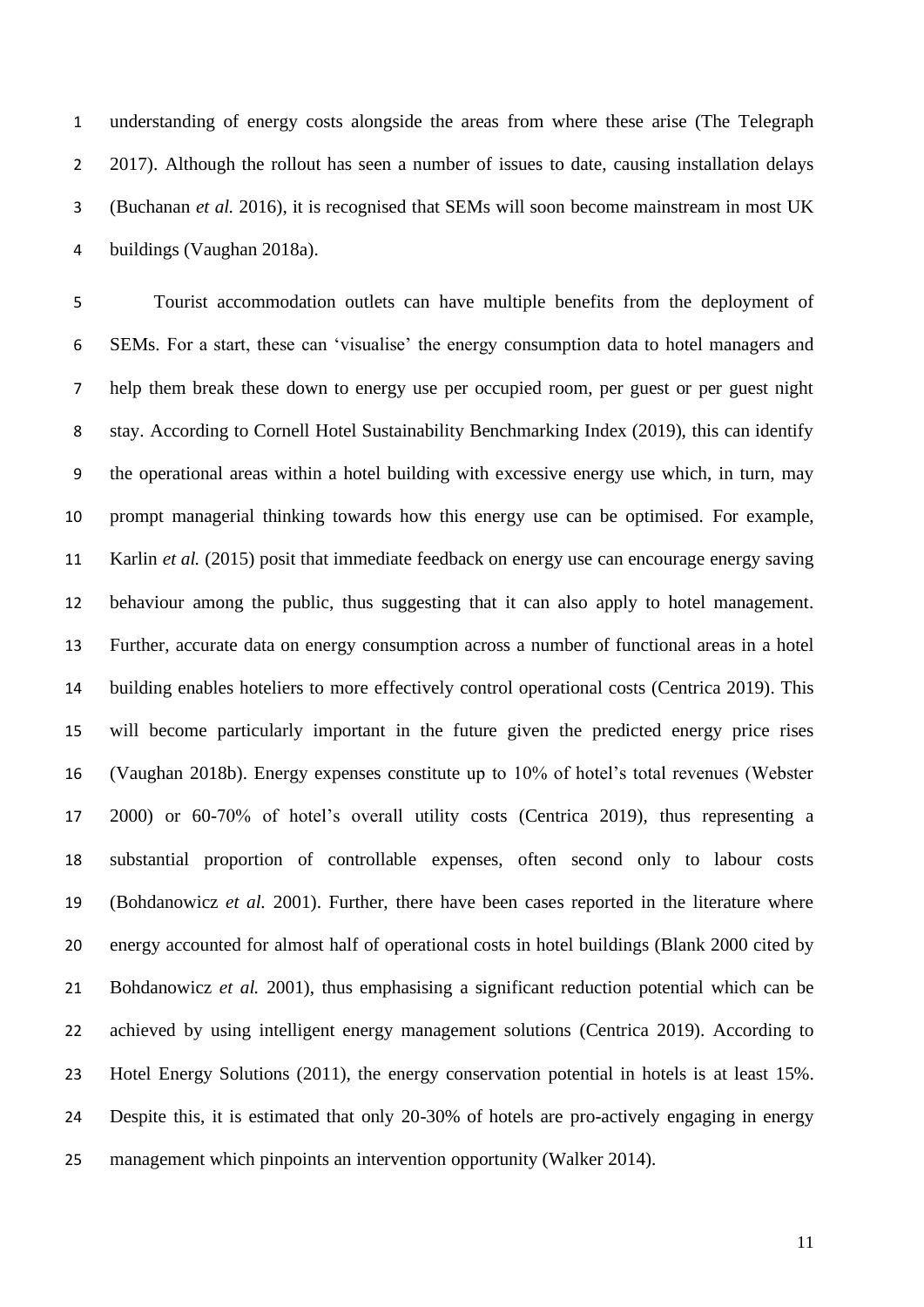SEMs can detail energy consumption patterns within hotel premises, thus highlighting the 'hotspots' in energy use (Centrica 2019). It is argued that, within the different operational/functional areas of a hotel, guest rooms should be closely monitored as their energy consumption can be extensive and the related energy costs can be high. For example, Cornell Hotel Sustainability Benchmarking Index (2019) suggests that, in 2017, the energy use across a sample of 258 UK limited service hotels ranged from 20.05 to 195.79 kWh per occupied room per night. Assuming the average unit price per kWh for UK businesses is £0.1436 (Business Energy 2020), the cost of energy consumption in guest rooms of UK limited service hotels can then range from £2.88 to £28.12 per night. Considering the starting price of a room in Premier Inn, a popular chain of UK budget hotels, which is £50 per night (summer season, single occupancy, hotels outside London) (Premier Inn 2020), then the cost of energy consumption may constitute 6-56% of the total room's price.

 Managers should therefore think of interventions to reduce energy consumption in guest rooms and minimise the related costs, thus optimising energy use in a hotel building (Chang *et al.* 2016). Optimised energy use does not only improve the environmental performance, but can also align with the low-cost business philosophy, thus being of particular appeal to budget and/or limited service hotels (Teng *et al.* 2017). Here, SEMs can be employed to (dis)incentivise energy consumption behaviour of hotel guests, thus making use of the principles of behavioural economics in shaping more environmentally-benign consumer behaviour (Kahn and Liu 2016). This becomes possible due to the ability of SEMs to provide accurate data on the actual energy use of guests during their stay, but also the historical data on energy consumption in a hotel per guest night, thus revealing the patterns of under- or over-consumption.

 It is important to note that, when calculating the patterns of energy use in guest rooms and subsequently utilising these figures to nudge customers towards energy conservation,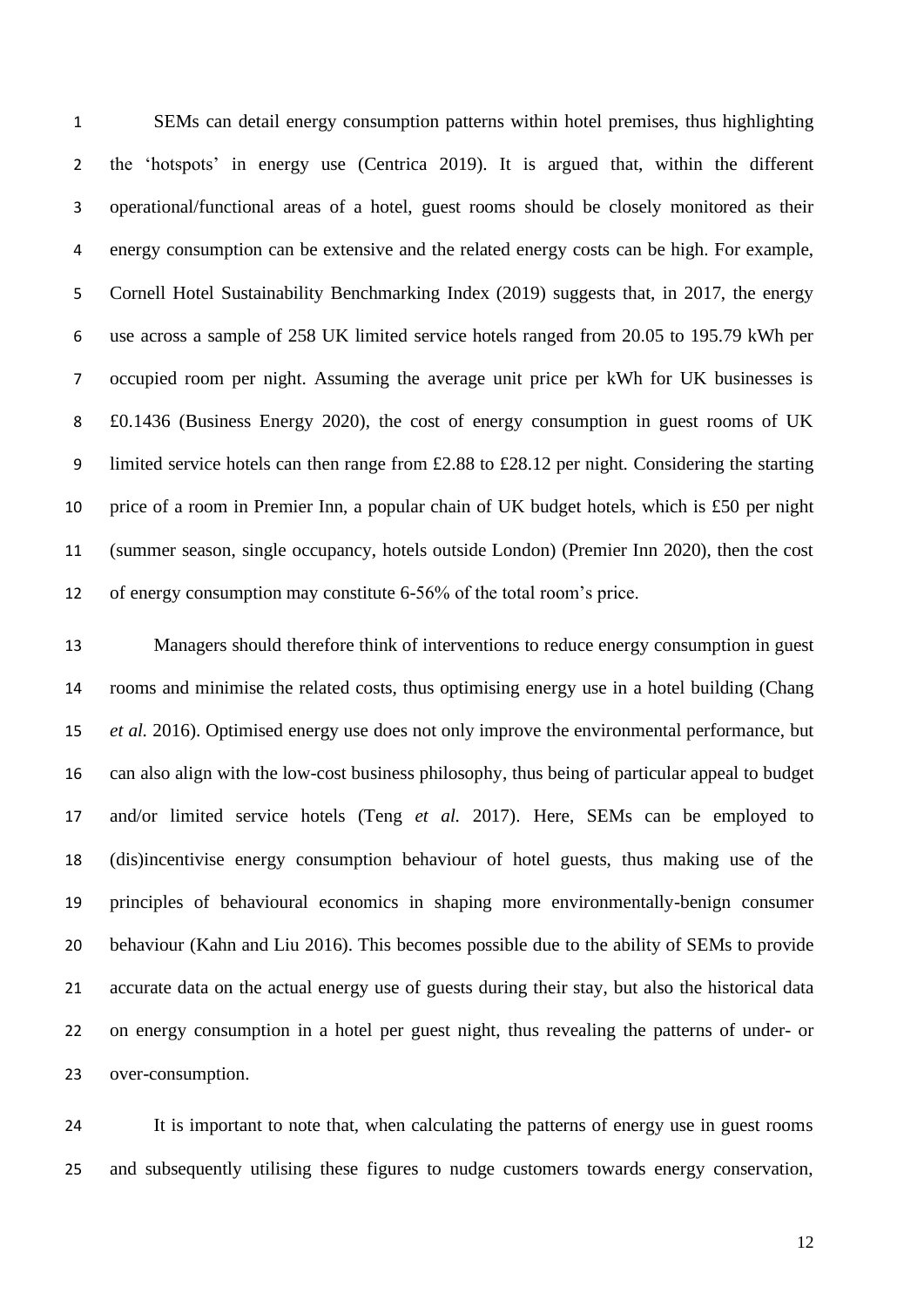hotel guests should not be disadvantaged by asking them to pay for the energy they did not use. For example, the aggregate numbers on energy use per occupied guest room produced by Cornell Hotel Sustainability Benchmarking Index (2019) do not differentiate between the actual in-room energy consumption by hotel guests and any other instances of energy use within the hotel building. These instances are manifold and represented by energy consumption in other operational/functional areas of the hotel (for instance, reception, kitchen and warehouse, to mention a few). In particular, the patterns of energy use can be excessive in an on-site hotel's restaurant, conference facility, leisure facility and laundry (Filimonau *et al.* 2013). For example, Karagiorgas *et al.* (2007) found that, by adding a swimming pool and a restaurant facility to their amenities, hotels can more than double their energy use. Similar conclusions were derived by Castellani and Sala (2008) when assessing the environmental footprint of on-site laundry and catering services in hotels.

 Hotel guests do not always use all hotel amenities/services; these can further be open to external customers, such as the business people (in the case of conference facilities) and local residents (in the case of restaurants) (Filimonau *et al.* 2011b). To ensure that hotel guests are only charged for the actual energy used in their rooms, SEMs should be installed across all operational/functional areas of a hotel building recording energy consumption in these respective areas. Any instances of energy use outside guest rooms should subsequently be excluded from guest bills. All exclusion criteria should be carefully evaluated by hotel managers prior to deploying SEMs.

 The weather effect represents another important consideration for hotel managers when calculating the 'energy budgets' for guest rooms, especially in light of climate change with its increased frequency and unpredictability of extreme weather events (Andric *et al*. 2016). Excessively hot summers or cold winters suggest that averaging energy consumption will not be fair and can easily disadvantage customers. Hence, there is a need to account for the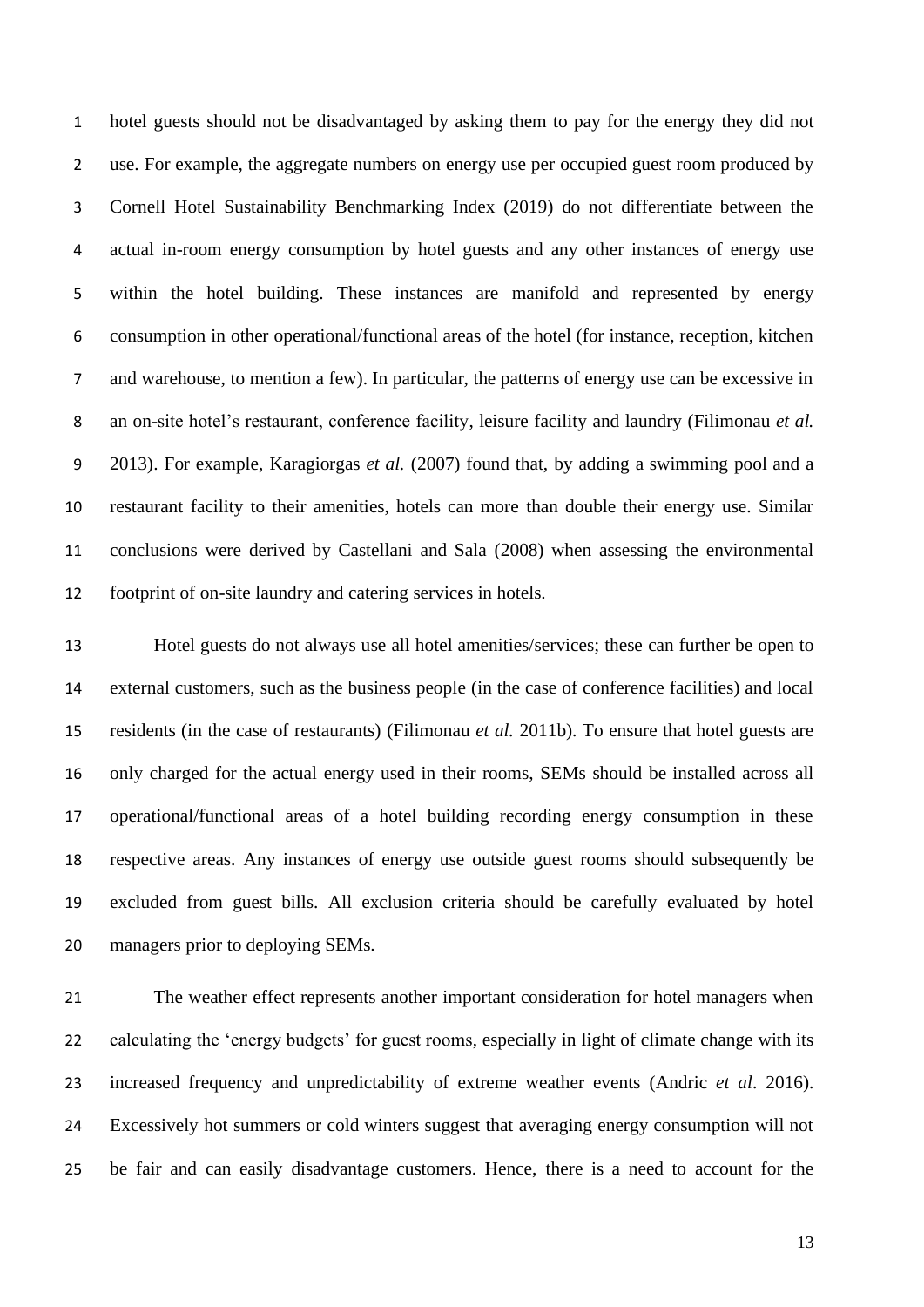(inter)seasonal variations in energy use in hotels driven by weather fluctuations. To this end, weather influence should be calculated for each month of the operational year using the principle of degree days (Xin *et al.* 2012). The weather data from a 10 or 30 year average (so- called standard degree days) and current degree days must be utilised to truly reflect if energy consumption on a given day/month is within the calculated energy use benchmark.

 It has long been established that building retrofitting holds significant potential to conserve energy in hotels (Santamouris *et al.* 1996). In contrast, any additions to hotel buildings such as, for example, a leisure club or a catering facility, can significantly increase the energy use of tourist accommodation facilities (Becken *et al.* 2001). Hence, to avoid disadvantaging hotel guests, any improvements in hotel infrastructure and/or any changes to hotel building operations should also be accounted for when calculating the 'energy budgets' for guest rooms.

 Most importantly, the financial aspects of installing numerous SEMs across the hotel building for the sake of accurate energy use assessments and robust evaluations of the 'energy budgets' for guest rooms should be carefully examined. Budgetary constraints represent a known barrier to energy conservation in hotels (Teng *et al.* 2012), so a careful cost benefit analysis is required prior to deploying SEMs. Likewise, the lack of expertise on energy management hampers hoteliers from saving energy, especially in the context of independent, non-chain affiliated businesses (Markis and Paravantis 2007). This underlines the scope for academia to aid the industry, thus working together towards a major societal goal of environmental sustainability.

 This study explores the viability of a new energy management model underpinned by a technological innovation, i.e. a smart energy metering technology, in the context of facilitating pro-environmental behavioural changes among guests of budget hotels. It strives to examine the determinants of managerial adoption of such a model, especially the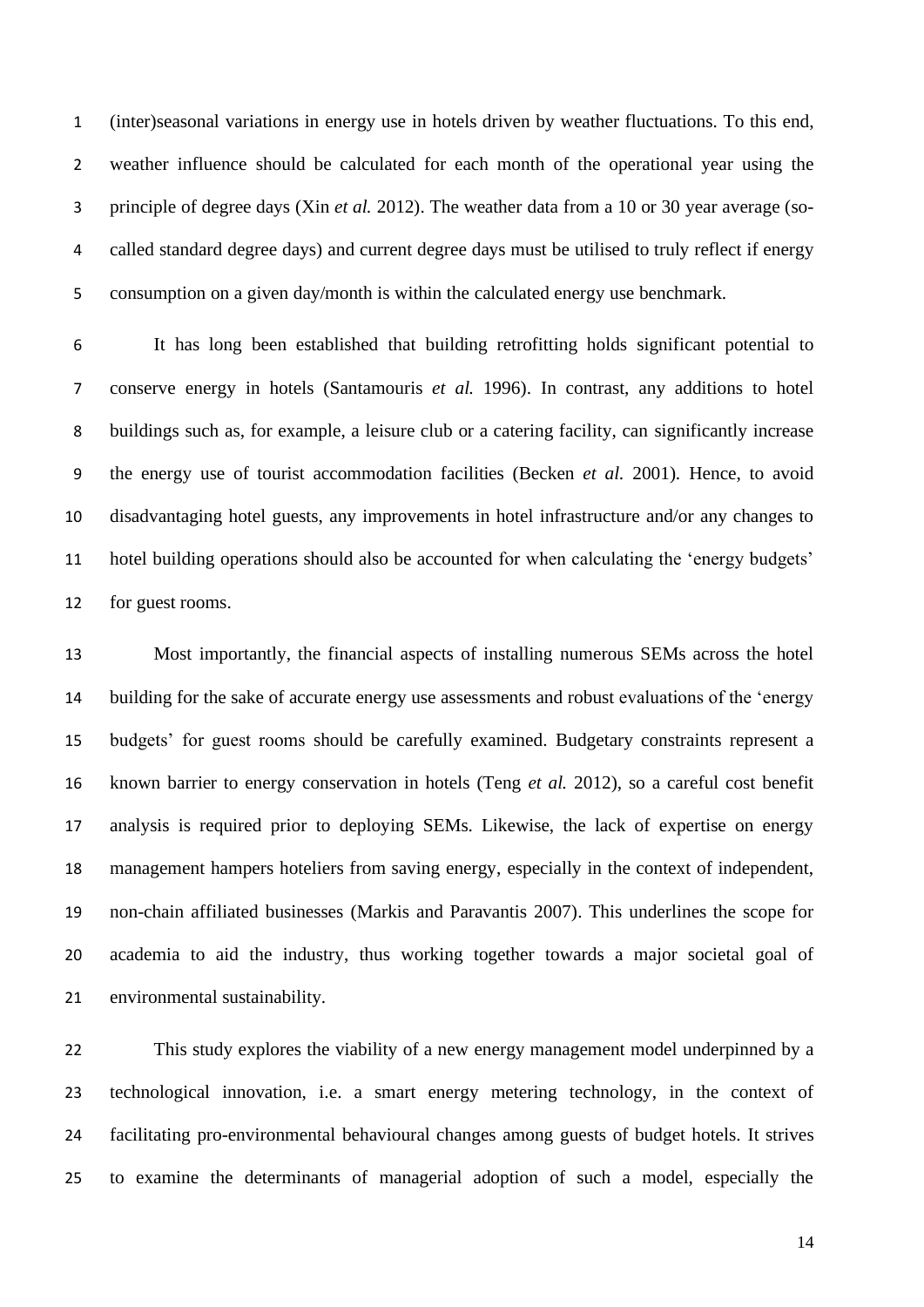operational, organisational and/or social obstacles towards its implementation alongside the potential to overcome these.

# **3. Research design**

 Due to the following reasons the qualitative research paradigm was employed for primary data collection and analysis. First, this study is exploratory as it seeks to understand the viability of a new model for energy management in hotels. The new phenomena in management and social sciences require prior testing on a handful of informants before deploying a large-scale research project with an aim to confirm the initial findings of the test, the purpose which qualitative research serves well (Gummesson 2006). Second, a deep(er) analysis of human perceptions is required when examining the viability of the proposed model of energy management in hotels, including professional opinions of hotel managers on it, but also their personal attitudes. Qualitative research offers a scope to gain this type of feedback given a more personalised, face-to-face and 'humane', approach to primary data collection it employs (Saunders *et al.* 2015). Lastly, although the main shortfall of the qualitative research paradigm is in the restricted generalisability and the limited representativeness of its outcome (Silverman 2000), it however facilitates the conceptualisation of the understudied, but societally significant, phenomena, such as energy conservation in the context of hotel stay (Schultz *et al.* 2008), and represents an appropriate research strategy for the situations where key study informants or data providers are difficult to reach, such as managers of hospitality enterprises (Filimonau and Krivcova 2017).

 Semi-structured interviews were used to collect primary data as they allow for an in- depth comprehension of complex society- or management-related phenomena and a better evaluation of the determinants of public behaviour in specific consumption contexts (Ritchie and Lewis 2003). The choice of semi-structured interviews was further due to their significant interpretative power which provided study informants with a necessary freedom and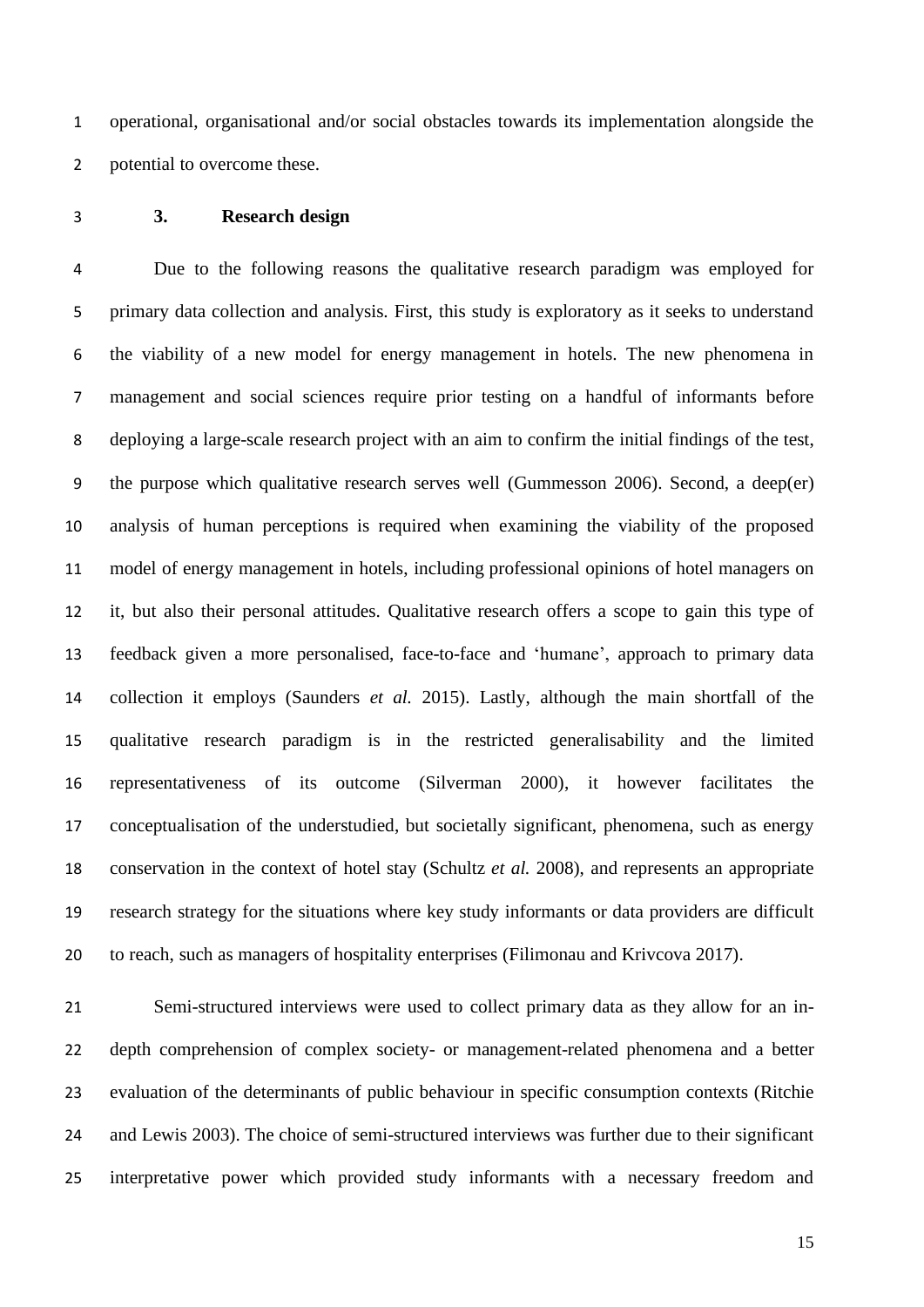flexibility to communicate their ideas and beliefs (Bryman and Bell 2003). Interview schedule was forged based on the main themes identified through the literature review. Interview questions were designed to cover three major subject areas. First, managerial perceptions of the environmental impacts of hotel operations, especially energy use, were examined to set the scene and introduce participants to the context of the study. Second, managerial opinions on the need to reduce the environmental impacts of hotels were sought. In particular, the role of hotel guest behaviour in hotel's energy consumption was explored in order to comprehend the extent to which customers contribute to the hotel's energy footprint and the related costs of running a hotel business. Lastly, the new model of energy management in hotels was introduced and the views of hoteliers on its viability were examined, drawing upon their personal and professional experience.

 Participants were recruited from among managers of budget hotels in Bournemouth, the UK. The focus on the budget segment of the hotel market was deliberate due to the 'low cost' business models employed within. It is argued that the proposed new model of energy management can fit this segment well or, at least, it can fit it better than the upmarket/luxury hotel segment whose business models are noticeably different. In the context of this project, a budget hotel is understood as a tourist accommodation facility of a small-to-medium size, with a limited range of amenities on offer, employing a low-to-medium pricing strategy. Internationally-known examples of such budget hotels are Premier Inn, Holiday Inn Express and Travelodge. Further, Bournemouth provides a good geographical setting for this study given that tourism represents a major economic activity in the town which hosts 221 hotels, including 70 budget hotels (Bournemouth Tourism 2017).

 To recruit willing participants, the budget hotels that provided email contacts on their websites for non-customer related inquiries were first contacted by email with a brief description of the project and an interview request. This was followed on with an on-site visit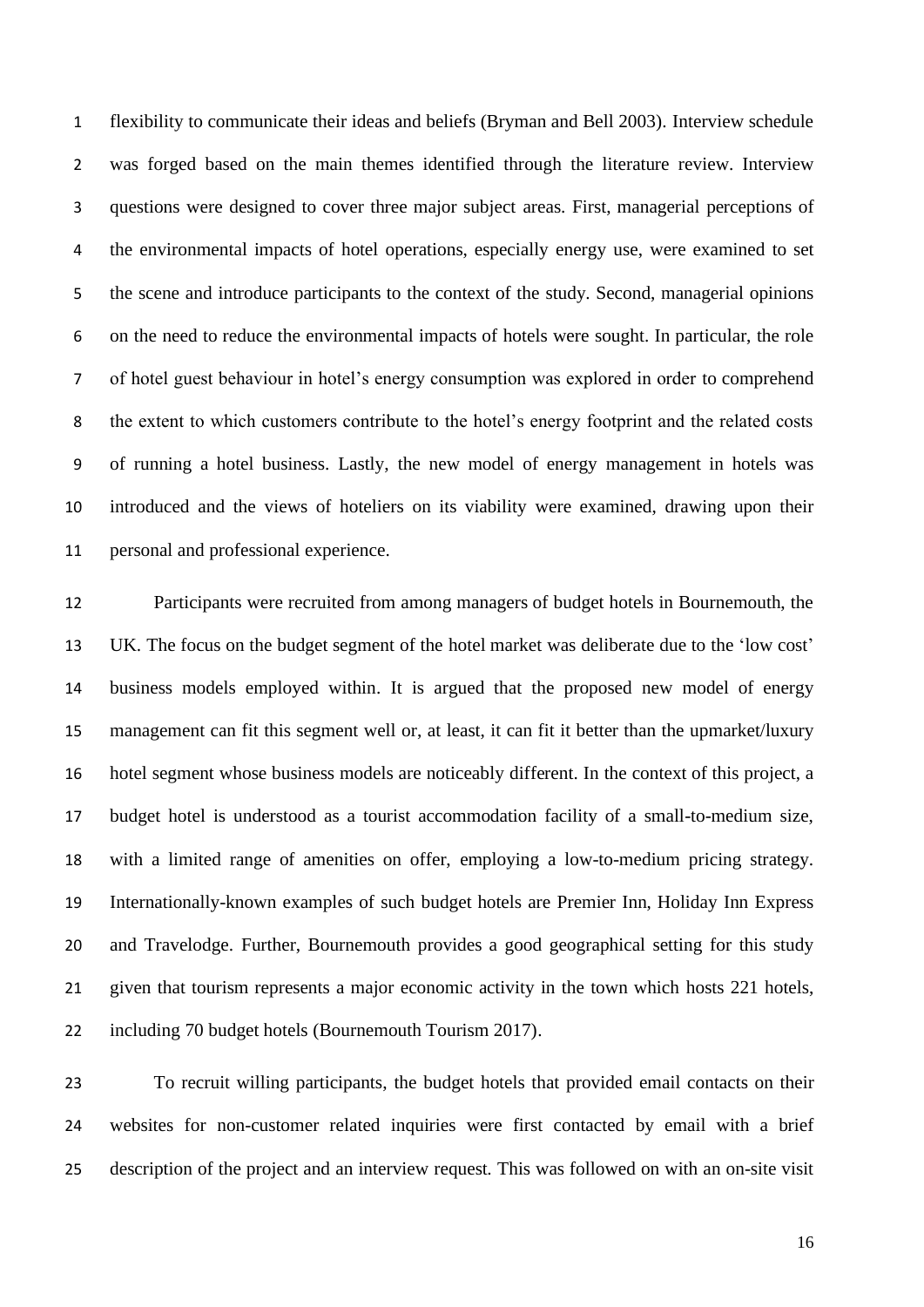which enabled hoteliers to obtain more information about the project, raise any questions and 2 get to know the research team. According to Churchill (2017), independent hotels dominate the market of UK budget hotels (51%) but the share of brand-affiliated budget hotels (45%) is growing. This market distribution was accounted for when sampling willing participants to ensure the sample resembles the structure of the UK budget hotel market.

 The recruitment was undertaken in May-June 2018 with interviews taking place in July 2018. In total, 12 interviews were conducted and their number was determined by data saturation (Table 1). Thomson (2010 cited by Marshall *et al.* 2013) claims that the data saturation is generally achieved after 10+ interviews have been held, which this study fits into. Interviews were conducted on hotel premises at the time most suitable for study participants. Interviews lasted from 30 to 60 minutes; they were digitally recorded and transcribed. No financial incentives were offered for participation. Social desirability bias is a known drawback of qualitative research (King and Bruner 2000) and, to avoid its occurrence, the anonymity of the study participants was guaranteed. Further, in the interviews, the participants were asked for their opinion on the studied topics reflecting upon their professional experience *in general* rather than related specifically to their current hotel. While this, in theory, should have reduced the occurrence of social desirability bias, there is no guarantee its effect was eliminated entirely, thus representing a major shortfall of this project.

**Insert Table 1 here** 

 The data analysis was iterative with interim findings being regularly fed back to the interview schedule to inform subsequent interviews. Upon reaching saturation, thematic analysis following a semantic approach was applied to the data collected. To this end, data were coded and organised into themes that emerged from the literature review and in the interviews (Braun and Clarke 2006). Table 2 demonstrates the coding framework generated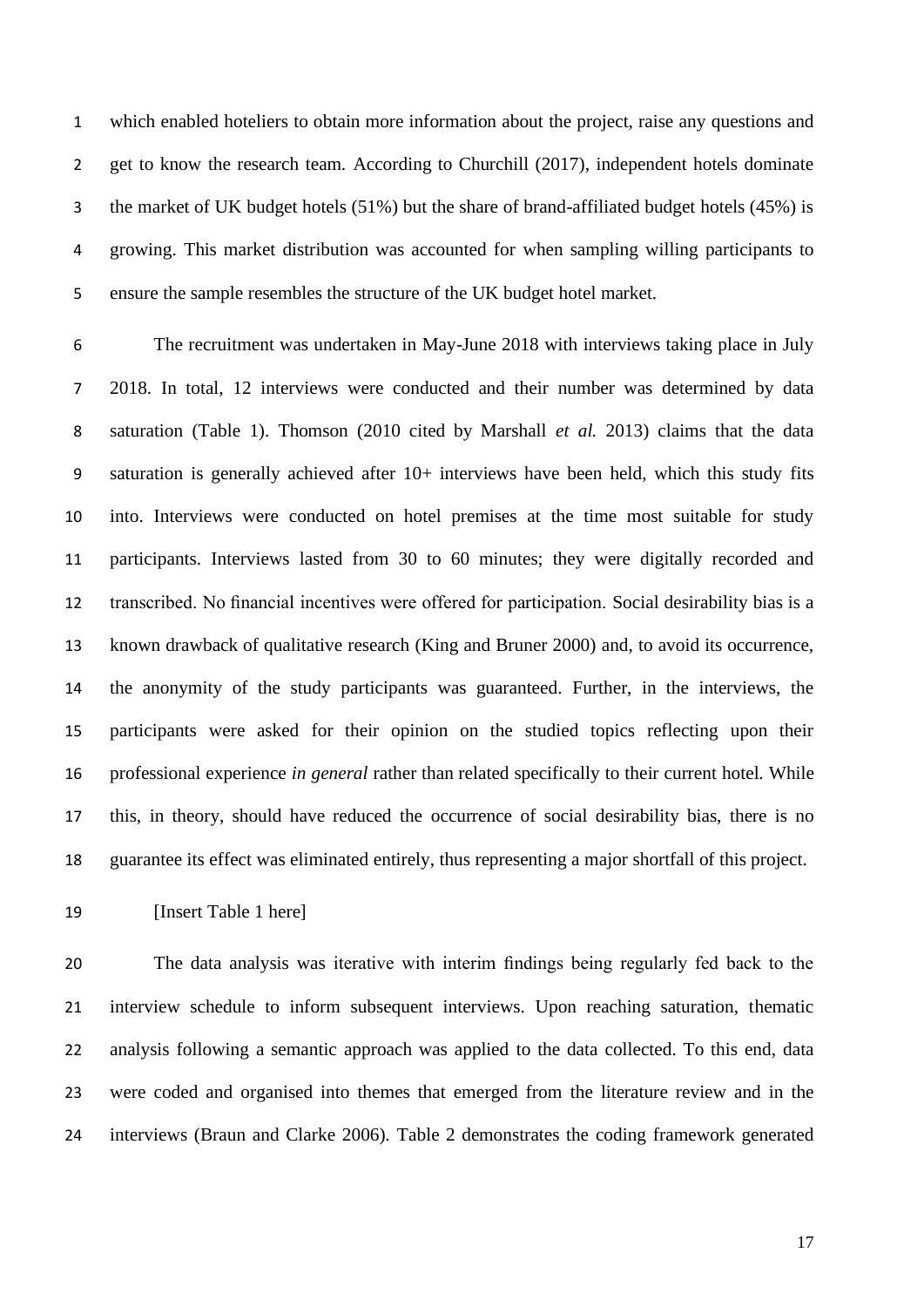through the analysis. Verbatim quotations were employed when writing up the outcome of 2 thematic analysis to support the arguments held by the study participants.

[Insert Table 2 here]

## **4. Results and Discussion**

# *4.1. Environmental impacts of hotels*

 Most participants agreed that hotel operations imposed substantial environmental impacts (Table 2) although quite a few did not see these as a major managerial issue, assigning a higher priority to other operational responsibilities, such as the need to retain employees, maintain customer loyalty and meet corporate and/or personal work objectives. This is in line with the literature which has previously established that, while hotel managers may have high environmental awareness and commitment, they will only tackle the tasks of environmental conservation once the other operational issues in their hotels have been adequately addressed (Kasim 2009). Arguably, this is of particular relevance to the context of budget hotels given the constrained nature of (human and financial) resources available within (Chan 2011), but also because of the competitiveness of the market in which they operate (Dief and Font 2012), which suggests that managers have to allocate the scarce resources available to them carefully. Environmental conservation is not always a priority in this allocation (Park *et al.* 2014). This calls for better integration of environmental considerations into the corporate agenda of budget hotels through dedicated support from the company's top administration which could then facilitate consumer demand for 'greener' hotel services (Tzschentke *et al.* 2008).

 Food waste was a recurring environmental issue in hotel operations identified in most managerial responses (Table 2) which probably reflects increasing public, industry and political concern over the magnitude of food waste generation in hotels and foodservices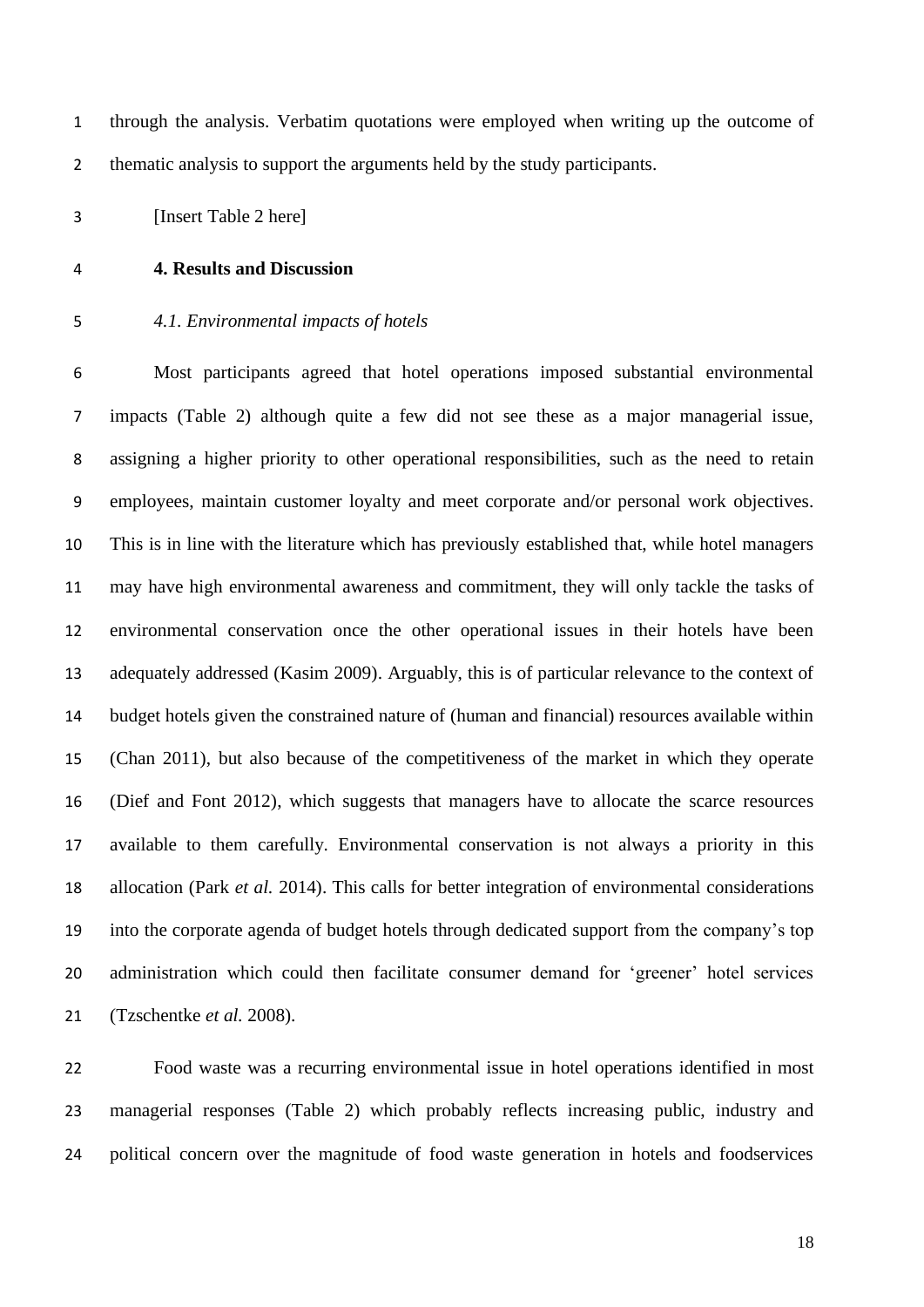(Filimonau and De Coteau 2019). Surprisingly, and contrary to the initial expectations, participants did not see energy use as a major impact. This can be partially explained by the 'intangible' nature of energy consumption in hotels. Indeed, the environmental repercussions of energy use cannot be visualised as they relate to climatic changes that are long-term and abstract, rather than immediate and concrete. The abstractness of the concept of climate change alongside the associated negative effect of its mitigation urgency on public perception has long been recognised (Becken 2004) which holds true for hotel managers in this sample. Another important point to mention is in that energy use and the related carbon footprint are often associated by hoteliers with legal compliance, rather than with utility costs and/or environmental conservation. For example, prior to its closure, the UK's Carbon Reduction Commitment (CRC) energy efficiency scheme required UK chain-affiliated hotels not to exceed certain allowances in their carbon dioxide emissions (GOV.UK 2015). These legal requirements might have therefore become more important for UK hotel managers to address than the cost and, in particular, environmental savings.

 In contrast to energy use, food waste generation in hotels has an explicit physical element as it can be instantly observed and directly measured (Pirani and Arafat 2016), thus possibly explaining the currency and underlining the urgency of this environmental impact for participants. SEMs can therefore play a crucial role in assigning a more 'tangible' value to energy use in hotels. This will be a result of disclosing accurate costs of energy usage to hoteliers in real time, thus showcasing the magnitude of this important business expense.

## *4.2. The need to reduce the environmental impacts of hotels*

 Participants recognised the responsibility to mitigate environmental impacts from their hotels' operations although there were a number of managers who only preferred to do a bare minimum in order to meet legal requirements (Table 2). This is in line with Bonilla-Priego *et al.* (2011) who distinguish two major categories of hotels in terms of their environment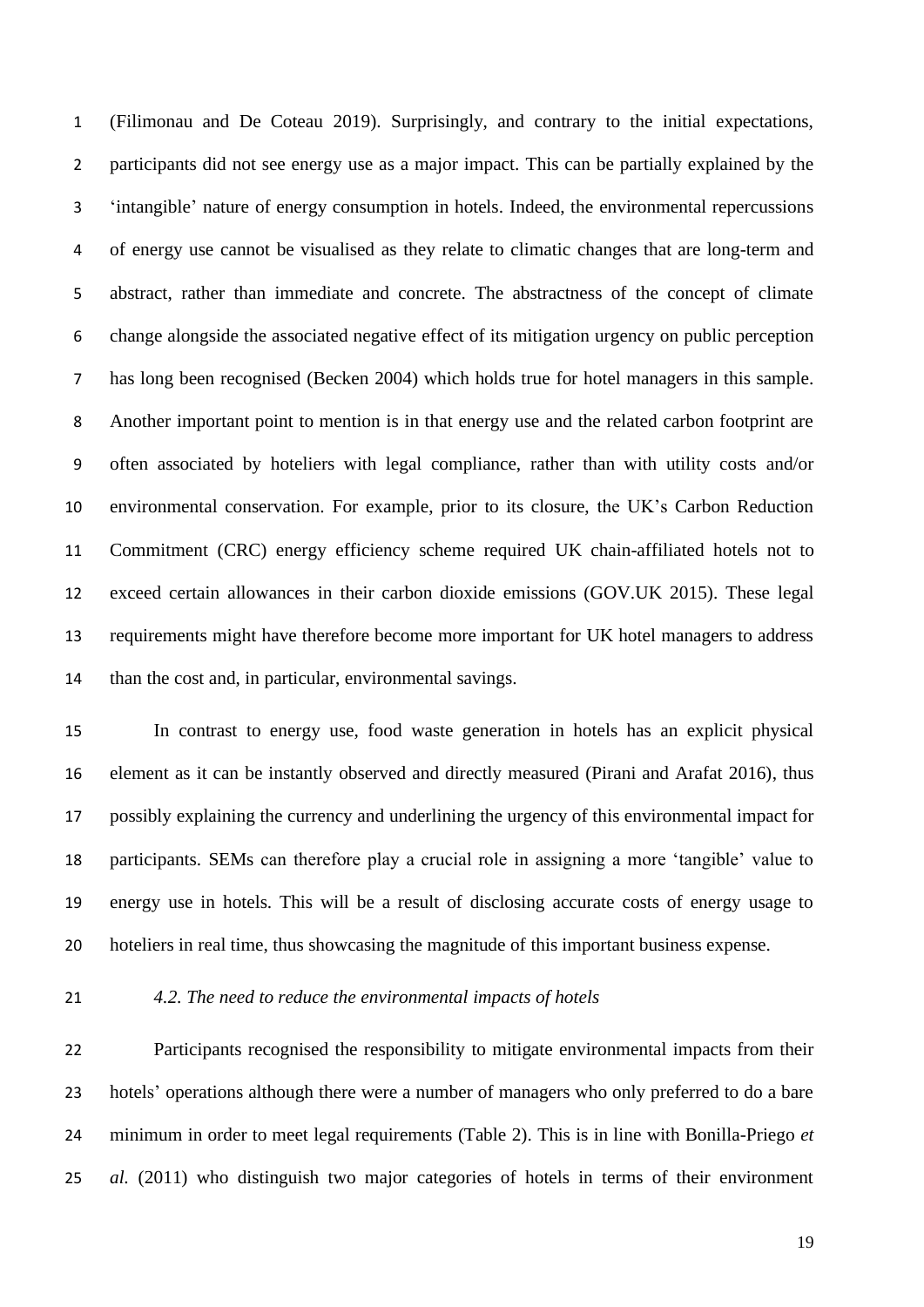commitment, namely the 'strategists' who take the lead and the industry 'followers'. Importantly, the absolute majority emphasized the need to integrate environmental considerations into the corporate agenda for these to be implemented effectively on the ground. This confirms past research which has established the importance of a broader, cross- company, corporate commitment to nature conservation as a key driver of routine environmental management in hotels (Gil *et al.* 2001).

 Further, participants consistently acknowledged the benefits of environmental commitment in hotels, especially in terms of enhanced corporate reputation and reduced operational costs (Table 2). This is in line with the literature which highlights monetary savings (Graci and Dodds 2008), better business image (Pereira-Moliner *et al.* 2012), improved employee retention (Sourvinou and Filimonau 2018) and enhanced customer satisfaction (Martinez and del Bosque 2013) as prime benefits of environmental conservation in hotels. Similar to the literature (López-Gamero *et al.* 2010), the need to protect the environment for future generations has not been mentioned as a main benefit, pinpointing the dominance of purely utilitarian, rather than altruistic, views on environmental commitment among the participants:

 *'Honestly, the main driver [of environmental management] is the cost. Unfortunately, that is the main driver for the hotel at the moment and it will be for quite a while. Also, the brand's image is definitely affected in a positive way. But it won't drive customer loyalty though. People are not ready for this environmental stuff yet'* (Darren)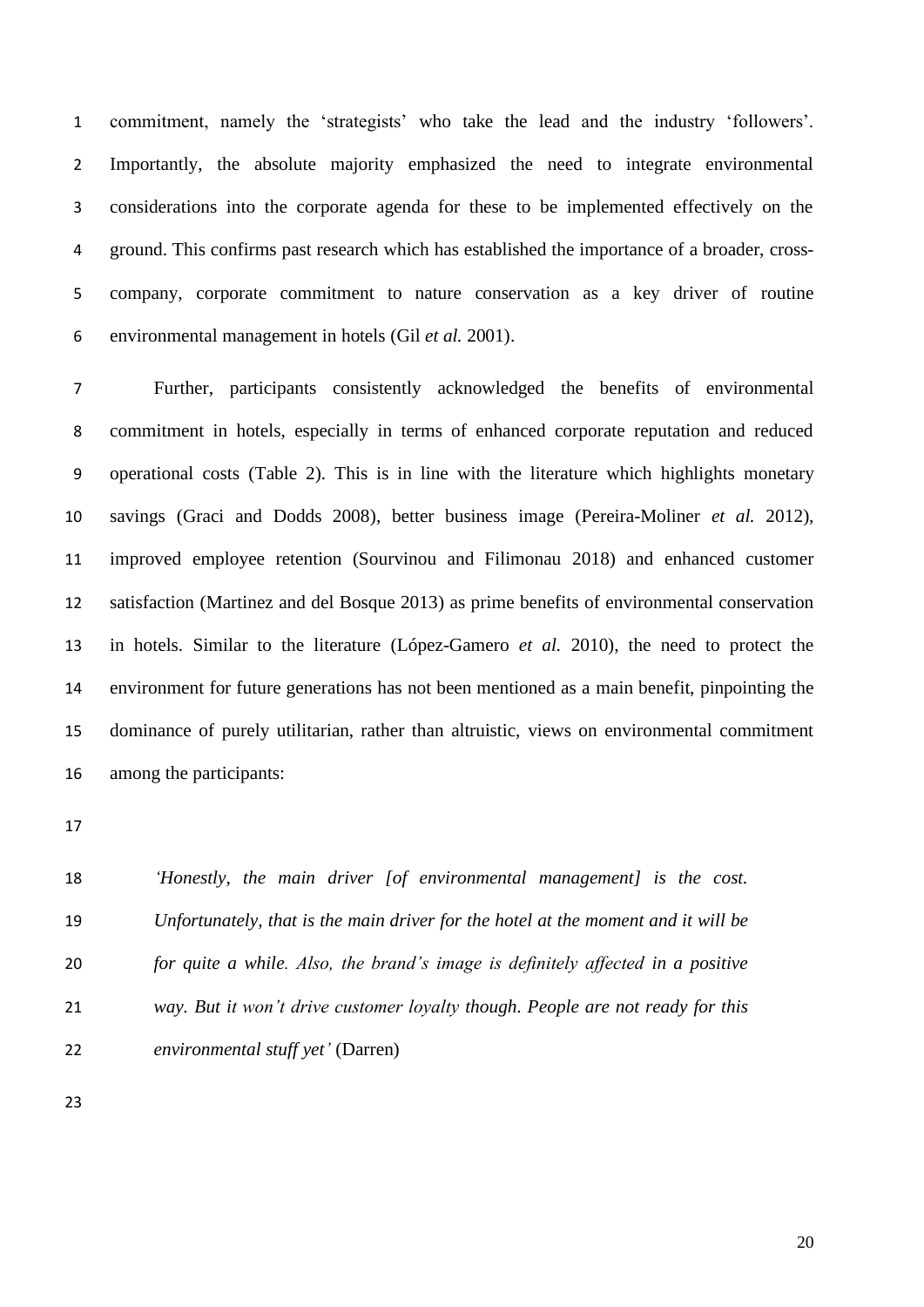## *4.3. The role of hotel guest behavior*

 Above, Darren underlines the importance of engaging customers when designing measures to mitigate the environmental impacts of hotels. Likewise, most participants characterised hotel guest behaviour as being irresponsible from the environmental conservation viewpoint. Desire to relax and escape from the stress of everyday life when on travel was referred to as a key reason for consumer disengagement in reducing the environmental footprint of hotel operations. This complements the results of previous research which has established that the indulgent nature of holidaying (Dolnicar and Grun 2009) combined with an element of travel infrequency (Gössling *et al.* 2012) prevents consumers from saving the environment when staying in a hotel. Further, a discrepancy exists between pro-environmental intentions and actual actions of tourists (Bergin-Seers and Mair 2009) and the positive effect of gradually increasing environmental awareness among the public is often offset by the unfettered resource consumption when travelling (Juvan and Dolnicar 2014b) with hotel guests being reluctant to engage in any actions that might compromise their personal comfort or the comfort of their family (Juvan and Dolnicar 2014a).

 Interestingly, the all-inclusive nature of hotel room rates in terms of all miscellaneous costs, such as utilities, being pre-paid for was mentioned as a driver of irresponsible behaviour of hotel guests, as per the Miguel's quote below. Indeed, consumers tend to actively engage in environmental conservation at home without, paradoxically, transferring these behavioural patterns towards their holidays (Barr *et al.* 2010). In part, this is because, in the home environment, environmental conservation via, for instance, energy saving is translated into a direct reduction of household bills which acts as a powerful incentive (McMakin *et al.* 2002). The absence of such powerful financial incentives when on holiday may discourage tourists from engaging in environmental conservation. To change this status quo, Dolnicar *et al*. (2019) call to reconsider extant hotel business models by embracing the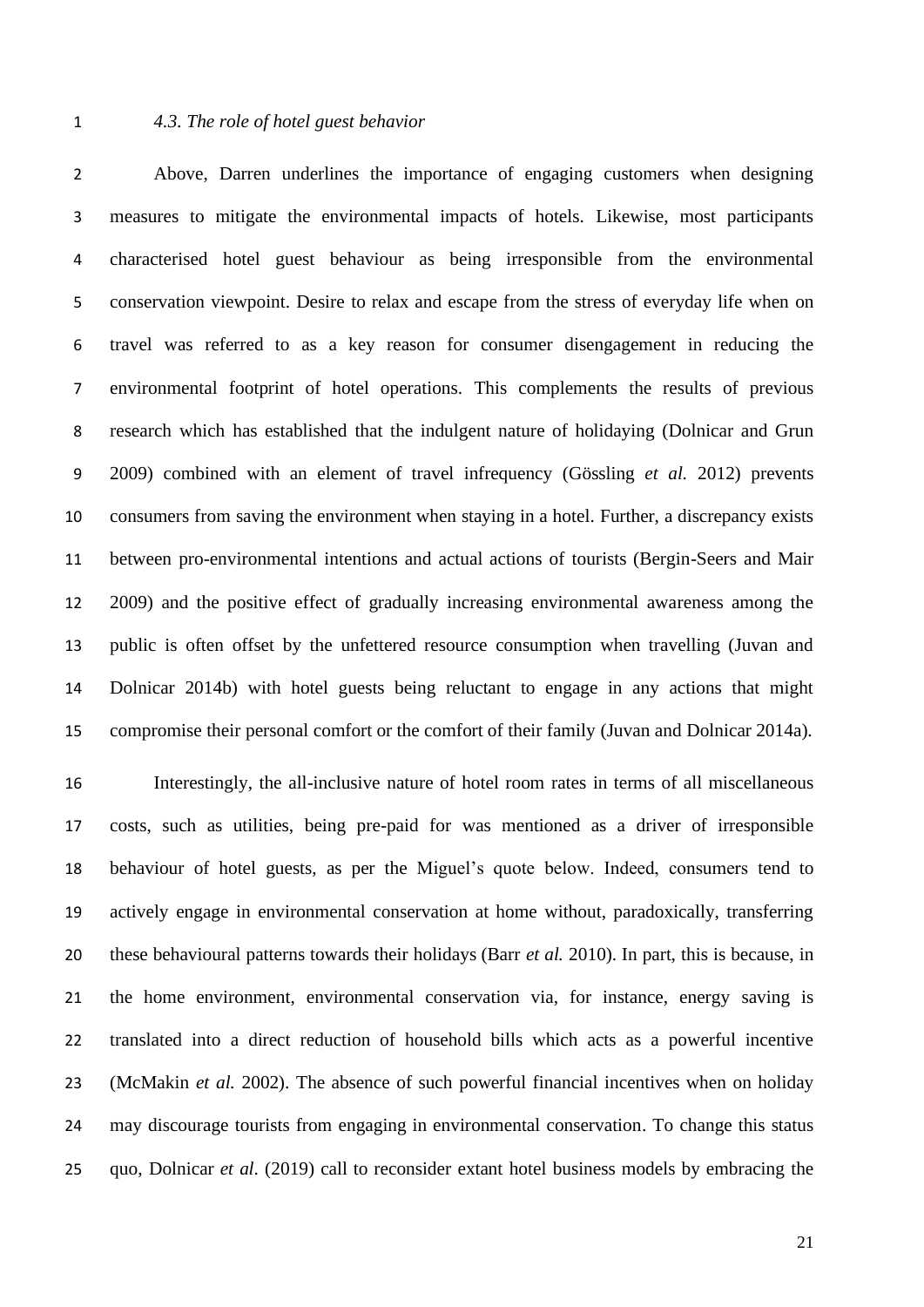principles of financial incentivisation of consumers. More specifically, Dolnicar *et al*. (2019) suggest that hotels should share the savings they make due to environmental conservation, such as from reused towels, with their guests. The new model of energy management in hotels proposed in this study takes this idea further by offering an opportunity to (dis)incentivise hotel guests for energy conservation in their rooms. Managerial opinions on the viability of this novel approach were discussed next.

 *'They [guests] treat this as a hotel room they have paid for and they don't care about leaving the light on. They just expect to use the place without any regard… So, they're not environmentally responsible at all. Sometimes I enter the rooms to find all the lights on or the water running when the guests are gone. Probably, it's bad to say, but I think, yes, it's because of the nature of the room rate'* (Miguel)

# *4.4. The new model of energy management in hotels*

 This part of interview started with establishing the levels of managerial awareness of SEMs. Although the majority knew about this initiative and welcomed its rollout in the UK as a means of achieving better billing accuracy, only a couple confirmed they had already installed and/or had firm plans for installing the SEM devices in their properties. Both managers represented chain-affiliated hotels, claiming the SEM installations were part of the corporate agenda to adopt smart technology. In contrast, the majority of the sample were either not informed of the corporate intention to install SEMs and/or remained undecided regarding the possible installation timescale (Table 2). The main reason for this was the desire to wait and see how the rollout spread across the sector. Interestingly, the initial investment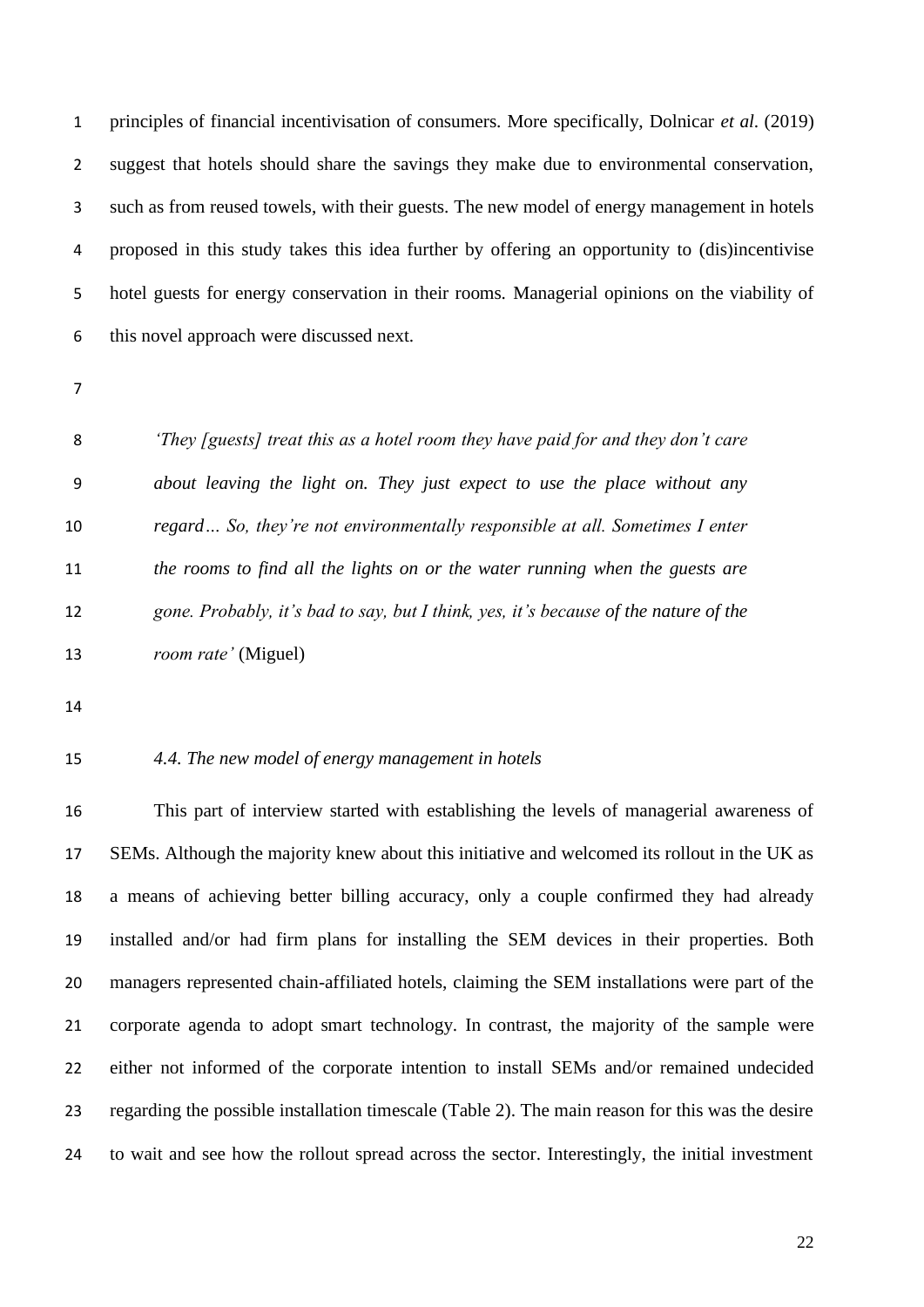costs were not quoted as a major obstacle. This confirms the conservative nature of the hotel sector which is generally reluctant to embrace innovations despite the benefits they may bring (Orfila-Sintes *et al.* 2005). This holds true for environmental innovations that are often driven purely by the need to comply with legal standards (Martin-Rios *et al.* 2018).

 When the new model of energy management in hotels underpinned by SEMs was presented to participants, the majority took it favourably (Table 2). The prime value of the model was seen in prompting pro-environmental changes to consumer behaviour which had been recognised earlier as one of the core drivers of excessive energy use in hotels. The managers who rejected the model straight away referred to its possible negative effect on customer satisfaction with the related detrimental impact on corporate image. Further, to them, the new model undermined the basic principles of hospitability which is effectively summarised by Katie below:

 *'Asking [guests] to pay for an extra [energy] would give them an opportunity to complain and nobody wants to deal with that… Also, the manager or the owner of a hotel should be responsible for the hotel's utilities. So, charging them [guests] an extra for energy use, isn't it the same when you invite your friends at home? Would you charge them for having a shower?* (Katie)

 The reference of Katie to the home context is interesting as it contributes to the on- going academic debate on the conflicting nature of hospitality services that ought to balance out the inherent need to make profits with the need to provide exceptional guest services (Lugosi 2008). Another interesting point in this quote is a reference to the hotel manager being responsible for utilities. To some extent, this comment contradicts an earlier finding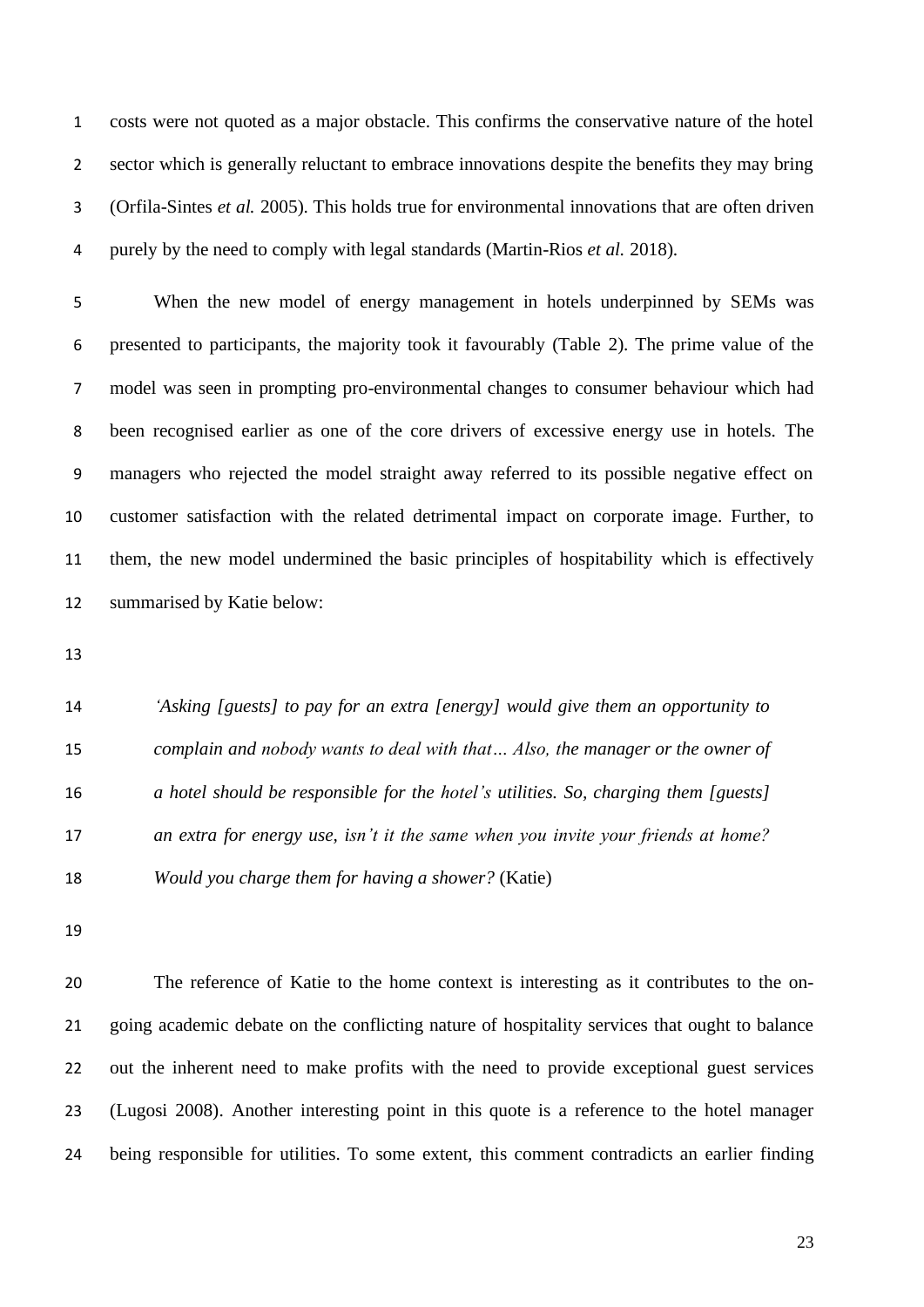where irresponsible guest behaviour was identified by the participants as a main obstacle towards environmental conservation in hotels, thus implying hotel guests' primary responsibility for energy conservation. This point may suggest that, despite irresponsible behaviour of many customers, hotel managers are prepared to sacrifice the goals of energy conservation for the sake of guest satisfaction.

 This confirms the literature pinpointing that environmental management practices in hotels are only seen favourably by managers when these do not interfere with the provision of a hotel's core services, such as maintaining guest satisfaction (Eisingerich *et al.* 2011). The impact of adopting the environmental management practices in hotels on guest satisfaction is ambiguous. One literature stream demonstrates that environmental initiatives in hotels can increase consumer satisfaction (Luo and Bhattacharya 2006). Concurrently, there are studies that have shown that customers can be concerned about the potential compromises to their comfort when staying in hotels that engage in environmental conservation (Gao and Mattila 2014). On a theoretical basis, consumers have long declared their willingness to engage in environmental conservation but they often fail to do so in reality (Manaktola and Jauhari 2007). Indeed, it has been found that hotel guests are reluctant to welcome the environmental management practices in hotels if they have the potential to affect their comfort (Miao and Wei 2013), aesthetic enjoyment (Antakyali *et al*. 2008) or budget (Peatie 1999).

 Those managers who liked the new model praised the scope it offered to reward guests for saving energy. Concurrently, not all agreed to penalise guests for excessive energy use, fearing customer dissatisfaction as this action's possible outcome. A probe was made at this stage into treating any excess energy use in guest rooms as an ancillary service. Ancillary services are defined as any products or services that can be added to the original price of hotel stay, such as room upgrades, airport transfers, use of Wi-Fi, meals (including breakfast) and mini-bar drinks. As shown by successful examples from the airline industry, ancillary services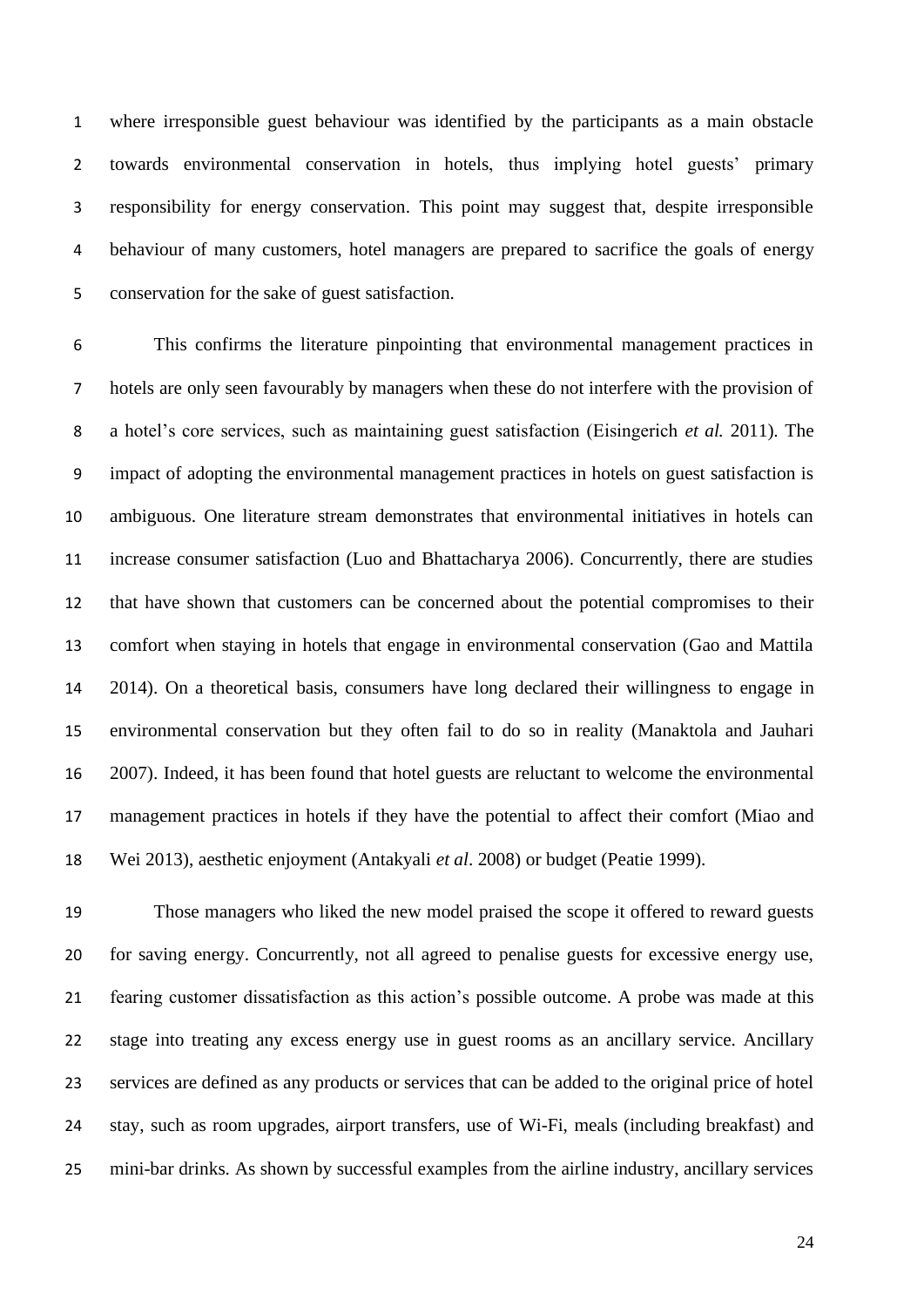can provide value for both the businesses and customers, and are therefore increasingly considered by hotels as integral elements of their future pricing strategies (Hayes and Miller 2011). For example, the Hilton Midtown in New York has recently ceased operating traditional room service, opting for a grab-and-go choice, to reduce food costs for the guests (Fickenscher 2013). Further, some hotels have already started charging extra for energy- intense electric appliances, but also for cleaning services. For instance, the Tune Hotels require guests to pay for the use of hair dryers and for washing towels (Davies 2015), thus highlighting the industry's interest in optimising costs through the use of ancillary services. The idea of energy use in guest rooms as an ancillary service was mostly rejected by participants who feared customer dissatisfaction, but also claimed that it was not the 'right thing to do' from the perspective of hospitability, as effectively summarised by Daniel below. This contributes to the discussion held earlier on the challenges of balancing out business profitability and the high standards of customer care in hotels. Interestingly, a similar opposition towards selling ancillary services, such as hold luggage and/or on-board food and drinks, was first developed by the established, 'legacy' airlines that had however subsequently changed their perspective as a result of rapid market evolution (O'Connell and Warnock-Smith 2013):

 '*It doesn't seem like a very fair thing to do. There're limits to what you can charge. Charging people for extra energy use is a terrible idea. Personally, I wouldn't stay in a place that told me how much energy I could or I couldn't use. Energy costs should not be charged extra on people… Guests would never understand it. I think that they would struggle. And if they did eventually, they wouldn't accept it. They want one price, that's it. One price, I know exactly what is included in it, job done… I'd still expect that unlimited energy is*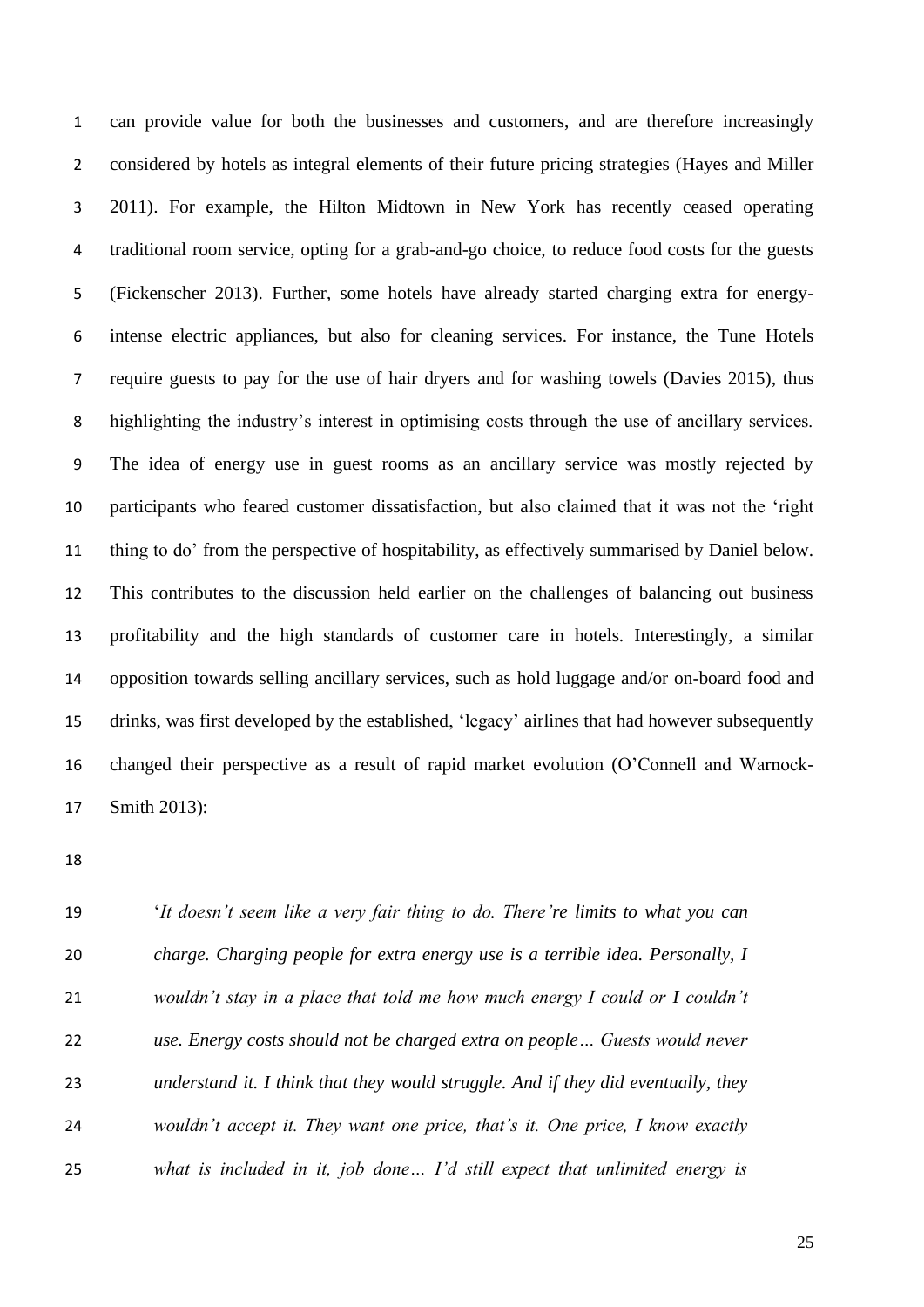*included in the no frills. The way that hospitality is going gives you more products for your money rather than taking away products and services from people'*

 The reference to customer psychology was made by participants when highlighting the advantages of rewarding customers for saving energy. This is in agreement with Dolnicar *et al*. (2019) who argue that a sharing-based approach to distributing any profits made while conserving the environment in hotels can be successful in enticing the desired behavioural changes among the guests towards the environment. This is further in line with the Equity Theory based initiatives as first proposed by Adams (1963) as these suggest that the financial benefits gained from any environmental management related interventions should be distributed between the hotel management and hotel guests in order to set the psychological sense of fairness among the latter, thus driving pro-environmental behaviour. This contributes to the on-going academic discourse on the need to integrate the principles of environmental sustainability into the traditional business models as affected by the growth of the sharing economy (Daunoriene *et al.* 2015):

 *'In terms of rewarding I think it's the way peoples' brains think. They will think that we're getting something here, so we're winning. I think it'll work and it's going to be quite effective as rewarding people for good behaviour is an amazing idea. That would be a selling point as opposed to charging people extra. You should always go the opposite way. Give the carrot rather than the stick. People are very easy to control and the way to control them is to reward them always'* (Jonathan)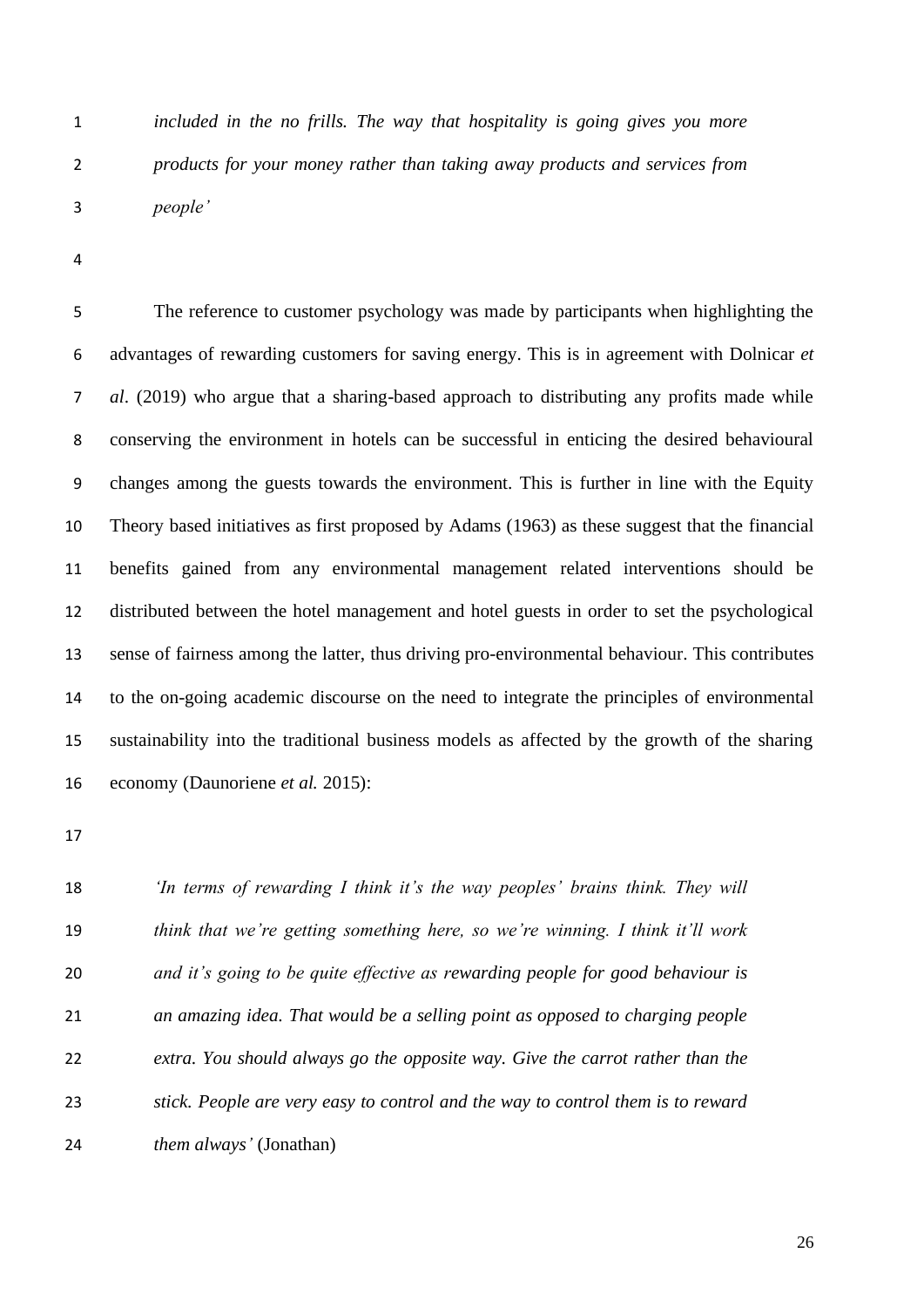Given positive managerial perception of rewarding customers for conserving energy, a probe was made into the type of rewards that hotels would be willing to provide. Loyalty points (for chain-affiliated hotels) and money-off vouchers to be spent on in-house products and services, such as food and beverages, were the most popular categories of rewards mentioned (Table 2). This, again, demonstrates the value of profit sharing as proposed by Dolnicar *et al*. (2019) which, in this case, works in a dual way. The hotel shares its profit from conserving energy with its guests who, in turn, share the rewards received back with the hotel, thus offering a 'win-win' situation for both parties involved.

 Next, interviews tried to establish if budget hotels represented the right hotel sector for the adoption of the new model of energy management. All managers rejected the idea of deploying the model in upscale, luxury properties given it did not align with their values and/or pricing strategies. However, some participants felt that budget hotels were not the good targets either with the model being more suitable for the tourist accommodation facilities representing the lowest segment of the low cost range of hotels, such as hostels and the low budget/'no-frills' hotels (Table 2). Further, some managers highlighted a better scope for the application of a new model in newly built, recently opened properties, referring to the potential technical difficulties of installing SEMs in old and/or listed buildings, but increasingly to the organisational complexities of introducing novel policies on energy conservation in established businesses. Again, this confirms the conservative nature of the hotel sector in terms of embracing environmental innovations (Orfila-Sintes *et al.* 2005) alongside the need for genuine corporate support of such innovations across all management levels (Graci and Dodds 2008). In terms of a better suitability of the new model for independent versus chain-affiliated hotels, a common opinion was that it could be relevant to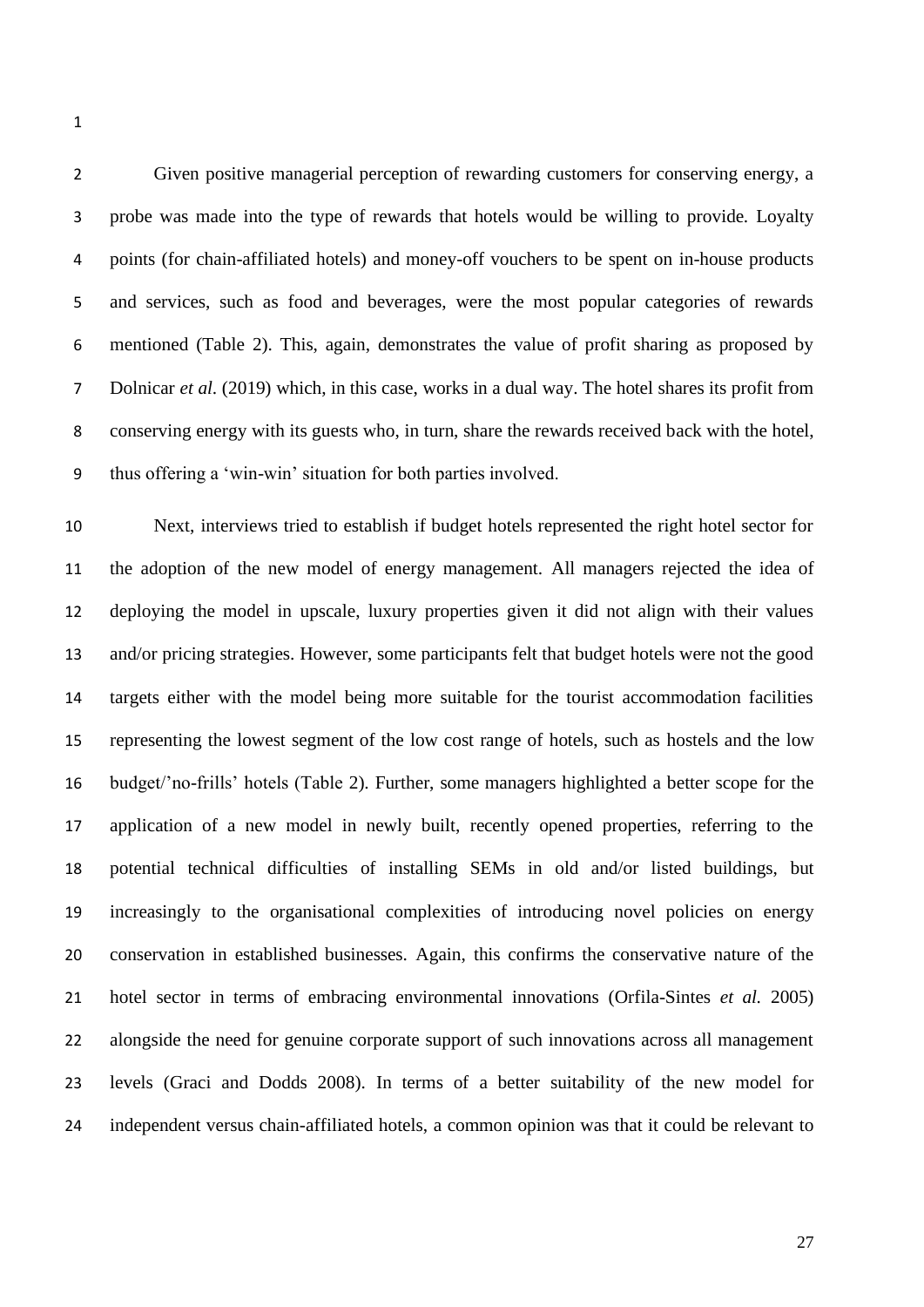any property regardless of its ownership category, subject to corporate commitment to adopt it.

 Lastly, given the overall positive feedback on the new model received, participants were asked to elaborate upon their professional willingness to adopt it in the hotel they currently managed alongside any improvements to the model that would need to be made in order to enhance the probability of its commercial uptake across the sector. All managers, politely but firmly, discounted the idea of adopting the model in their hotels at this time. Despite the recognised potential the model held to stimulate more environmentally-benign consumer behaviour and to save on hotel's utility costs, its 'extreme' market novelty and unconventionality, with a potential negative effect on customer perception and, consequently, loyalty was referred to as a prime reason for non-acceptance. Overly restrictive corporate policies that prioritised guest satisfaction over environmental conservation were also put forward as obstacles for the model's adoption. Lastly, the effect of political instability in the UK/Europe was mentioned (i.e. Brexit) with the need for hoteliers to retain the current market position rather than experiment with technological innovations. The last point is interesting as business and technological innovations have the potential to disrupt the market, thus offering multiple benefits to their early adopters, as demonstrated by the on-going success of AirBnB and/or similar platforms (Guttentag 2015). The industry's current reluctance to adopt the new model for energy management in budget hotels is effectively summarised by George:

 *'Generally, it's [the new model of energy management in hotels] an incredibly interesting idea, very adventurous. Far too adventurous for where we're at the moment. I think you're 30 years early. The industry is struggling at the best of times in the UK… At the beginning I thought that it'd not make a difference but now that we had a chat about it I think that this kind of thing would work. But,*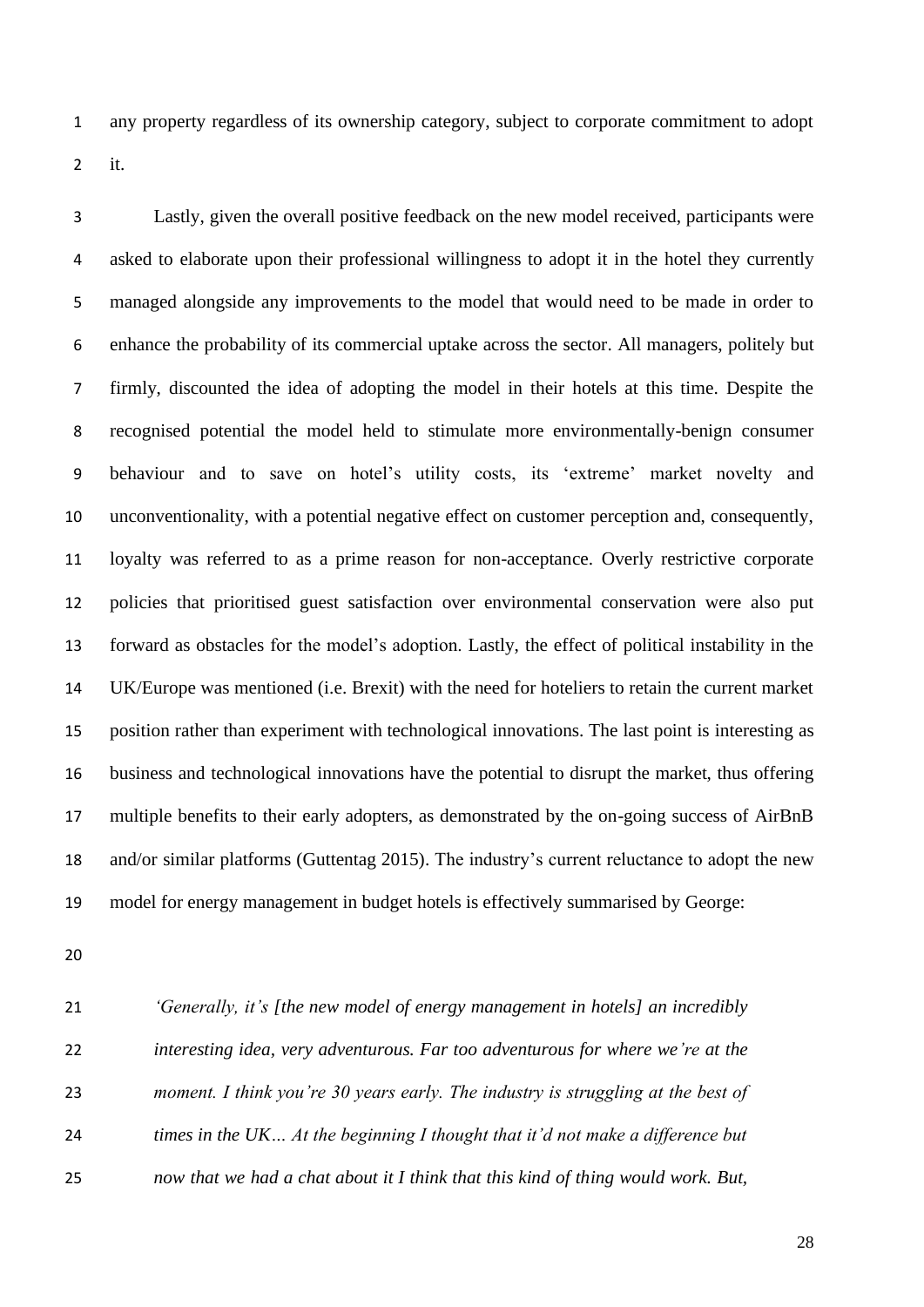*like I said, people will take a while to get used to it. Because, at the end of the day, as we said, people go for the bargains and I think that it'd really help, and I'd be interested to put something like that here, although not for now. At the end of the day, it can only do good*'

# **5. Conclusions**

 This paper contributed to the literature on environmental management in the hotel industry by exploring the viability of adopting a new model of energy management in hotels, which is underpinned by intelligent technology and the principles of behavioural economics, within a sample of budget hotels in the UK. It examined the personal perception of the model by hotel managers alongside the professional vision on the scope of its broader adoption across the sector. In terms of practical implications of this study, its findings demonstrated that, while the new model of energy management was well perceived by managers on a personal level, it was not considered viable from the commercial viewpoint. The model was referred to as being overly novel for the current stage of the hotel market development in the UK although its potential for the future rollout across the sector was recognised, subject to genuine corporate commitment and dedicated policy support.

 The study evidenced the conservative nature of the budget hotel sector which prevents it from engaging in cutting-edge initiatives that hold the potential for market disruption. It showed that, for the new model to succeed, there is a need for a champion across the sector, who would be prepared to take the lead in adopting the novel and unconventional solutions to energy management and making consumers ready for them. Potentially, an established hotel chain which invests into new hotel builds could become an industry champion, subject to understanding the risks of leading on such a disruptive innovation. While engaging with the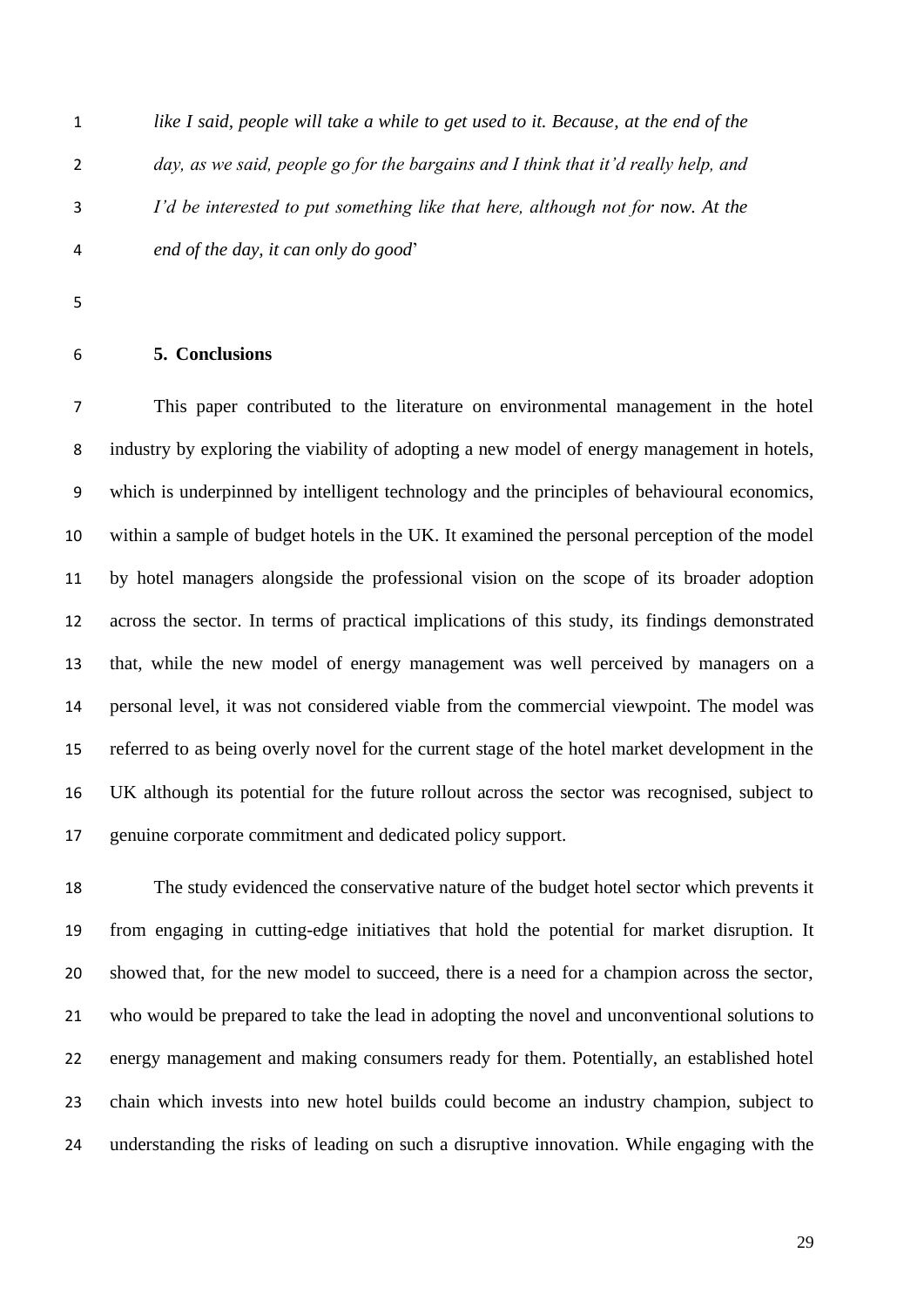new model could make the champion a market leader, this could equally well impose a detrimental effect on customer loyalty, thus representing a challenging task for the hotel management when deciding on their participation in such market disruptions.

 National policy-makers could aid hoteliers in their preparedness to disrupt the current market with the new model of energy management by offering direct and indirect support towards such cutting-edge initiatives. For a start, the installation of SEMs can be made mandatory in tourist accommodation facilities given the disproportionate amounts of energy they generate. Second, policy-makers could urge hoteliers to make use of intelligent technology to inform guests of the energy intensity of their stay and/or educate them about the environmental consequences of energy over-use. This information could be presented to consumers, for example, on their hotel bills in an attempt to trigger behavioural changes to conserve energy. Lastly, policy-makers could encourage hotels to use SEMs not only to passively monitor energy consumption in guest rooms, but also as a tool of pro-active nudging of consumer behaviour. The hotels that strive to facilitate pro-environmental changes to consumer behaviour by employing the data from SEMs could, for example, be favored in public tenders on the right to cater for public service employees whilst on business travel.

 As with any research, this one had a number of limitations. First, it was limited to a small sample of managers that operate budget hotels in a single destination in the UK. Primary data were collected in qualitative research with a drawback of non-representative and non-generalisable results and a tendency to be affected by social desirability bias. Lastly, the study only explored the perspective of providers of hotel services on the novel energy management model but excluded, due to space and budget constraints, the perspectives of hotel guests, policy-makers and developers of the SEM technology.

 The study outlined a number of promising research avenues. First, future research should utilise the results of this small qualitative, exploratory, project to inform the design of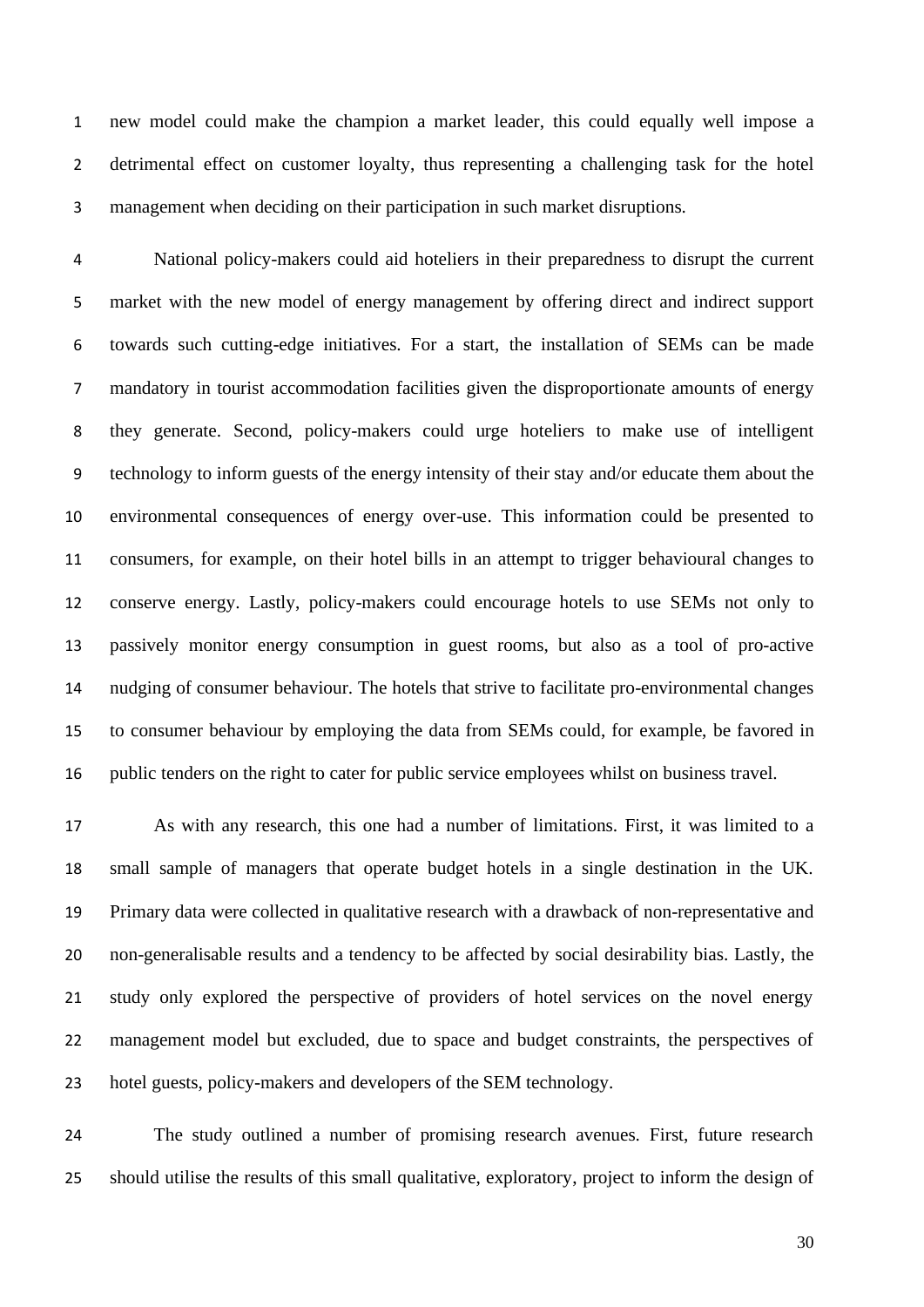a large-scale, sector representative and/or more generalisable, quantitative survey. Next to the questions on the commercial viability of the new model of energy management, the survey should examine the scope for hoteliers to share profits from energy conservation with their guests alongside the perceived impact of such innovative profit-sharing approaches on consumer willingness to return. The ways to reward customers for energy conservation through the use of SEMs should also be investigated in this survey as the rewards for energy conservation not only hold the potential to enhance guest satisfaction but also to improve the level of their environmental awareness, with a potential spill-over effect towards the consumption contexts outside travel. Second, this study is limited to opinions of budget hotel managers in a destination heavily reliant on seasonal tourist demand. Therefore, future research should aim at extending the scope of analysis towards destinations that cater for tourists all year around, within the UK but also abroad. Third, opinions of managers of hostels and 'no-frills' hotels on the viability of the new model of energy management should be sought given it represents a good fit with their business concept according to this study's participants. A comparative study of opinions of managers of independent and chain-affiliated budget hotels would shed light on any organisational and/or brand reputation related factors that can determine the success of sectoral adoption of the proposed model. Indeed, independent hotels may have more flexibility in the redesign of their business vision as they are not required to adhere to strict brand standards, thus offering a better scope for application of the new model. However, chain-affiliated hotels are more likely to build brand-new tourist accommodation facilities where the new energy management model could be rolled out as an experiment. Further, chain-affiliated properties may be in a better position to offset any potential negative effects of deploying the new model on customer satisfaction which is due to their economies of scale. Fourth, future research should examine the perspective of property owners on a new model of energy management given that most hotels do not own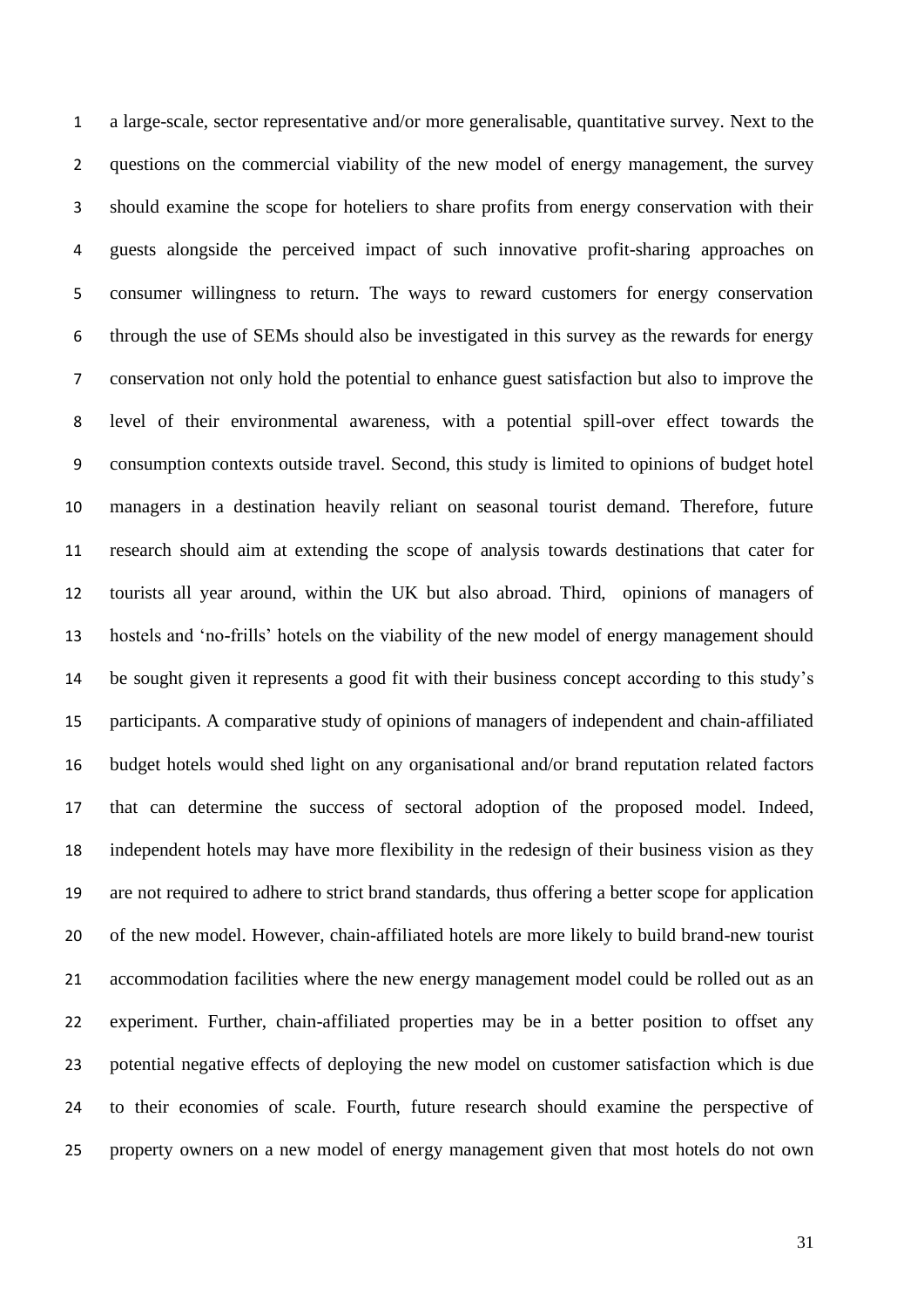hotel buildings nowadays, but only manage the accommodation and catering businesses on these buildings' premises. Opinions of hotel brand franchisees should also be studied given that the decision to install SEMs may equally come from the brand owner and/or its franchisee, thus leaving one or another in a disadvantaged position should a disagreement on the need for SEMs in a hotel property emerge. Inter alia, this dedicated research stream should look at the technical feasibility of installing SEMs across the hotel building alongside its seamless integration into extant property management systems (PMSs). Last but not least, consumer opinion on the viability of the new model of energy management should be studied which is due to growing evidence that hotel guests have become price-sensitive and look for price bargains. Future research should aim at examining a consumer perspective on the viability of the novel energy management model in hotels either by the method of in-depth semi-structured interviews/focus groups or through a public opinion survey. Alternatively, field experiments (Delmas and Aragon-Correa 2016) can be conducted to reveal the levels of public acceptance or rejection of the novel model among the different categories of hotel guests and among customers of different hotel categories. Further, the inter-generational analysis could be held given that the Millennials are often described as being more tech-savvy and environment-conscious than the other generations of hotel consumers. This could involve a comparative research held in the countries where the levels of public environmental awareness are higher than in the UK (for example, Germany, Austria and the Netherlands) and/or where hotel guests have higher price sensitivity than in the UK, such as in the developing and transitional markets of Eastern Europe and Africa.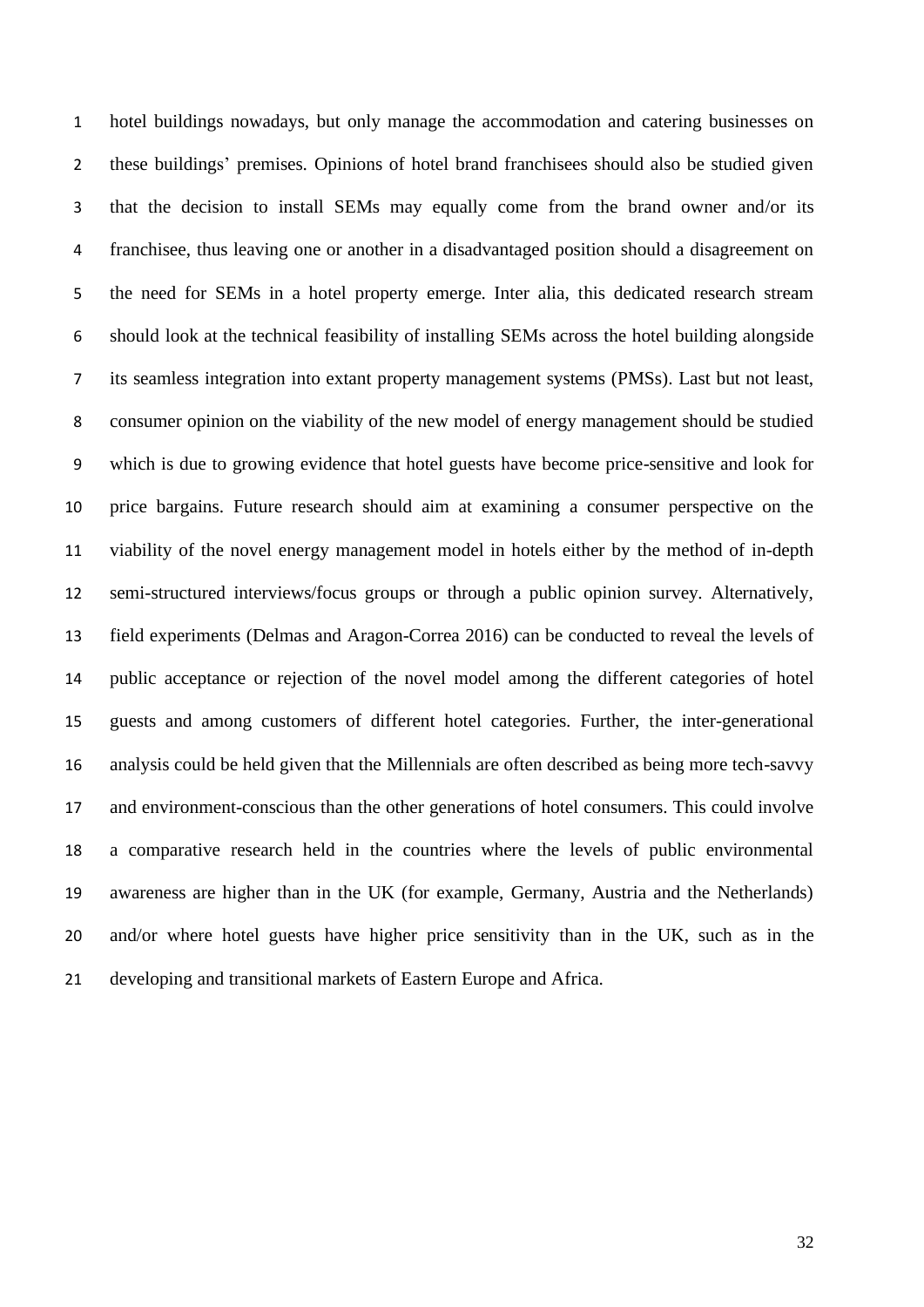### **References**

- Adams, J.S., 1963. Toward an Understanding of Inequity. *Journal of Abnormal and Social Psychology*, 67, 422-36
- Alonso-Almeida, M.M., and Rodríguez-Antón, J.M., 2011. Organizational behaviour and strategies in the adoption of certified management systems: an analysis of the Spanish hotel industry. *Journal of Cleaner Production,* 19, 1455-1463.
- Alzboun, N., Khawaldah, H., Backman, K., and Moore, D., 2016. The effect of sustainability practices on financial leakage in the hotel industry in Jordan. *Journal of Hospitality and Tourism Management*, 27, 18-26
- Andrich, I., Gomes, N., Pina, A., Ferrao, P., Fournier, J., Lacarriere, B., and Corre, O.L.,
- 2016. Modeling the long-term effect of climate change on building heat demand: Case study on a district level. *Energy and Buildings,* 126, 77-93.
- Antakyalı, D., Krampe, J., and Steinmetz, H., 2008. Practical application of wastewater reuse in tourist resorts. *Water Science & Technology*, 57(12), 2051
- Barr, S., Shaw G., Coles T., and Prillwitz, J., 2010. A Holiday Is a Holiday': Practicing
- Sustainability, Home and Away. *Journal of Transport Geography*, 18(3), 474–81
- Becken, S., 2004. How tourists and tourism experts perceive climate change and carbon-offsetting schemes. *Journal of Sustainable Tourism*, 12(4), 332–345
- Becken, S., Frampton, C., and Simmons,D., 2001. Energy consumption patterns in the
- accommodation sector–the New Zealand case. *Ecological Economics, 39*(3), 371–386.
- Bergin-Seers, S., and Mair, J., 2009. Emerging green tourists in Australia: Their behaviours
- and attitudes. *Tourism and Hospitality Research*, 9(2), 109-119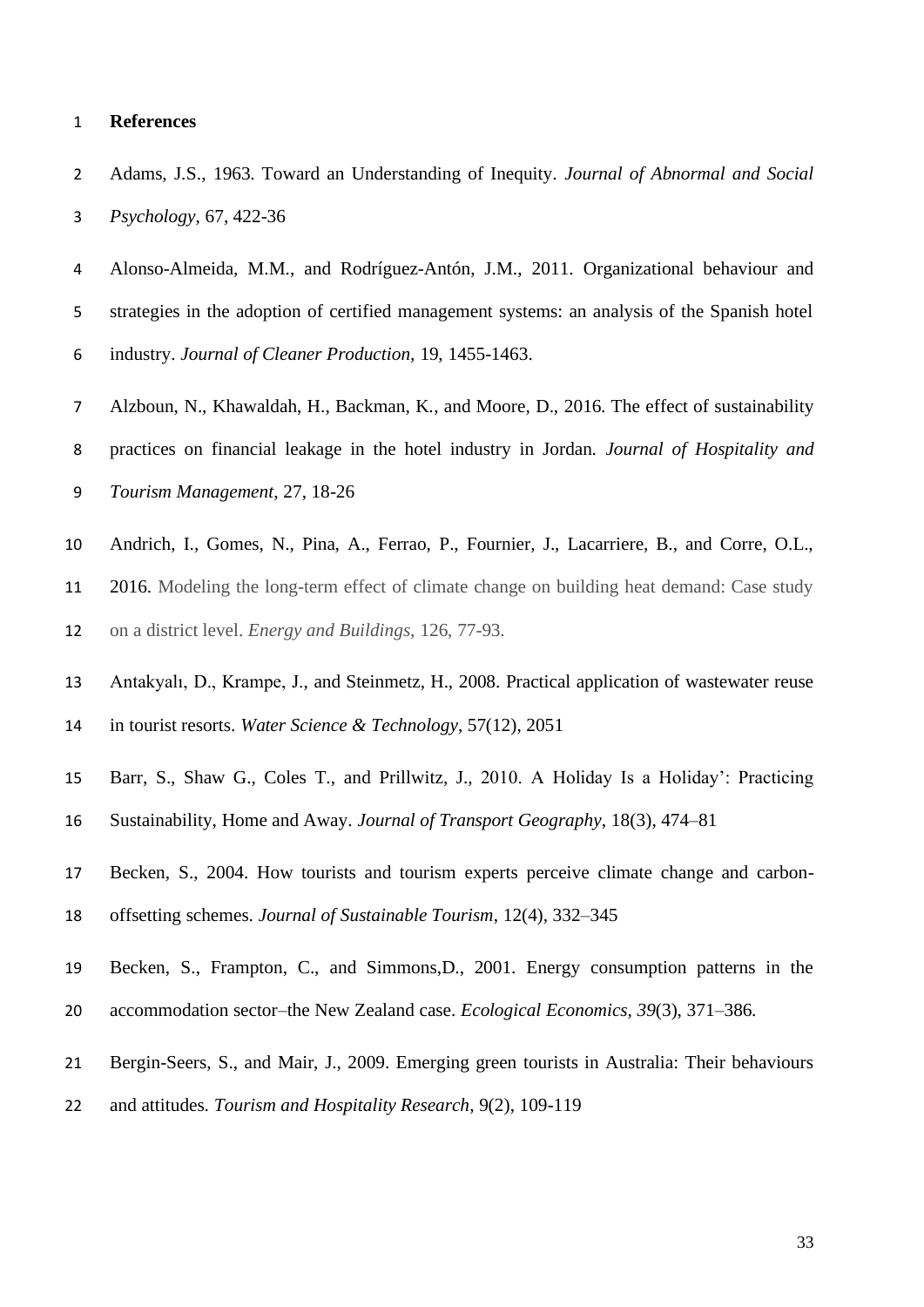| $\mathbf{1}$   | Bocken, N.M.P., Short, S.W., Rana. P., and Evans, S., 2014. A literature and practice review       |
|----------------|----------------------------------------------------------------------------------------------------|
| $\overline{2}$ | to develop sustainable business model archetypes. Journal of Cleaner Production, 65, 42-56.        |
| 3              | Bohdanowicz, P., and Martinac, I., 2007. Determinants and benchmarking of resource                 |
| 4              | consumption in hotels-Case study of Hilton International and Scandic in Europe. Energy             |
| 5              | and Buildings, 39(1), 82-95.                                                                       |
| 6              | Bohdanowicz, P., Churie-Kallhage, A., and Martinac, I., 2001. Energy efficiency and                |
| 7              | conservation in hotels-Towards sustainable tourism. In: 4th International Symposium on Asia        |
| 8              | Pacific Architecture, Hawaii.                                                                      |
| 9              | Bonilla-Priego, M.J., Najera, J.J., and Font, X., 2011. Environmental management decision-         |
| 10             | making in certified hotels. Journal of Sustainable Tourism, 19(3), 361-381                         |
| 11             | Bournemouth Tourism, 2017. Bournemouth and Poole Tourism Strategy 2017-2022.                       |
| 12             | Available from:                                                                                    |
| 13             | https://www.bournemouth.co.uk/dbimgs/Bmth%20Poole%20Tourism%20Strategy%202017-                     |
| 14             | 22.pdf [Accessed 15 February 2019].                                                                |
| 15             | Braun, V., and Clarke, V., 2013. Successful Qualitative Research-A practical guide for             |
| 16             | beginners. 1st edition. London: Sage Publications.                                                 |
| 17             | business<br>Available<br>from:<br><b>British</b><br>2019.<br><b>Smart</b><br>for<br>Gas,<br>meters |
| 18             | https://www.britishgas.co.uk/business/smarter-working/smart-metering [Accessed 21 January          |
| 19             | 2019].                                                                                             |
| 20             | Bryman, A., and Bell, E., 2003. Business Research Methods. 2nd edition. Oxford: Oxford             |
| 21             | University Press.                                                                                  |
| 22             | Buchanan, K., Banks, N., Preston, I., and Russo, R., 2016. The British public's perception of      |
| 23             | the UK smart metering initiative: Threats and opportunities. Energy Policy, 91, 87-97.             |
|                |                                                                                                    |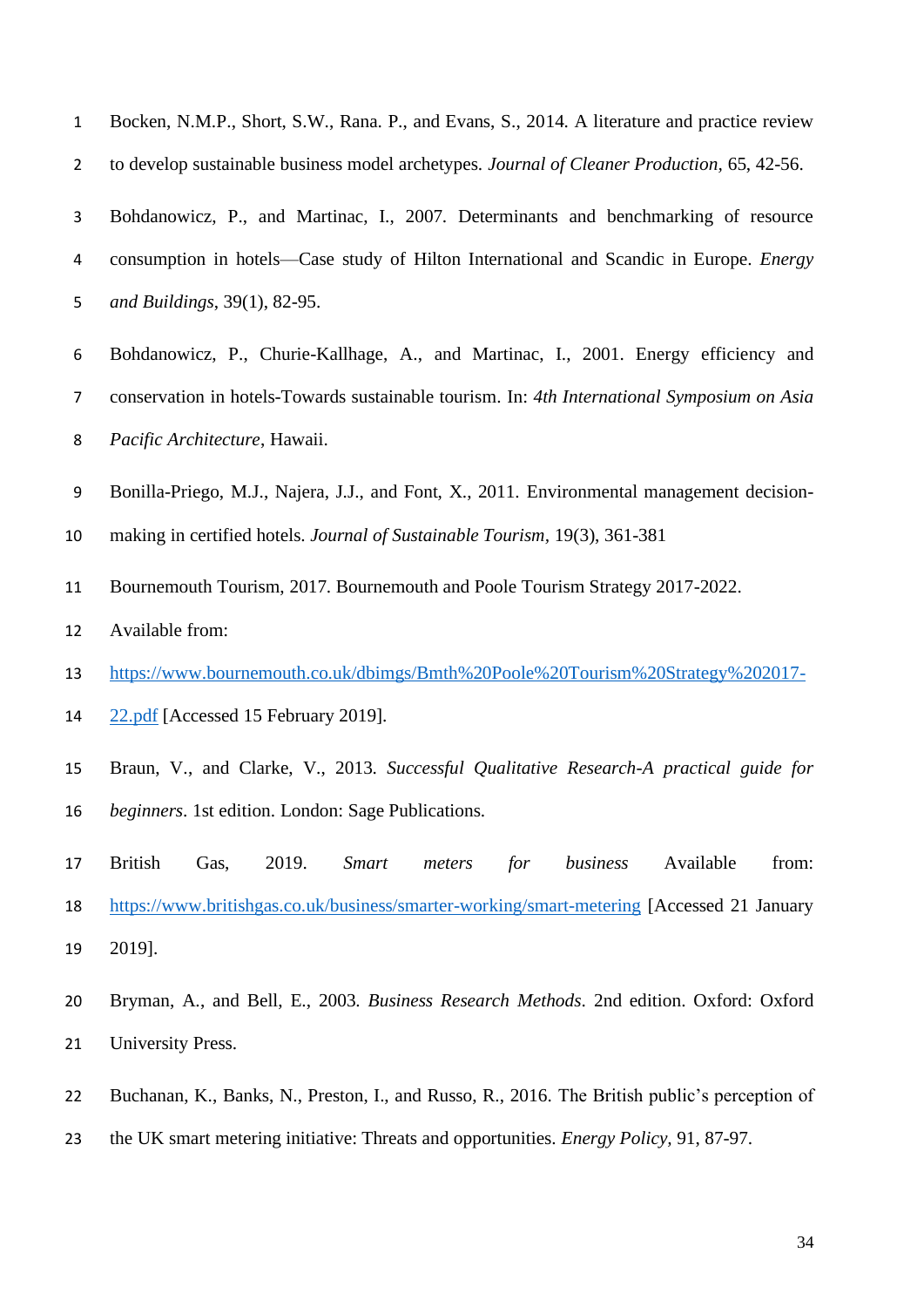- Buonomano, A., Calise, F., Palombo, A., Vicidomini, M., 2015. Energy and economic analysis of geothermal–solar trigeneration systems: A case study for a hotel building in Ischia. *Applied Energy,* 138, 224-241.
- Buso, T., Dell'Anna, F., Becchio, C., Bottero, M.C., Corgnati, S.P., 2017. Of comfort and cost: Examining indoor comfort conditions and guests' valuations in Italian hotel rooms. *Energy Research & Social Science,* 32, 94-111.
- Business Energy 2020. *Compare Business Electricity Prices.* Available from: <https://www.businessenergy.com/business-electricity/> [Accessed 18 April 2020].
- Castellani, V., and Sala, S., 2008. Ecological footprint: A way to assess the impact of tourists'
- choices at the local scale. *Sustainable Tourism, 3*, 197–206.
- Centrica, 2019. *Hotels need energy management solutions*. Centrica Business Solutions.
- Available from: [https://www.centricabusinesssolutions.com/blogpost/hotels-need-energy-](https://www.centricabusinesssolutions.com/blogpost/hotels-need-energy-management-solutions)
- [management-solutions](https://www.centricabusinesssolutions.com/blogpost/hotels-need-energy-management-solutions) [Accessed 15 February 2019].
- Chan, W., 2011. Implementing Environmental Management Systems in Small- and Medium-
- Sized Hotels: Obstacles. *Journal of Hospitality & Tourism Research,* 35(1), 3-23.
- Chan, W., 2012. Energy benchmarking in support of low carbon hotels: Developments, challenges, and approaches in China. *International Journal of Hospitality Management,*  31(4), 1130-1142.
- Chan, W.W., Li, D., Mak, B., and Liu, L., 2013. Evaluating the application of solar energy for hot water provision: An action research of independent hotel. *International Journal of Hospitality Management,* 33, 76-84.
- Chedwal, R., Mathur, J., Agarwal, G.D., and Dhaka, S., 2015. Energy saving potential
- through Energy Conservation Building Code and advance energy efficiency measures in hotel
- buildings of Jaipur City, India. *Energy and Buildings,* 92, 282-295*.*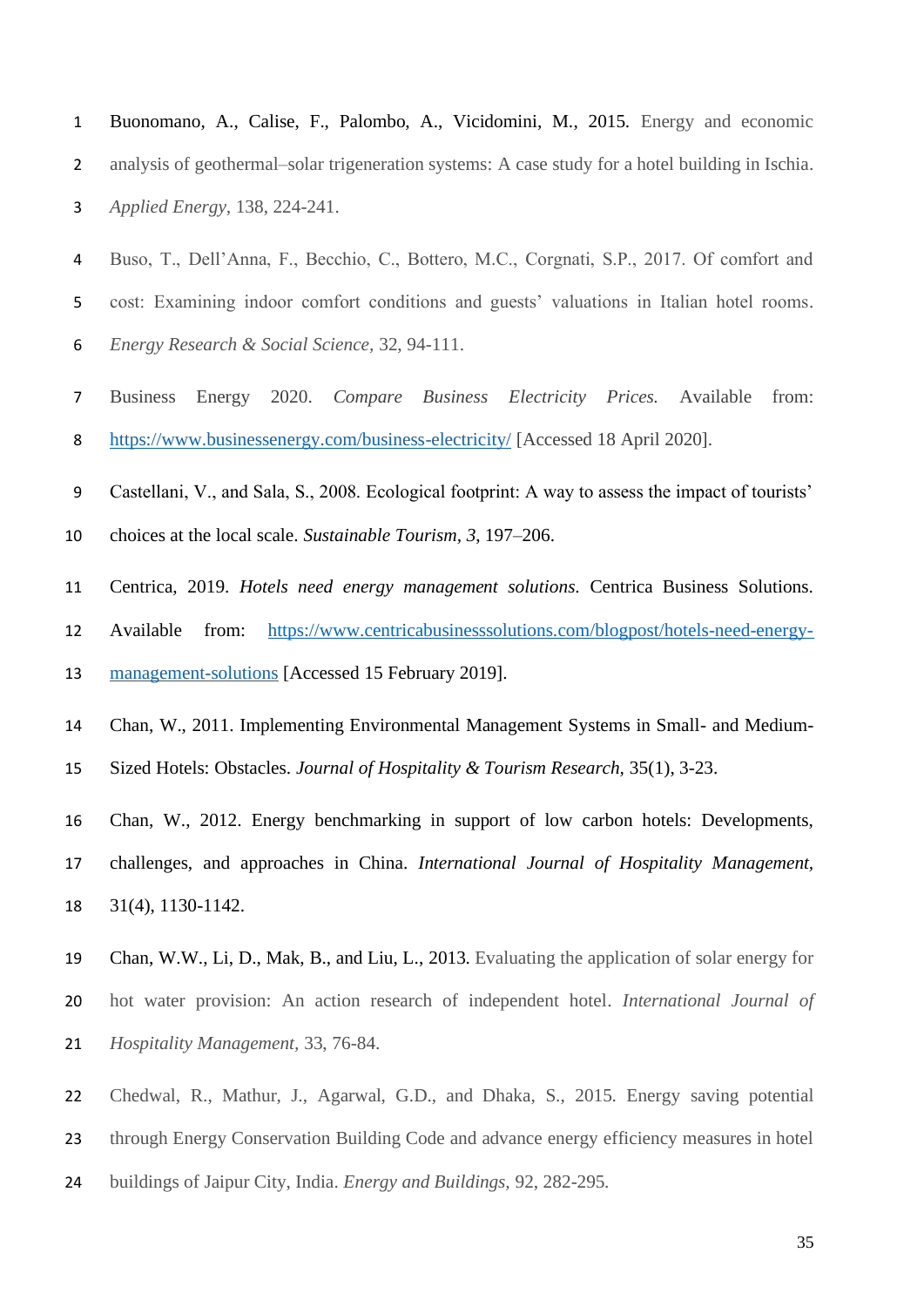- Churchill, D., 2017. UK hotels: independents are fighting back. *BBT,* 20 April 2017. Available from: [https://buyingbusinesstravel.com/feature/2027117-uk-hotels-independents-](https://buyingbusinesstravel.com/feature/2027117-uk-hotels-independents-are-fighting-back)[are-fighting-back](https://buyingbusinesstravel.com/feature/2027117-uk-hotels-independents-are-fighting-back) [Accessed 15 February 2019]
- Cornell Hotel Sustainability Benchmarking Index 2019. *Cornell Hotel Sustainability Benchmarking Index.* Available from: <https://greenview.sg/chsb-index/> [Accessed 18 April 2020].
- Cui, Y., Errmann, A., Kim, J., Seo, Y., Xu, Y., and Zhao, F., 2019. Moral Effects of Physical
- Cleansing and Pro-environmental Hotel Choices. *Journal of Travel Research,* in press,
- <https://doi.org/10.1177%2F0047287519872821>
- Cvelbar, L.K., Grun, B., and Dolnicar, S., 2019. "To Clean or Not to Clean?" Reducing Daily
- Routine Hotel Room Cleaning by Letting Tourists Answer This Question for Themselves.
- *Journal of Travel Research,* in press,<https://doi.org/10.1177%2F0047287519879779>
- Dalton, G.J., Lockington, D.A., and Baldock, T.E., 2008. Feasibility analysis of stand-alone
- renewable energy supply options for a large hotel. *Renewable Energy,* 33(7), 1475-1490.
- Davies, H., 2015. Budget chain Tune Hotels to launch in Liverpool city centre this month.
- *Liverpool Echo*, 15 August 2015. Available from:
- [https://www.liverpoolecho.co.uk/news/liverpool-news/budget-chain-tune-hotels-launch-](https://www.liverpoolecho.co.uk/news/liverpool-news/budget-chain-tune-hotels-launch-9861356)
- [9861356](https://www.liverpoolecho.co.uk/news/liverpool-news/budget-chain-tune-hotels-launch-9861356) [Accessed 18 February 2019]
- Daunoriene, A., Draksaite, A., Snieska, V., and Valodkiene, G., 2015. Evaluating
- Sustainability of Sharing Economy Business Models. *Procedia-Social and Behavioural*
- *Sciences,* 213, 836-841
- Delmas, M.A., and Aragon-Correa, J.A., 2016. Field Experiments in Corporate Sustainability
- Research: Testing Strategies for Behavior Change in Markets and Organizations.
- *Organization & Environment,* 29(4), 391-400.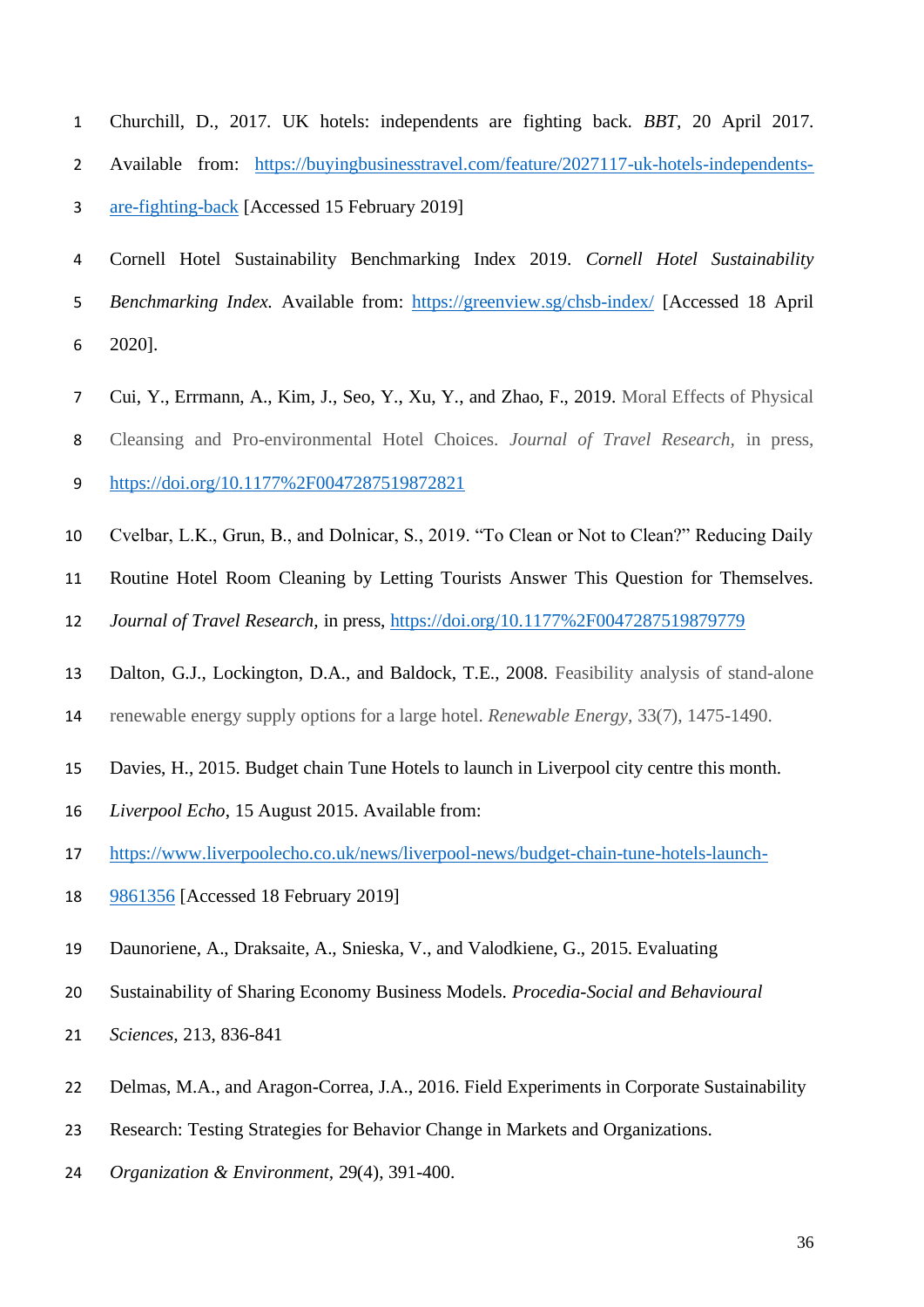| Dhirasasna, N., Becken, S., and Sahin, O., 2020. A systems approach to examining the drivers |
|----------------------------------------------------------------------------------------------|
| and barriers of renewable energy technology adoption in the hotel sector in Queensland.      |

- Australia. *Journal of Hospitality and Tourism Management,* 42, 153-172.
- Dief, M.E., and Font, X., 2012. Determinants of Environmental Management in the Red Sea
- Hotels: Personal and Organizational Values and Contextual Variables. *Journal of Hospitality*
- *and Tourism Research,* 36(1), 115-137
- Dolnicar, S., Cvelbar, L.K., and Grün, B., 2017. Do Pro-environmental Appeals Trigger Pro-environmental Behavior in Hotel Guests? *Journal of Travel Research*, 56(8), 988-997
- Dolnicar, S., Cvelbar, L.K., and Grün, B., 2019. A Sharing-Based Approach to Enticing
- Tourists to Behave More Environmentally Friendly. *Journal of Travel Research*, 58(2), 241- 252.
- Dolnicar, S., and Grun, B., 2009. Environmentally Friendly Behavior: Can Heterogeneity Among Individuals and Contexts/ Environments Be Harvested for Improved Sustainable Management? *Environment and Behavior,* (41(5), 693-714
- Eisingerich, A.B., Rubera, G., Seifert, M., and Bhardwaj, G., 2011. Doing good and doing better despite negative information? The role of corporate social responsibility in consumer
- resistance to negative information. *Journal of Service Research*, 14(1), 60–75
- Fickenscher, L., 2013. *Hilton ends room service in favour of grab-and-go grub*. Crain's New
- York Business. Available from:
- [https://www.crainsnewyork.com/article/20130531/HOSPITALITY\\_TOURISM/130539976/n](https://www.crainsnewyork.com/article/20130531/HOSPITALITY_TOURISM/130539976/new-york-hilton-midtown-the-largest-hotel-in-nyc-is-ending-its-room-service)
- [ew-york-hilton-midtown-the-largest-hotel-in-nyc-is-ending-its-room-service](https://www.crainsnewyork.com/article/20130531/HOSPITALITY_TOURISM/130539976/new-york-hilton-midtown-the-largest-hotel-in-nyc-is-ending-its-room-service) [Accessed 18
- February 2019].
- Filimonau, V., and De Coteau, D., 2019. Food Waste Management in Hospitality Operations:
- A Critical Review. *Tourism Management*, 71, 234-245.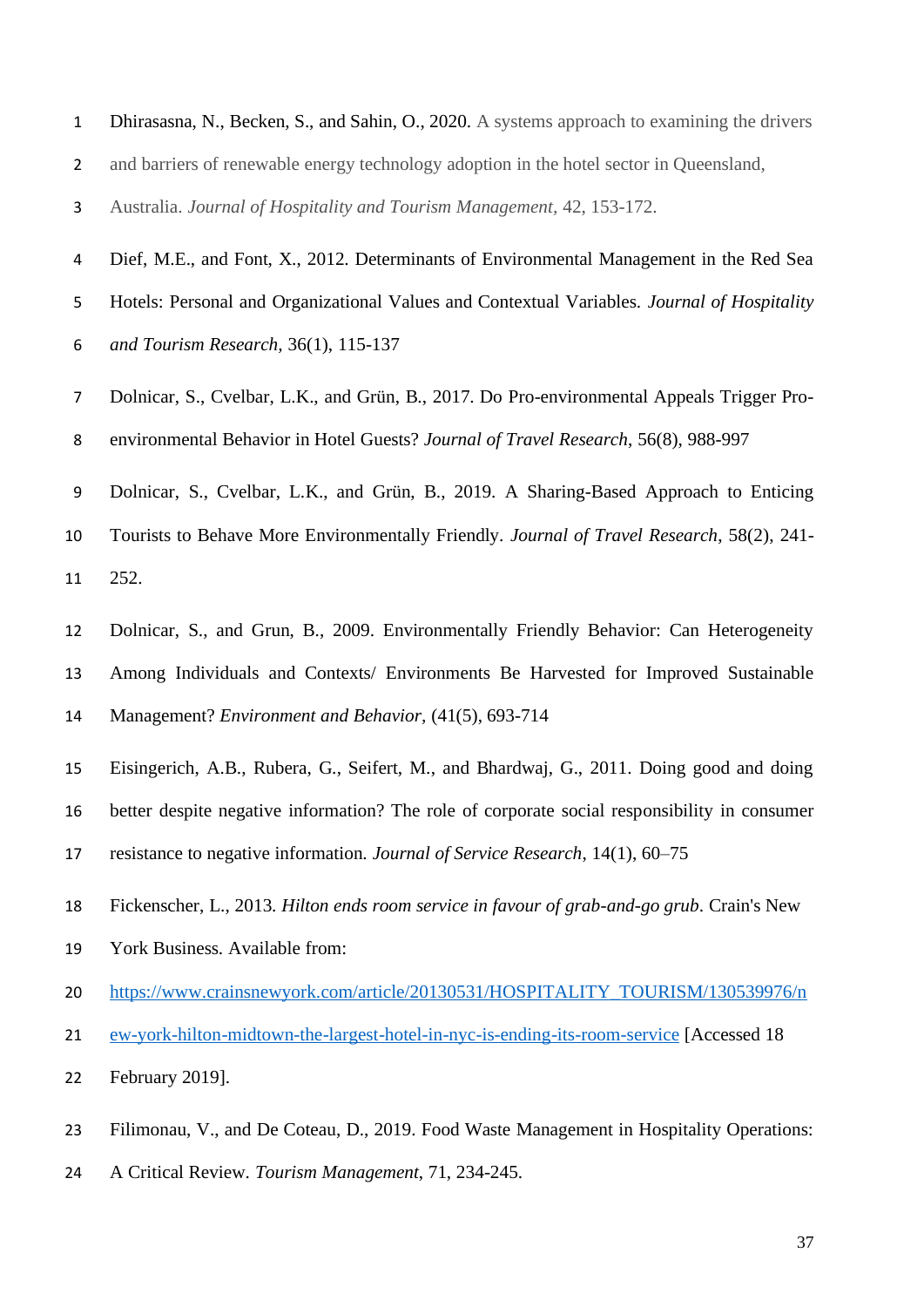Filimonau, V., and Krivcova, M., 2017. Restaurant menu design and more responsible consumer food choice: An exploratory study of managerial perceptions. *Journal of Cleaner Production*, 143, 516-527.

 Filimonau, V., and Grant, M., 2016. Exploring the concept of dining out organically: a managerial perspective. *Anatolia,* 28(1), 80-92.

- Filimonau, V., Dickinson, J., Robbins, D., and Huijbregts, M., 2011a. Reviewing the carbon footprint analysis of hotels: Life Cycle Energy Analysis (LCEA) as a holistic method for carbon impact appraisal of tourist accommodation. *Journal of Cleaner Production*, 19(17-18), 1917-1930.
- Filimonau, V., Dickinson, J., Robbins, D., and Reddy, M.V., 2011b. A critical review of methods for tourism climate change appraisal: life cycle assessment as a new approach. *Journal of Sustainable Tourism*, 19(3), 301-324.
- Filimonau, V., Dickinson, J., Robbins, D., and Reddy, M.V., 2013. The role of 'indirect' greenhouse gas emissions in tourism: Assessing the hidden carbon impacts from a holiday package tour. *Transportation Research Part A,* 54, 78-91.
- Fraj, E., Matute, J., and Melero, I., 2015. Environmental strategies and organizational competitiveness in the hotel industry: The role of learning and innovation as determinants of environmental success. *Tourism Management,* 46, 30-42
- Gao, Y., Mattila, A.S., and Lee, S., 2016. A meta-analysis of behavioral intentions for environment-friendly initiatives in hospitality research. *International Journal of Hospitality Management*, 54, 107-115.
- Gao, Y., and Mattila, A., 2014. Improving consumer satisfaction in green hotels: The roles of
- perceived warmth, perceived competence, and CSR motive. *International Journal of*
- *Hospitality Management*, 42, 20-31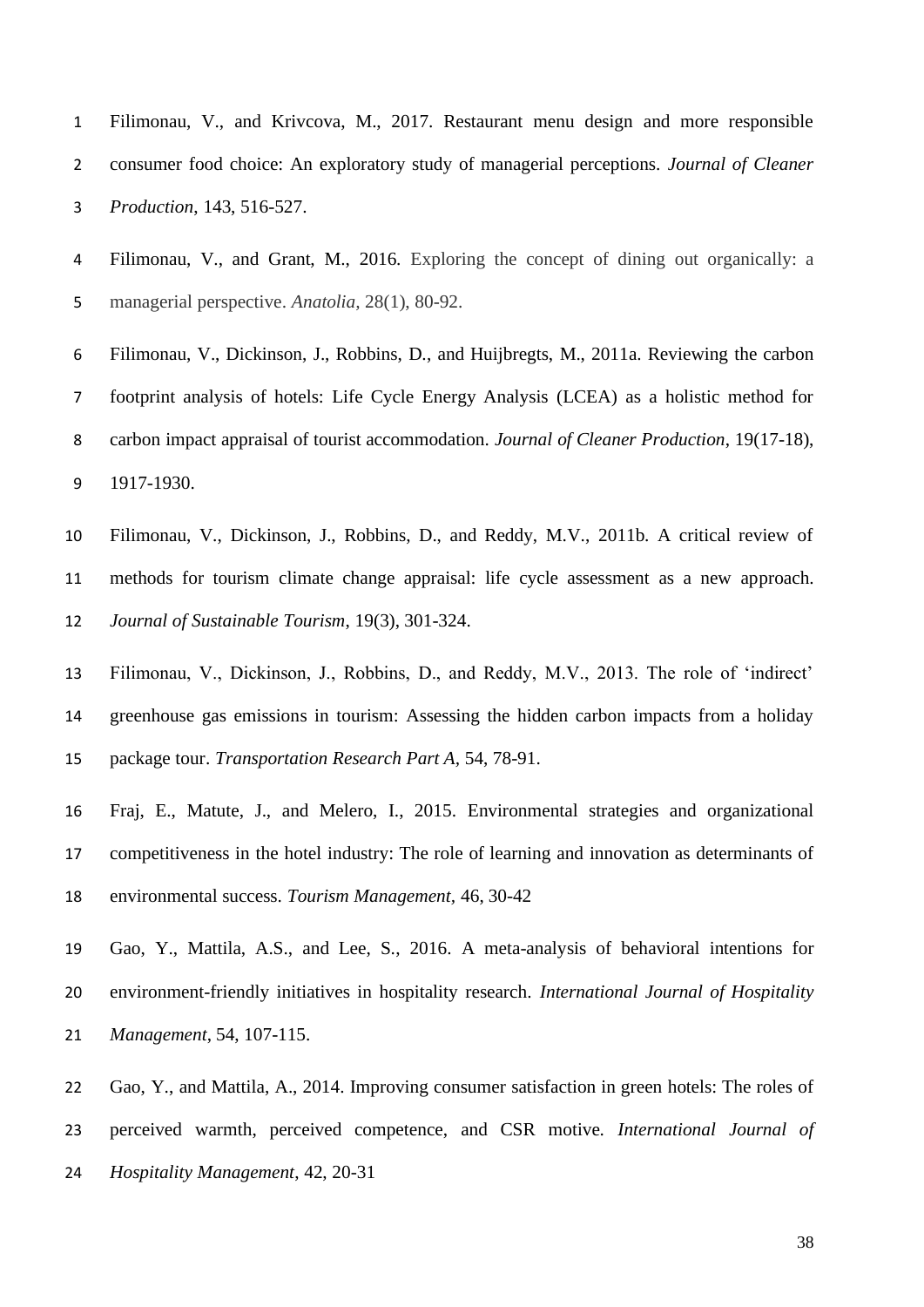- Gil, A.M.J., Jimenez, B.J., and Lorente, C.J.J., 2001. An analysis of environmental management, organizational context and performance of Spanish hotels. *Omega,* 29(6), 457- 471
- Gössling, S., and Peeters, P., 2015. Assessing tourism's global environmental impact 1900- 2050. *Journal of Sustainable Tourism* 23(5), 639-659
- Gössling, S., Scott, D., Hall, C.M., Ceron, J.-P., and Dubois, G. 2012. Consumer behaviour
- and demand response of tourists to climate change. *Annals of Tourism Research*, 39(1), 36-58
- Gossling, S., Arana, J.E., and Aquiar-Quintana, T., 2019. Towel reuse in hotels: Importance
- of normative appeal designs. *Tourism Management,* 70, 273-283.
- GOV.UK 2015. *CRC Energy Efficiency Scheme*. UK's Department of Business, Energy and
- Industrial Strategy. Available from: [https://www.gov.uk/government/collections/crc-energy-](https://www.gov.uk/government/collections/crc-energy-efficiency-scheme)
- [efficiency-scheme](https://www.gov.uk/government/collections/crc-energy-efficiency-scheme) [Accessed 18 April 2020].
- Graci, S., and Dodds, R., 2008. Why Go Green? The Business Case for Environmental Commitment in the Canadian Hotel Industry. *Anatolia: An International Journal of Tourism and Hospitality Research*, 19(2), 251-270
- Griggs, S., 2017. *Smart metering non-domestic 'early learning' research. Overview report.*
- UK's Department, for Business, Energy and Industrial Strategy, November 2017. Available from
- [https://assets.publishing.service.gov.uk/government/uploads/system/uploads/attachment\\_data/](https://assets.publishing.service.gov.uk/government/uploads/system/uploads/attachment_data/file/662675/smart-metering-non-domestic-early-learning-research-overview.pdf)
- [file/662675/smart-metering-non-domestic-early-learning-research-overview.pdf](https://assets.publishing.service.gov.uk/government/uploads/system/uploads/attachment_data/file/662675/smart-metering-non-domestic-early-learning-research-overview.pdf) [Accessed 18
- April 2020].
- Gummesson, E., 2006. Qualitative research in management: addressing complexity, context and persona. *Management Decision*, 44(2), 167-179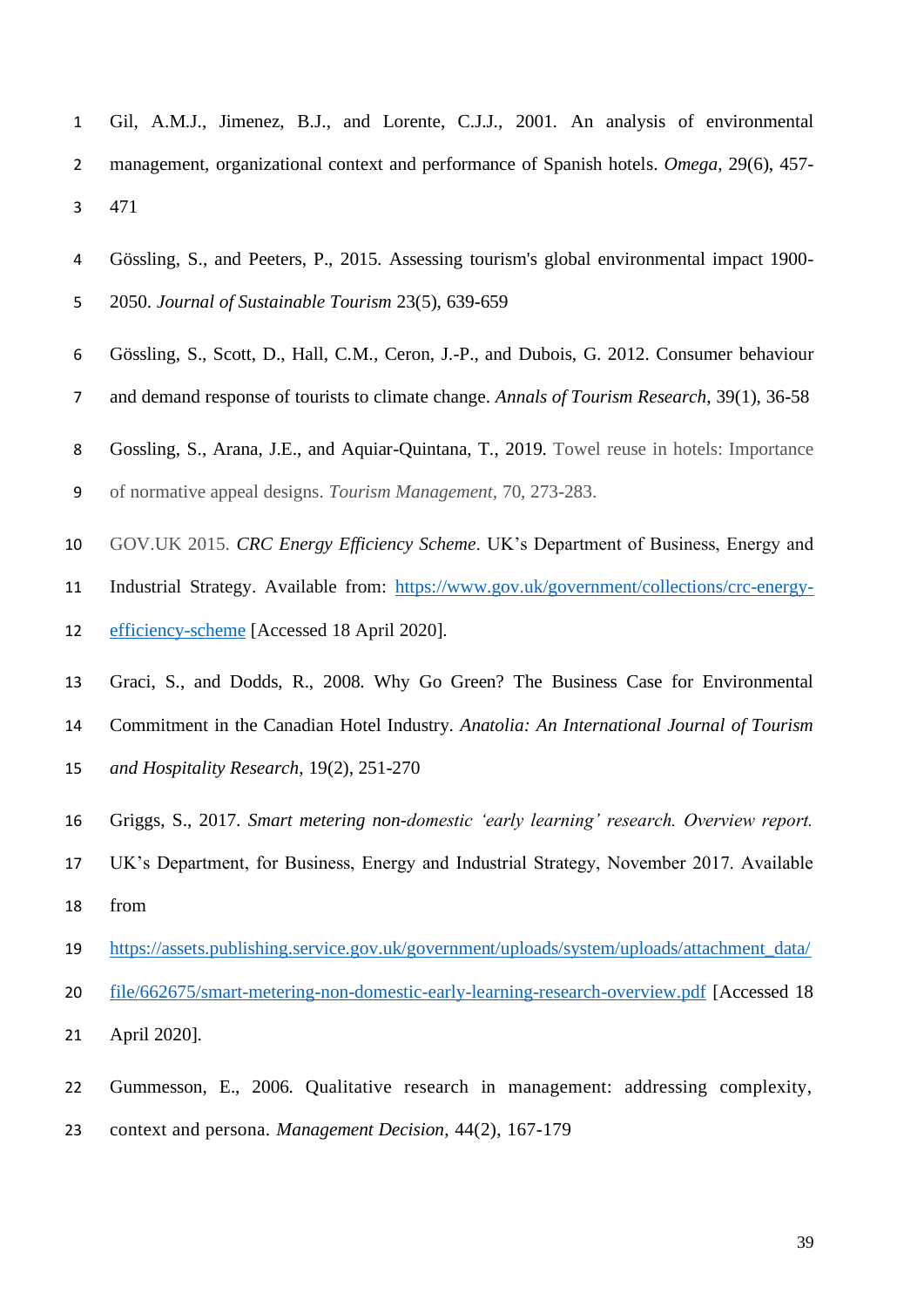Guttentag, D., 2015. Airbnb: disruptive innovation and the rise of an informal tourism accommodation sector. *Current Issues in Tourism,* 18(12), 1192-1217

 Han, H., and Kim, Y., 2010. An investigation of green hotel customers' decision formation: Developing an extended model of the theory of planned behavior. *International Journal of Hospitality Management*, 29(4), 659-668

 Han, H., 2014. The norm activation model and theory-broadening: Individuals' decision- making on environmentally-responsible convention attendance. *Journal of Environmental Psychology*, 40, 462-471

 Han, H., 2015. Travellers' pro-environmental behaviour in a green lodging context: Converging value-belief-norm theory and the theory of planned behaviour. *Tourism Management*, 47, 164-177

 Han, H., Hwang, J., Kim, J., and Jung, H., 2015. Guests' pro-environmental decision-making process: Broadening the norm activation framework in a lodging context. *International Journal of Hospitality Management*, 47, 96-107

 Hawkins, R., and Bohdanowicz, P. 2012. *Responsible hospitality-Theory and Practice*. Oxford: Goodfellow Publishers

Hayes, D., and Miller, A., 2011. *Revenue Management for the hospitality industry*. Hoboken,

New Jersey: John Wiley & Sons

Hotel Energy Solutions, 2011. *Analysis on energy use by European hotels: online survey and* 

*desk research*. Hotel Energy Solutions. Available from:

[http://hes.unwto.org/sites/all/files/docpdf/analysisonenergyusebyeuropeanhotelsonlinesurveya](http://hes.unwto.org/sites/all/files/docpdf/analysisonenergyusebyeuropeanhotelsonlinesurveyanddeskresearch2382011-1.pdf)

[nddeskresearch2382011-1.pdf](http://hes.unwto.org/sites/all/files/docpdf/analysisonenergyusebyeuropeanhotelsonlinesurveyanddeskresearch2382011-1.pdf) [Accessed 18 May 2018].

Juvan, E., and Dolnicar, S., 2014a. The attitude–behaviour gap in sustainable tourism. *Annals* 

*of Tourism Research*, 48, 76-95.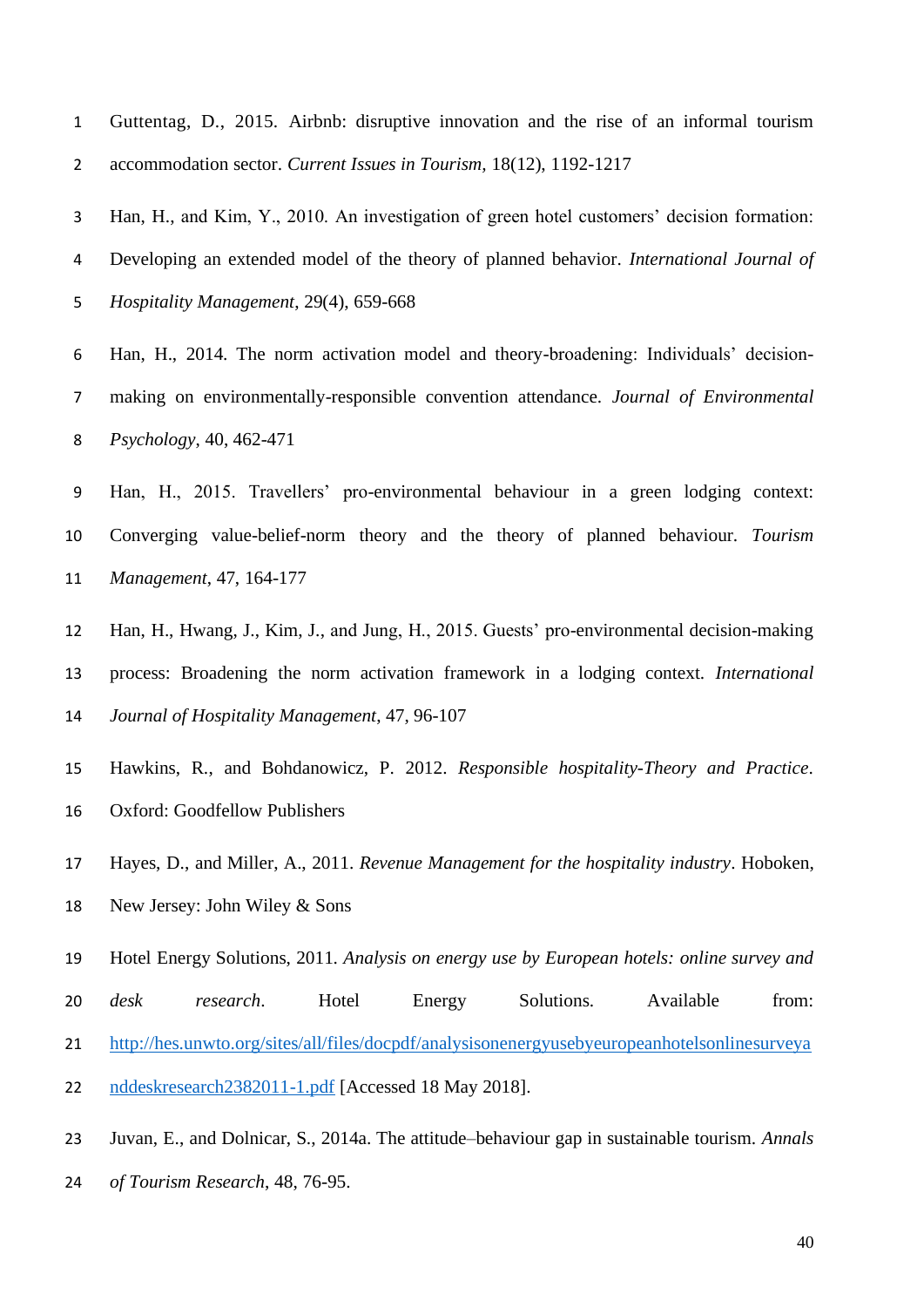- Juvan, E., and Dolnicar, S., 2014b. Can tourists easily choose a low carbon footprint vacation? *Journal of Sustainable Tourism*, 22(2), 175-194
- Juvan, E., and Dolnicar, S., 2017. Drivers of pro-environmental tourist behaviours are not universal. *Journal of Cleaner Production,* 166, 879-890
- Kahn, M.E., and Liu, P., 2016. Utilizing "Big Data" to Improve the Hotel Sector's Energy
- Efficiency: Lessons from Recent Economics Research. *Cornell Hospitality Quarterly,* 57(2), 202-210
- Kang, K.H., Stein, L., Heo, C.Y., and Lee, S., 2012. Consumers' willingness to pay for green initiatives of the hotel industry. *International Journal of Hospitality Management,* 31(2), 564- 572.
- Karagiorgas, M., Tsoutsos, T., and Moia-Pol, A., 2007. A simulation of the energy consumption monitoring in Mediterranean hotels: Application in Greece. *Energy and Buildings,* 39(4), 416-426.
- Karlin, B., Zinger, J.F., and Ford, R. 2015. The effects of feedback on energy conservation: A meta-analysis. *Psychological Bulletin,* 141(6), 1205–1227
- Kasim, A., 2009. Managerial attitudes towards environmental management among small and
- medium hotels in Kuala Lumpur. *Journal of Sustainable Tourism*, 17(6), 709-725
- Kim, Y., and Han, H., 2010. Intention to pay conventional-hotel prices at a green hotel–A modification of the theory of planned behaviour. *Journal of Sustainable Tourism*, 18(8), 997-
- 1014
- King, M.F., and Bruner, G.C., 2000. Social desirability bias: a neglected aspect of validity testing. Psychology and Marketing, 17(2), 79-103.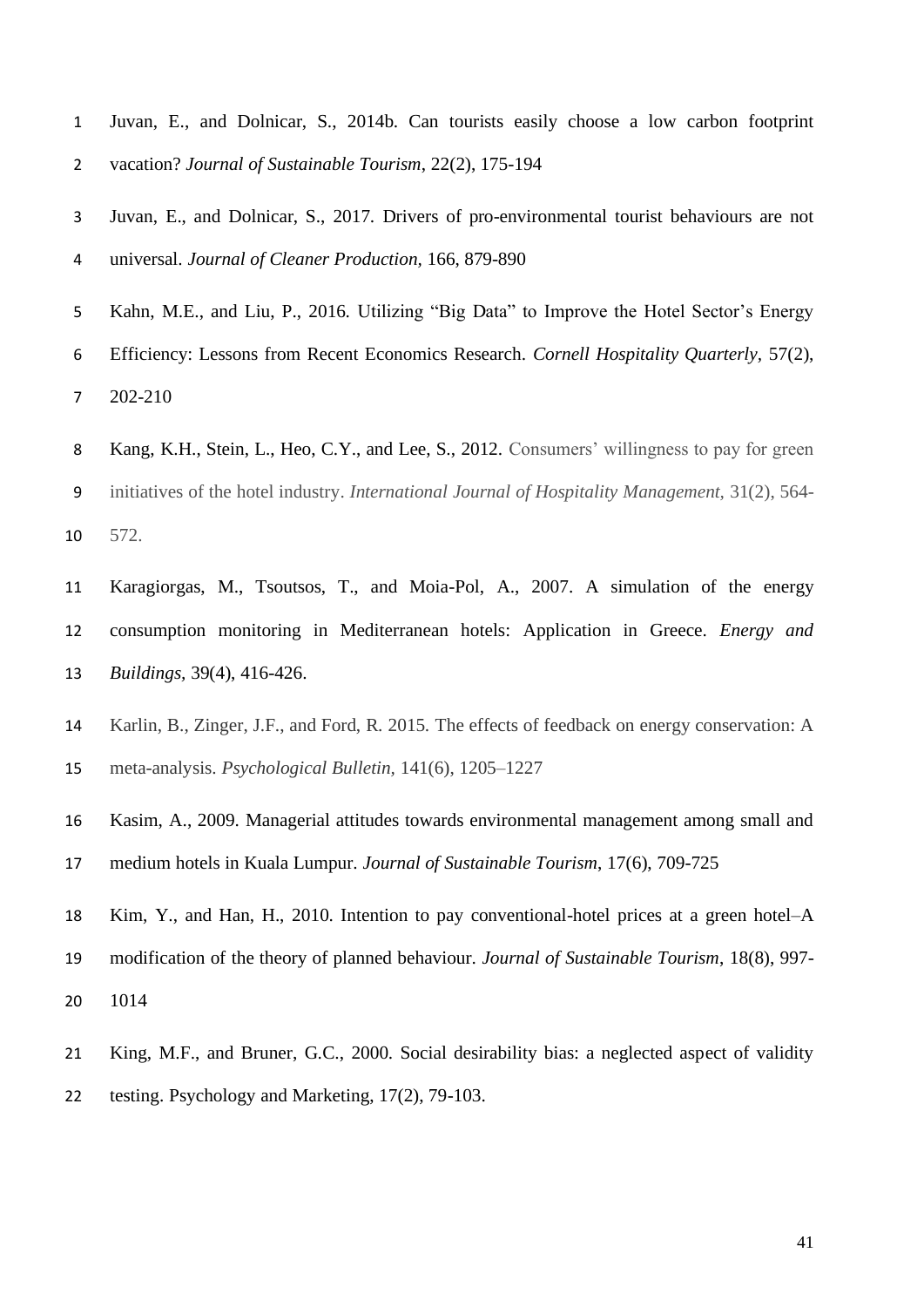Lim, C., and McAleer, M., 2005. Ecologically sustainable tourism management. *Environmental Modelling & Software*, 20, 1431–1438

 López-Gamero, M., Molina-Azorín, J., and Claver-Cortes, E., 2010. The relationship between managers' environmental perceptions, environmental management and firm performance in Spanish hotels: a whole framework. *International Journal of Tourism Research*, 13(2), 141- 163

- Lugosi, P., 2008. Hospitality spaces, hospitable moments: consumer encounters and affective experiences in commercial settings. *Journal of Foodservice*, 19(2), 139–149
- Luo, X., and Bhattacharya, C.B., 2006. Corporate social responsibility, consumer satisfaction,
- and market value. *Journal of Marketing*, 70(4), 1–18
- Manaktola, K., and Jauhari, V., 2007. Exploring consumer attitude and behaviour towardsgreen practices in the lodging industry in India. *International Journal of Contemporary Hospitality Management*, 19(5), 364–377
- Markis, T., and Paravantis, J.A., 2007. Energy conservation in small enterprises. *Energy and Buildings,* 39(4), 404-415.
- Marshall, B., Cardon, P., Poddar, A., and Fontenot, R., 2013. Does Sample Size Matter in
- Qualitative Research?: A Review of Qualitative Interviews in IS Research. *Journal of Computer Information Systems*, 54(1), 11-22
- Martin-Rios, C., Demen-Meier, C., Gossling, S., and Cornuz, C., 2018. Food waste management innovations in the foodservice industry. *Waste Management,* 79, 196-206
- Martinez, P., and del Bosque, I.R., 2013. CSR and customer loyalty: The roles of trust,
- customer identification with the company and satisfaction. *International Journal of*
- *Hospitality Management,* 35, 89-99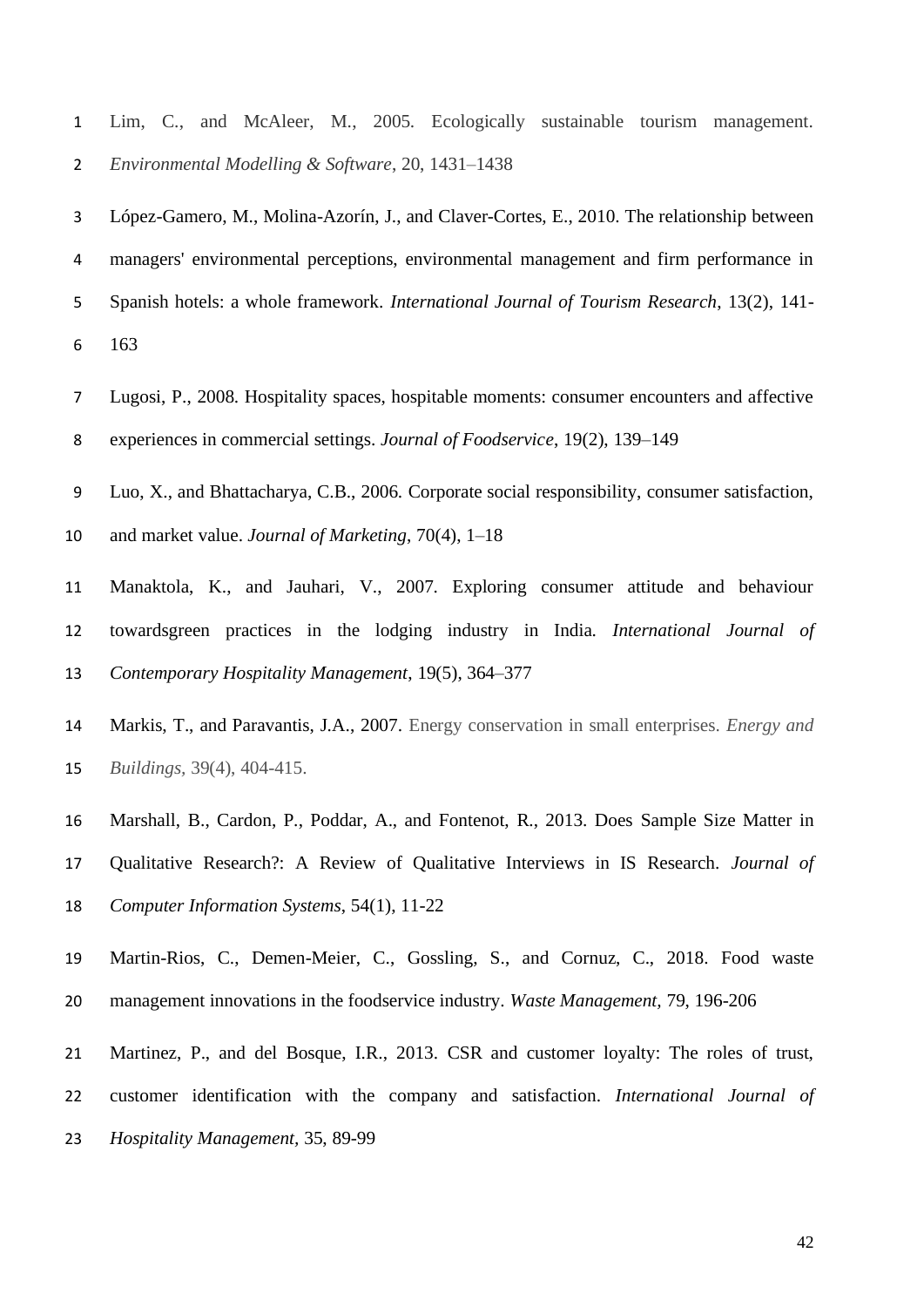| $\mathbf{1}$   | McMakin, A.H., Malone, E., and Lundgren, R.E., 2002. Motivating Residents to Conserve         |
|----------------|-----------------------------------------------------------------------------------------------|
| $\overline{2}$ | Energy without Financial Incentives. Environment and Behavior, 34(6), 848-863                 |
| 3              | Miao, L., and Wei, W., 2013. Consumers' Pro-Environmental Behaviour and Its Determinants      |
| 4              | in the Lodging Segment. Journal of Hospitality and Tourism Research, 40(3), 319-338           |
| 5              | Mihalič, T., Žabkar, V., and Cvelbar, L., 2012. A hotel sustainability business model:        |
| 6              | evidence from Slovenia. Journal of Sustainable Tourism, 20(5), 701-719                        |
| 7              | Moscardo, G., 2019. Encouraging hospitality guest engagement in responsible action:           |
| 8              | Building comprehensive theoretical models to support effective action (invited paper for      |
| 9              | 'luminaries' special issue of International Journal of Hospitality Management). International |
| 10             | Journal of Hospitality Management, 76(Part B), 61-69                                          |
| 11             | Nimri, R., Patiar, A., and Kensbock, S., 2017. A green step forward: Eliciting consumers'     |
| 12             | purchasing decisions regarding green hotel accommodation in Australia. Journal of             |
| 13             | Hospitality and Tourism Management, 33, 43-50.                                                |
| 14             | Nisa, C., Varum, C., and Botelho, A., 2017. Promoting Sustainable Hotel Guest Behavior: A     |
| 15             | Systematic Review and Meta-Analysis. Cornell Hospitality Quarterly, 58(4), 354-363            |

- O'Connell, J.F., and Warnock-Smith, D., 2013. An investigation into traveler preferences and
- acceptance levels of airline ancillary revenues. *Journal of Air Transport Management,* 33, 12- 21
- Orfila-Sintes, F., Crespi-Cladera, R., and Martinez-Ros, E., 2005. Innovation activity in the hotel industry: Evidence from Balearic Islands. *Tourism Management,* 26(6), 851-865
- Park, J., Kim, H.J., and McCleary, K.W., 2014. The Impact of Top Management's
- Environmental Attitudes on Hotel Companies' Environmental Management. *Journal of*
- *Hospitality and Tourism Research,* 38(1), 95-115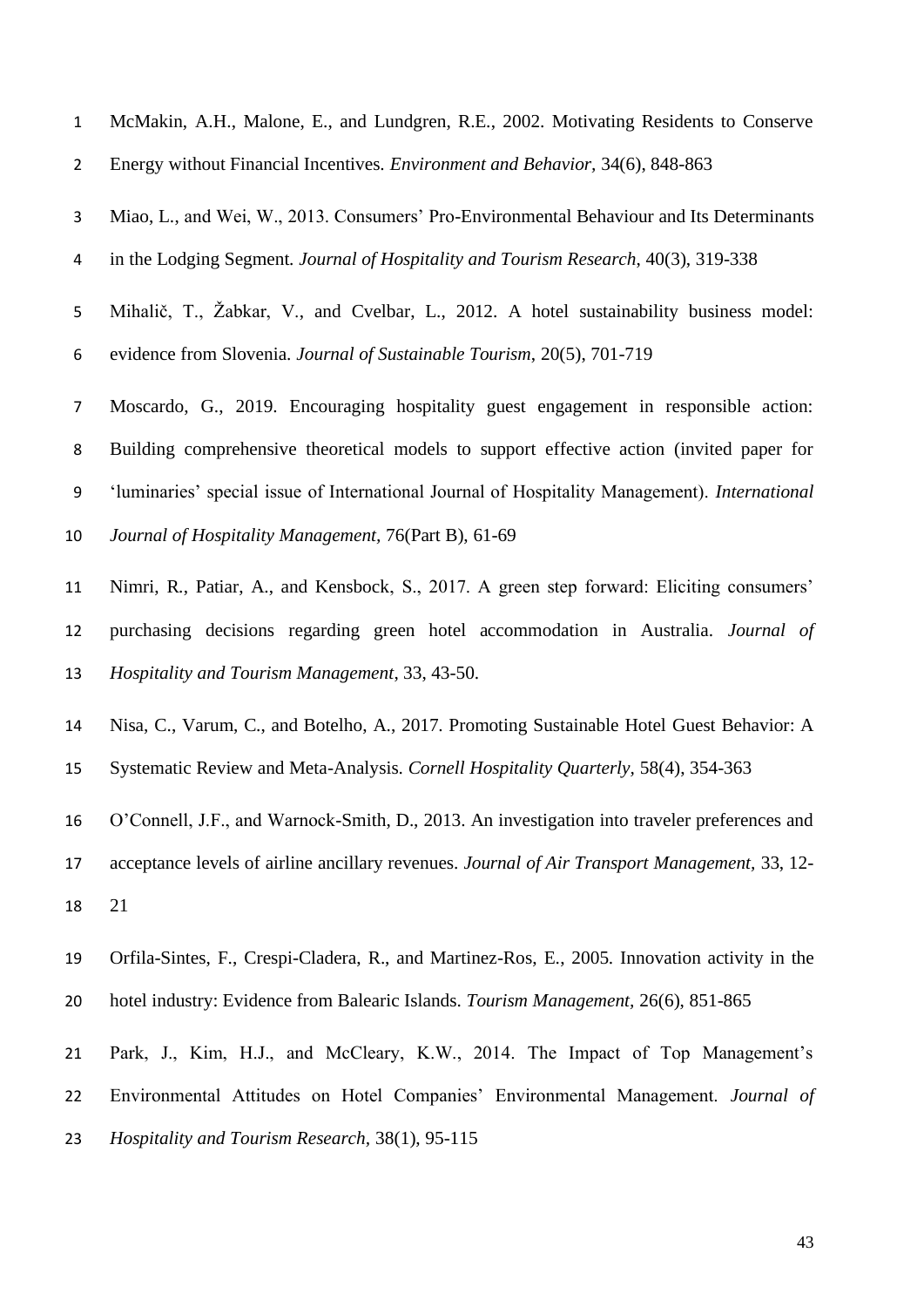- Peattie, K. 1999. Trappings versus substance in the greening of marketing planning, Journal of Strategic Marketing, 7(2), 131-148
- Pereira-Moliner, J., Claver-Cortes, E., Molina-Azorin, J.F., and Tari, J.J., 2012. Quality management, environmental management and firm performance: direct and mediating effects in the hotel industry. *Journal of Cleaner Production,* 37, 82-92
- Pirani, S., and Arafat, H., 2016. Reduction of food waste generation in the hospitality industry. *Journal of Cleaner Production*, 132, 129-145
- Premier Inn, 2020. *Room rates finder*. Available from: <https://www.premierinn.com/gb/en/home.html> [Accessed 18 April 2020].
- Radwan, H.R.I., Jones, E., and Minoli, D., 2012. Solid waste management in small hotels: a
- comparison of green and non-green small hotels in Wales. *Journal of Sustainable Tourism,*  20(4), 533-550
- Ritchie, J., and Lewis, J., 2003. *Qualitative research practice*. London: Sage Publications.
- Santamouris, M., Balaras, C.A., Dascalaki, E., Argiriou, A., Gaglia, A., 1996. Energy conservation and retrofitting potential in Hellenic hotels. *Energy and Buildings,* 24, 65-75.
- Saunders, M., Lewis, P., and Thornhill, A., 2015. *Research methods for business students*. 7th
- edition. Harlow: Pearson.
- Schaltegger, S., Lüdeke-Freund, F., and Hansen, E.G., 2012. Business Cases for
- Sustainability: The Role of Business Model Innovation for Corporate Sustainability.
- *International Journal of Innovation and Sustainable Development*, 6(2), 95-119
- Schultz, W.P., Khazian, A.M., and Zaleski, A.C., 2008. Using normative social influence to
- promote conservation among hotel guests. *Social Influence,* 3(1), 4-23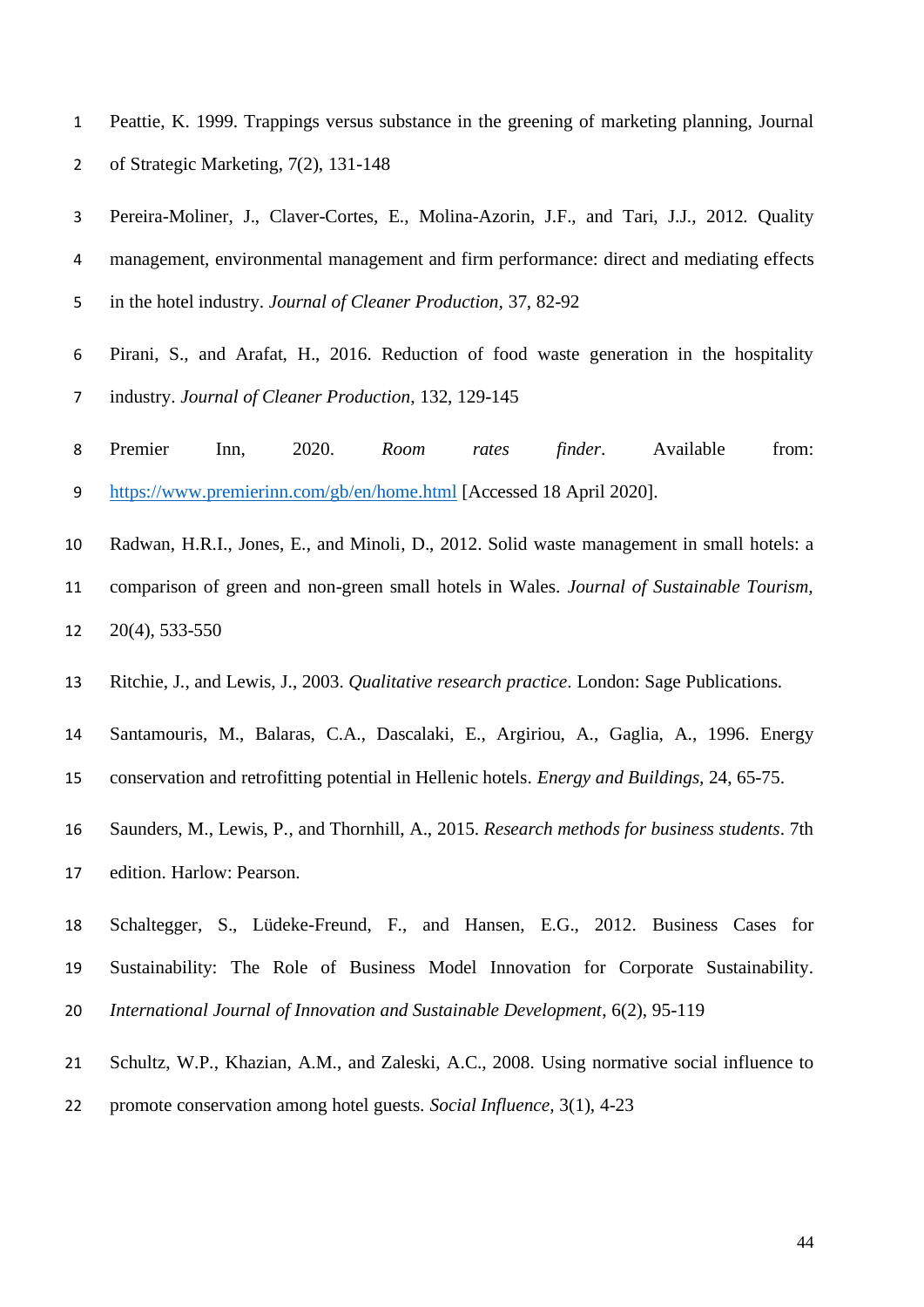- Silverman, D., 2000. *Doing Qualitative Research-Practical Handbook*. SAGE Publications Ltd, London
- Sovacool, B.K., Kivimaa, P., Hielscher, S., and Jenkins, K., 2017. Vulnerability and resistance in the United Kingdom's smart meter transition. *Energy Policy,* 109, 767-781
- Sourvinou, A., and Filimonau, V., 2018. Planning for an environmental management programme in a luxury hotel and its perceived impact on staff: an exploratory case study. *Journal of Sustainable Tourism*, 26(4), 649-667
- Teng, C-C., Horng, J-S., Hu, M-L., Chien, L-H., and Shen, Y-C., 2012. Developing energy conservation and carbon reduction indicators for the hotel industry in Taiwan. *International Journal of Hospitality Management,* 31(1), 199-208
- Teng, Y-M., Wu, K-S., and Liu, H.H., 2013. Integrating Altruism and the Theory of Planned Behavior to Predict Patronage Intention of a Green Hotel. *Journal of Hospitality and Tourism Research,* 39(3), 299-315.
- Teng, Z-R., Wu, C-Y., and Xu, Z-Z., 2017. New energy benchmarking model for budget hotels. *International Journal of Hospitality Management,* 67, 62-71
- The Telegraph, 2017. Are smart meters any good? The jury is out. *The Telegraph*, 13 April
- 2017. Available from: [https://www.telegraph.co.uk/financial-services/utilities/gas-](https://www.telegraph.co.uk/financial-services/utilities/gas-electricity/are-smart-meters-good/)
- [electricity/are-smart-meters-good/](https://www.telegraph.co.uk/financial-services/utilities/gas-electricity/are-smart-meters-good/) [Accessed 12 February 2019]
- Tzschentke, N., Kirk, D., and Lynch, P., 2008. Going green: Decisional factors in small hospitality operations. *International Journal of Hospitality Management*, 27(1), 126-133
- UNFCCC-United Nations Framework Convention on Climate Change Secretariat, 2018. *UN*
- *Works with Global Hotel Industry to Reduce Emissions*. Available from:
- <https://unfccc.int/news/un-works-with-global-hotel-industry-to-reduce-emissions> [Accessed]
- 12 February 2019]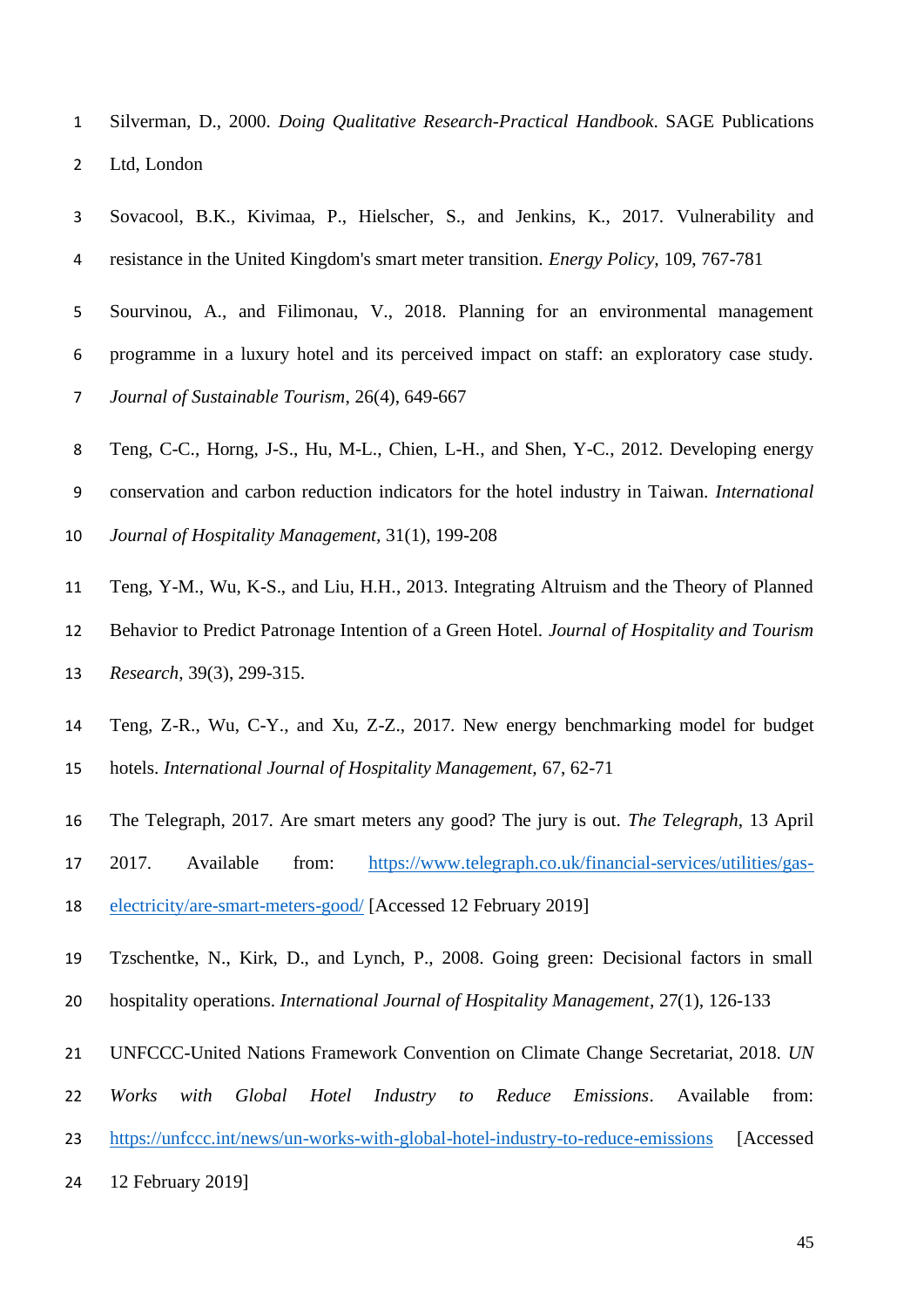- UNSDG-United Nations' Sustainable Development Goals, 2020. *Sustainable Development*
- *Goals*. *Knowledge Platform.* Sustainable Development: UNSDG. Available from:
- https://sustainabledevelopment.un.org/ [Accessed 21 March 2020].
- Vaughan, A., 2018a. UK's smart meter revolution at risk of being short-circuited. *The*
- *Guardian*, 15 September 2018. Available from:
- [https://www.theguardian.com/business/2018/sep/15/smart-meter-revolution-at-risk-short-](https://www.theguardian.com/business/2018/sep/15/smart-meter-revolution-at-risk-short-circuited)
- [circuited](https://www.theguardian.com/business/2018/sep/15/smart-meter-revolution-at-risk-short-circuited) [Accessed 12 February 2019]
- Vaughan, A., 2018b. Energy bills likely to rise next year despite government price cap. *The*
- *Guardian,* 6 November 2018. Available from:
- <https://www.theguardian.com/business/2018/nov/06/energy-bills-rise-price-cap> [Accessed 12
- February 2019]
- Victorino, L., Verman, R., Plaschka, G., and Dev, C., 2005. Service innovation and
- customer choices in the hospitality industry. *Managing Service Quality: An International*
- *Journal*, 15(6), 555-576
- Walker, L., 2014. Hospitality Energy Management Market to Reach \$968M in 2020. *Energy*
- *Manager Today,* 14 March 2014. Available from:
- [https://www.energymanagertoday.com/hospitality-energy-management-market-to-reach-968-](https://www.energymanagertoday.com/hospitality-energy-management-market-to-reach-968-million-in-2020-099476/)
- [million-in-2020-099476/](https://www.energymanagertoday.com/hospitality-energy-management-market-to-reach-968-million-in-2020-099476/) [Accessed 15 February 2019]
- Warren, C., and Coghlan, A., 2016. Using character-based activities to design pro-environmental behaviours into the tourist experience. *Anatolia*, *27*(4), 480–492.
- Warren, C., Becken, S., and Coghlan, A., 2018. Sustainability-oriented Service Innovation:
- fourteen-year longitudinal case study of a tourist accommodation provider. *Journal of*
- *Sustainable Tourism,* 26(10), 1784-1803.
- Webster, K., 2000. *Environmental management in the hospitality industry*. London: Cassell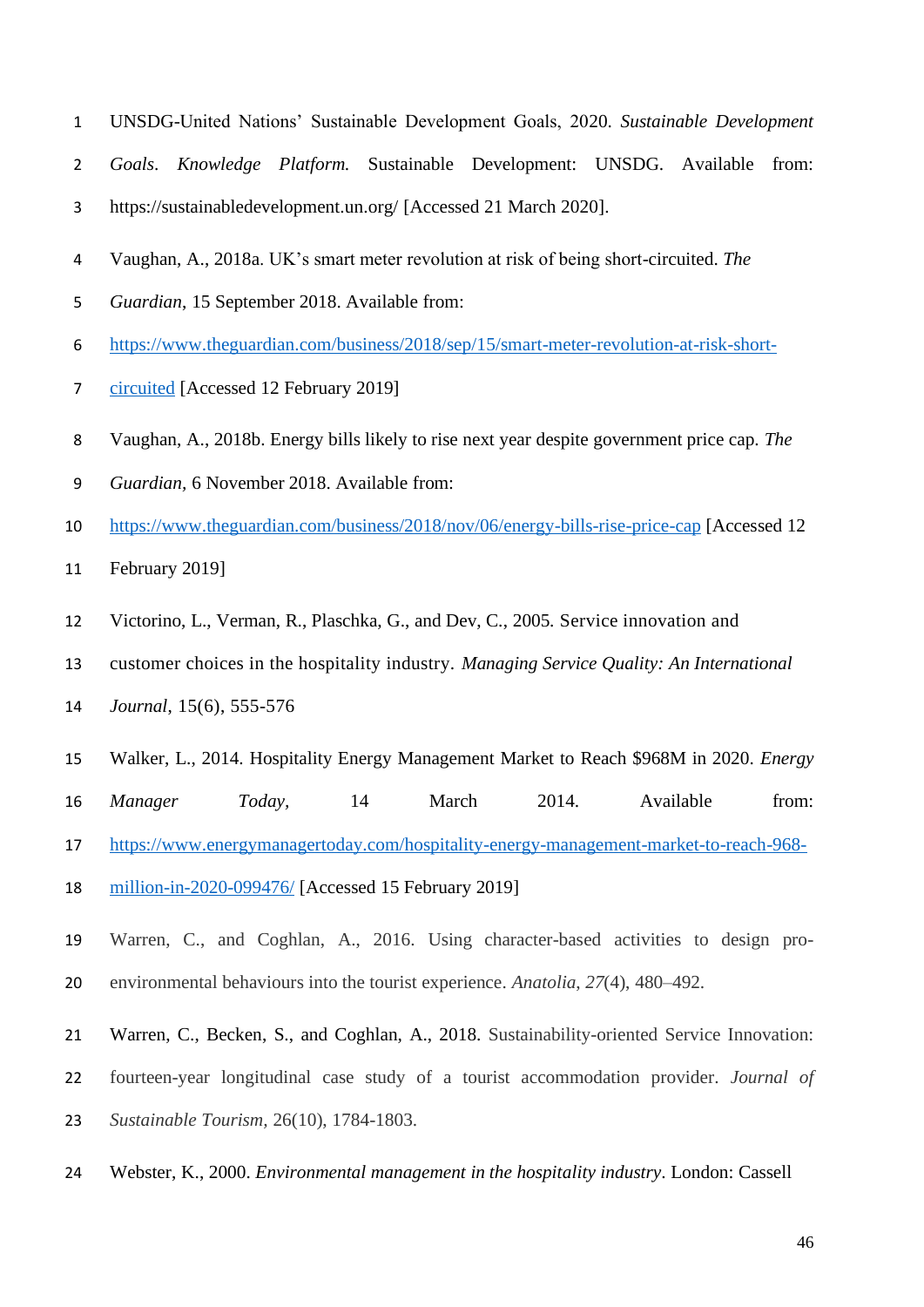- Whelan, T., and Fink, C., 2016. *The Comprehensive Business Case for Sustainability*. Harvard Business Review, 21 October 2016. Available from: [https://hbr.org/2016/10/the-](https://hbr.org/2016/10/the-comprehensive-business-case-for-sustainability)[comprehensive-business-case-for-sustainability](https://hbr.org/2016/10/the-comprehensive-business-case-for-sustainability) [Accessed 3 Jul 2018]
- Wilson, A., 2015. *Smart electricity grids and meters in the EU Member States*. European Parliament Briefing Document, September 2015. EPRS (European Parliamentary Research Service)
- Worrall, F., 2014. *Smart Meter Roll-Out Industry Data Analysis Multi-Dwelling Units The size and scope of the GB market*. Siemens AG, Wollaton, UK
- Worthington, I., 2013*. Greening Business: Research, Theory and Practice*. Oxford: Oxford University Press
- Xin, Y., Lu, S., Zhu, N., and Wu, W., 2012. Energy consumption quota of four and five star luxury hotel buildings in Hainan province, China. *Energy and Buildings,* 45, 250-256
- Xu, F., and Fox, D., 2014. Modelling attitudes to nature, tourism and sustainable development
- in national parks: A survey of visitors in China and the UK. *Tourism Management*, 45, 142- 158
- Zografakis, N., Gillas, K., Pollaki, A., Profylienou, M., Bounialetou, F., Tsagarakis, K.P., 2011. Assessment of practices and technologies of energy saving and renewable energy sources in hotels in Crete. *Renewable Energy,* 36(5), 1323-1328.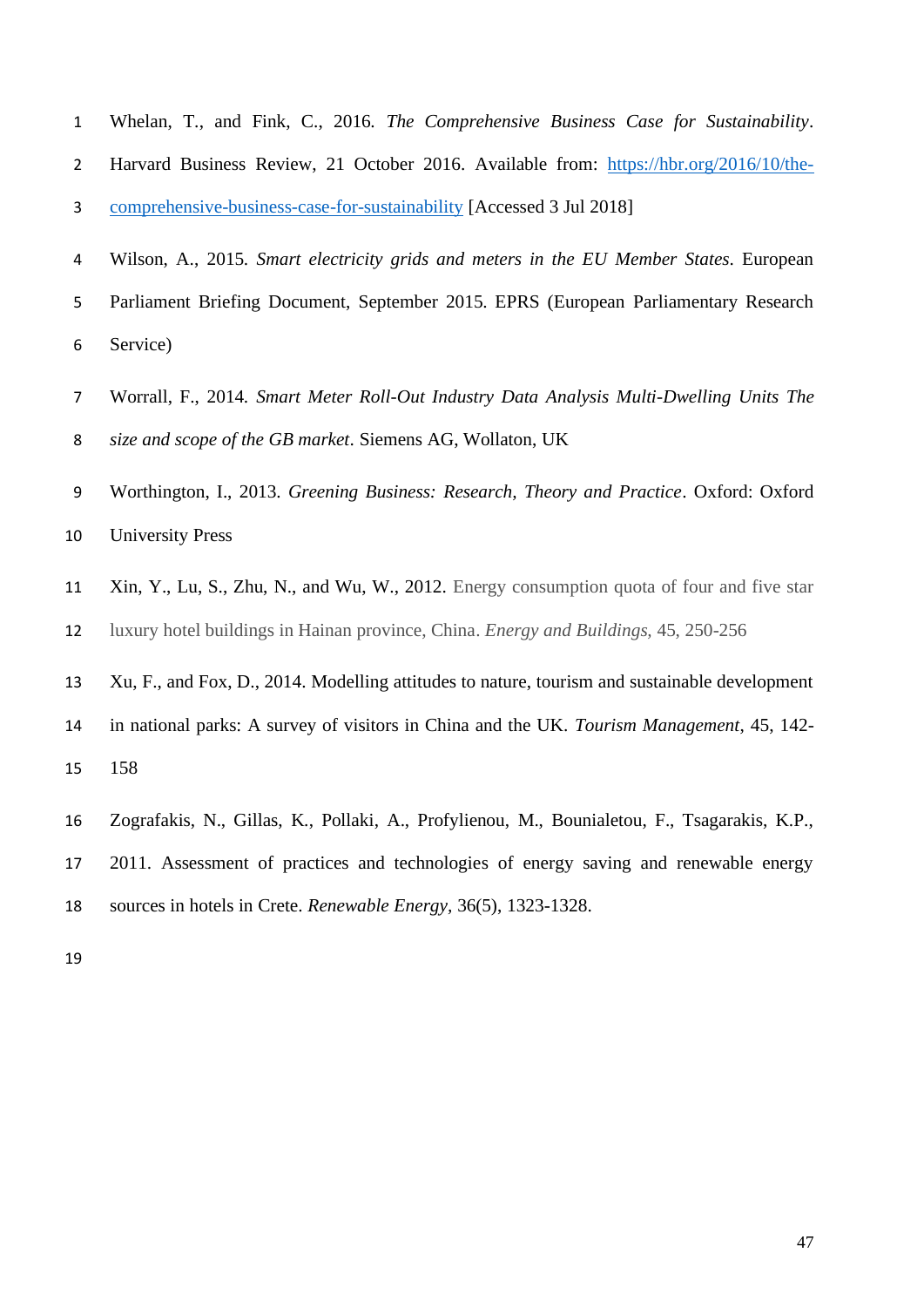| Pseudonym | <b>Gender</b> | Age          | <b>Managerial position</b><br>occupied | <b>Managerial</b><br>experience in<br>this position | <b>Hotel type</b>    |
|-----------|---------------|--------------|----------------------------------------|-----------------------------------------------------|----------------------|
| George    | Male          | In his $40s$ | Director of Facilities                 | 5 years                                             | Independent          |
| Daniel    | Male          | In his $30s$ | Duty Manager                           | 2 years                                             | Independent          |
| Jenny     | Female        | In her $30s$ | <b>General Manager</b>                 | 5 years                                             | Independent          |
| Darren    | Male          | In his $30s$ | <b>Sales Manager</b>                   | 5 years                                             | Chain-<br>affiliated |
| John      | Male          | In his $40s$ | <b>General Manager</b>                 | 15 years                                            | Chain-<br>affiliated |
| Sophie    | Female        | In her 30s   | <b>Front Office Manager</b>            | 5 years                                             | Chain-<br>affiliated |
| Ryan      | Male          | In his $60s$ | <b>General Manager</b>                 | 20 years                                            | Independent          |
| Jonathan  | Male          | In his 30s   | <b>General Manager</b>                 | 6 years                                             | Independent          |
| Katie     | Female        | In her $20s$ | <b>General Manager</b>                 | 2 years                                             | Independent          |
| Miguel    | Male          | In his $30s$ | Front Office Manager                   | 4 years                                             | Chain-<br>affiliated |
| Christina | Female        | In her 30s   | <b>Operations Manager</b>              | 3 years                                             | Independent          |
| Leonardo  | Male          | In his 30s   | <b>Marketing Director</b>              | 7 years                                             | Chain-<br>affiliated |

# 1 Table 1. Interview participants (n=12)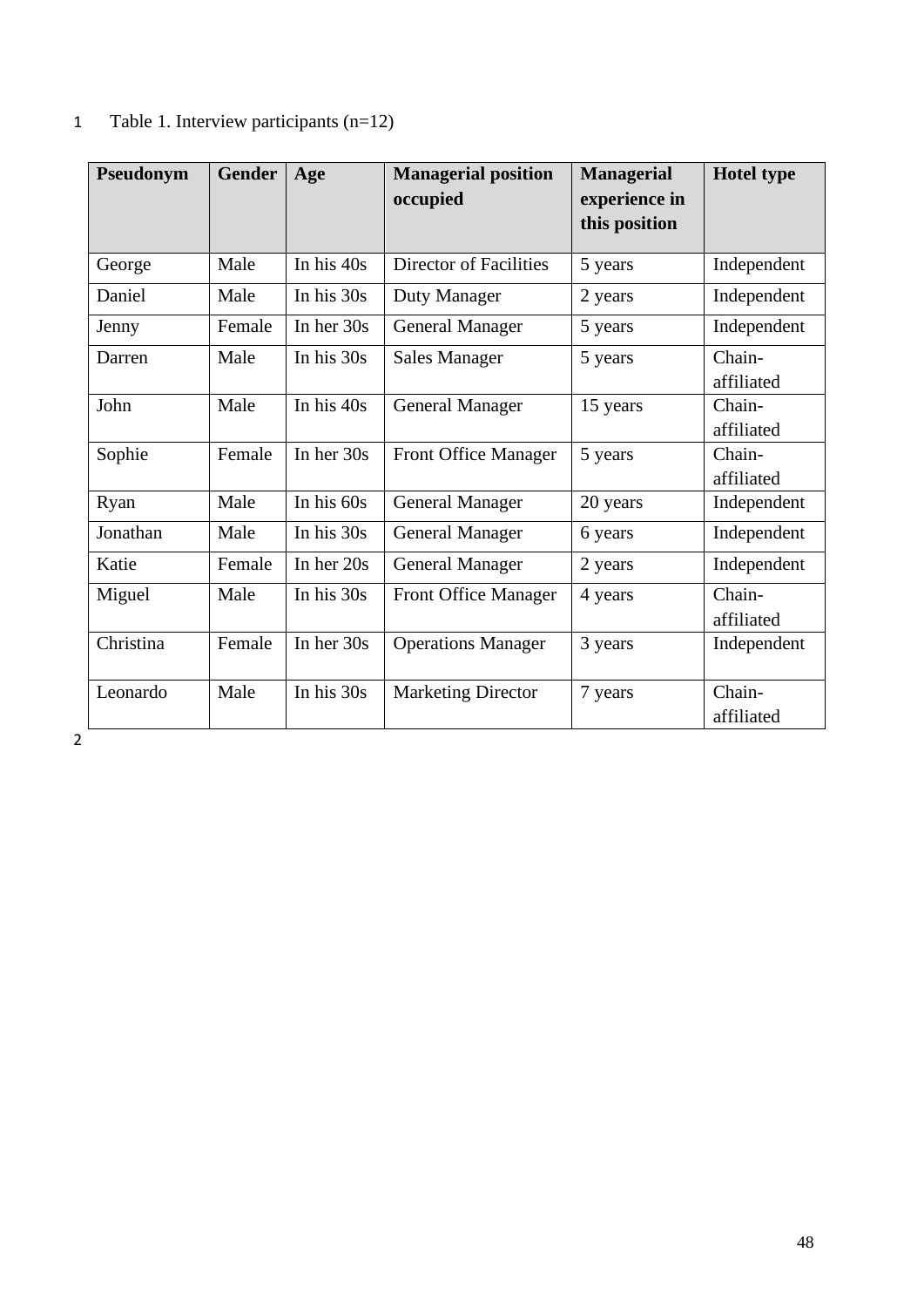1 Table 2. Coding structure with themes, codes, sub-codes and the number of text passages 2 assigned for each sub-code. In red are the sub-codes with the largest number of quotes 3 attracted.

| <b>Themes</b>                  | <b>Codes</b>                    | <b>Sub-Codes</b>           | <b>Number</b>  | $%$ of       |
|--------------------------------|---------------------------------|----------------------------|----------------|--------------|
|                                |                                 |                            | of quotes      | participants |
| <b>Environmental</b>           | Magnitude                       | Substantial                | 8              | 67           |
| impacts of hotels              |                                 | Minimal                    | 3              | 25           |
|                                |                                 | Medium                     | $\overline{2}$ | 16           |
|                                | Main impacts                    | Food waste                 | 9              | 75           |
|                                |                                 | Water use                  | $\overline{4}$ | 33           |
|                                |                                 | Energy use                 | $\overline{2}$ | 16           |
|                                |                                 | Consumption of natural     | $\mathbf{1}$   | 8            |
|                                |                                 | resources                  |                |              |
| The need to reduce             | Responsibility                  | High                       | 8              | 67           |
| the environmental              |                                 | 'Follow the flow'          | $\overline{4}$ | 33           |
| impacts of hotel<br>operations | Benefits of<br>reduction        | <b>Improved reputation</b> | 8              | 67           |
|                                |                                 | Reduced costs of           | $\overline{7}$ | 56           |
|                                |                                 | operations                 |                |              |
| Guest behaviour as a           | Hotel guests are                | Do not care about the      | 10             | 83           |
| driver of energy               | generally                       | environment                |                |              |
| consumption in                 |                                 | Have certain levels of     | $\overline{2}$ | 16           |
| hotels                         |                                 | environmental awareness    |                |              |
| The new model of               | Installing a SEM                | No firm corporate          | 10             | 83           |
| energy management              |                                 | decision made yet /        |                |              |
| in hotels                      |                                 | Unsure about the           |                |              |
|                                |                                 | installation timescale     |                |              |
|                                |                                 | Preparing for installation | $\overline{2}$ | 16           |
|                                |                                 | / Already installed        |                |              |
|                                | Perception of                   | <b>Mostly positive</b>     | 10             | 83           |
|                                | the model                       | Negative                   | $\overline{2}$ | 16           |
|                                | Rewarding                       | Positive                   | 11             | 92           |
|                                | guests for using<br>less energy | Negative                   | $\mathbf{1}$   | 8            |
|                                | Type of reward                  | Loyalty points             | 8              | 67           |
|                                |                                 | Money-off vouchers         | 6              | 50           |
|                                |                                 | Discount on future stays   | $\mathbf{1}$   | 8            |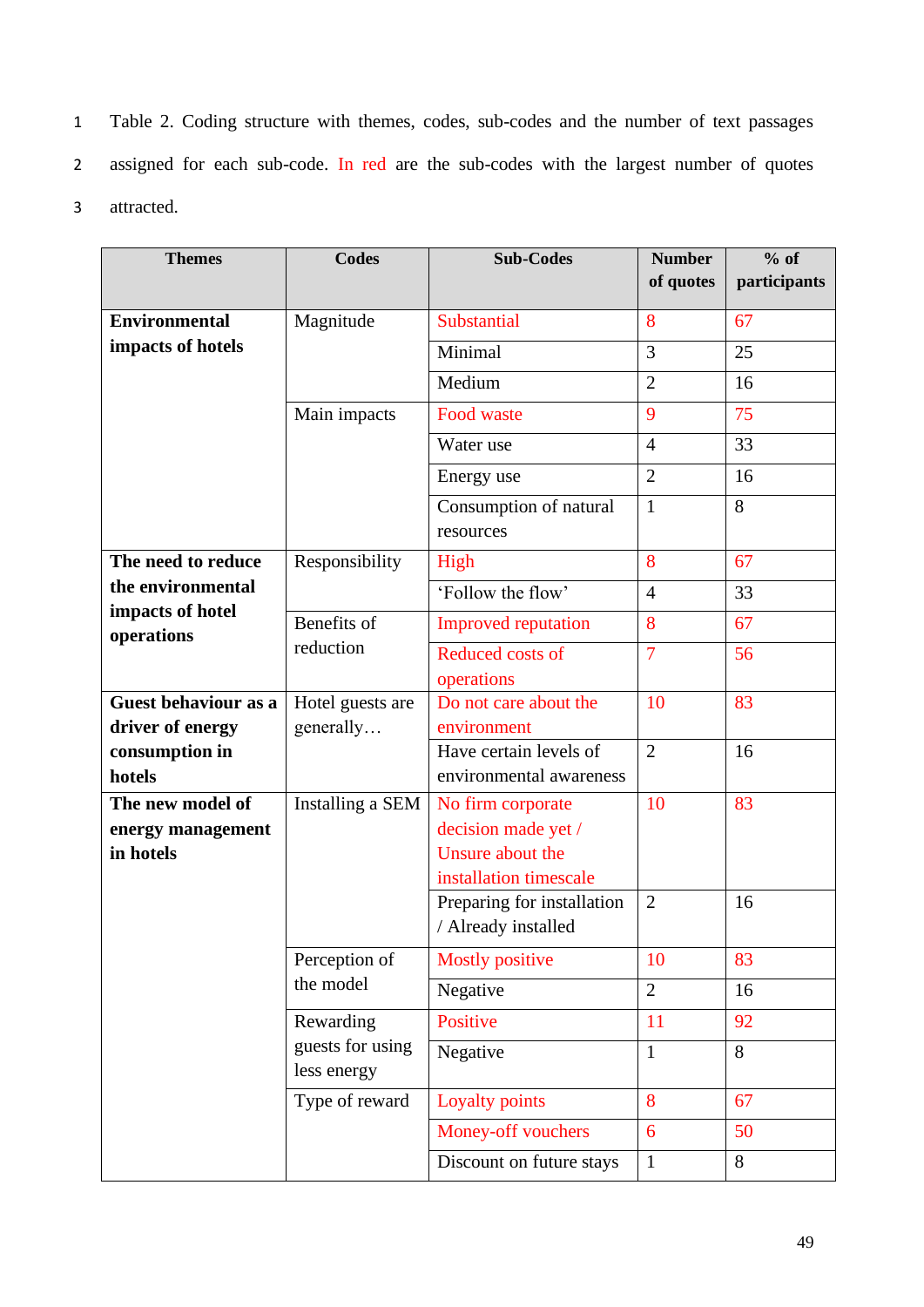|  |                                               | Guest choice            |                | 8  |
|--|-----------------------------------------------|-------------------------|----------------|----|
|  | Hotel type the<br>model is best<br>suited for | <b>Hostels</b>          |                | 58 |
|  |                                               | Low budget hotels       | 5              | 42 |
|  |                                               | New builds              | 5              | 42 |
|  |                                               | Hotels in rural areas   | $\overline{2}$ | 16 |
|  |                                               | Lifestyle brands        | 1              | 8  |
|  |                                               | Holiday resorts         | $\mathbf{1}$   | 8  |
|  |                                               | 'Green' hotels          | 1              | 8  |
|  |                                               | Smaller properties e.g. | $\mathbf{1}$   | 8  |
|  |                                               | guesthouses and B&Bs    |                |    |
|  |                                               | Midscale hotels         | 1              | 8  |
|  |                                               | Any type                |                | 8  |

1